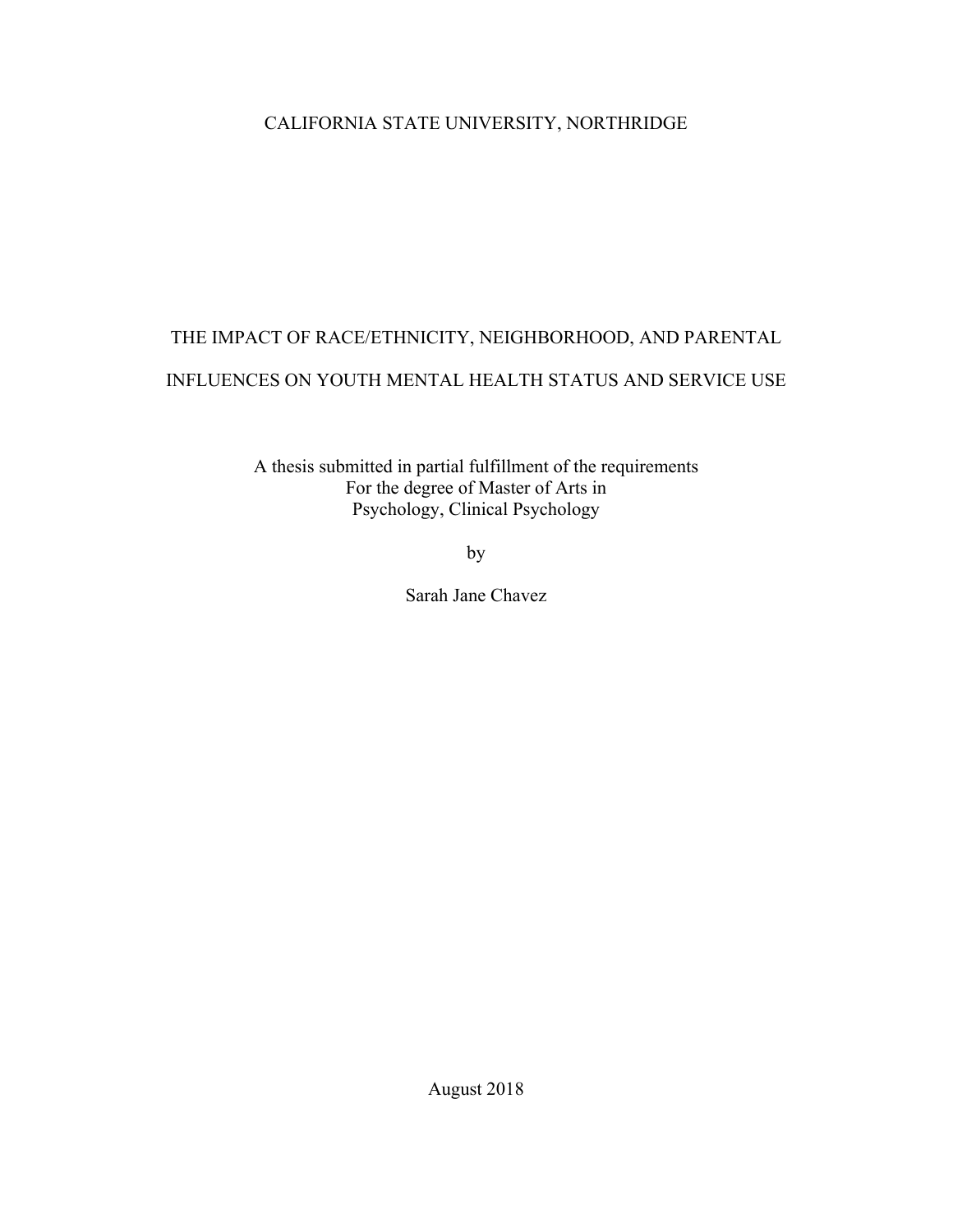The thesis of Sarah Jane Chavez is approved:

Meeta Banerjee, Ph. D. Date

 $\mathcal{L}_\text{max}$  , and the contribution of the contribution of the contribution of the contribution of the contribution of the contribution of the contribution of the contribution of the contribution of the contribution of t Sara Berzenski, Ph. D. Date

 $\mathcal{L}_\text{max}$  and the contract of the contract of the contract of the contract of the contract of the contract of Jonathan Martinez, Ph. D., Chair Date

California State University, Northridge

 $\mathcal{L}_\text{max}$  , and the contribution of the contribution of the contribution of the contribution of the contribution of the contribution of the contribution of the contribution of the contribution of the contribution of t

ii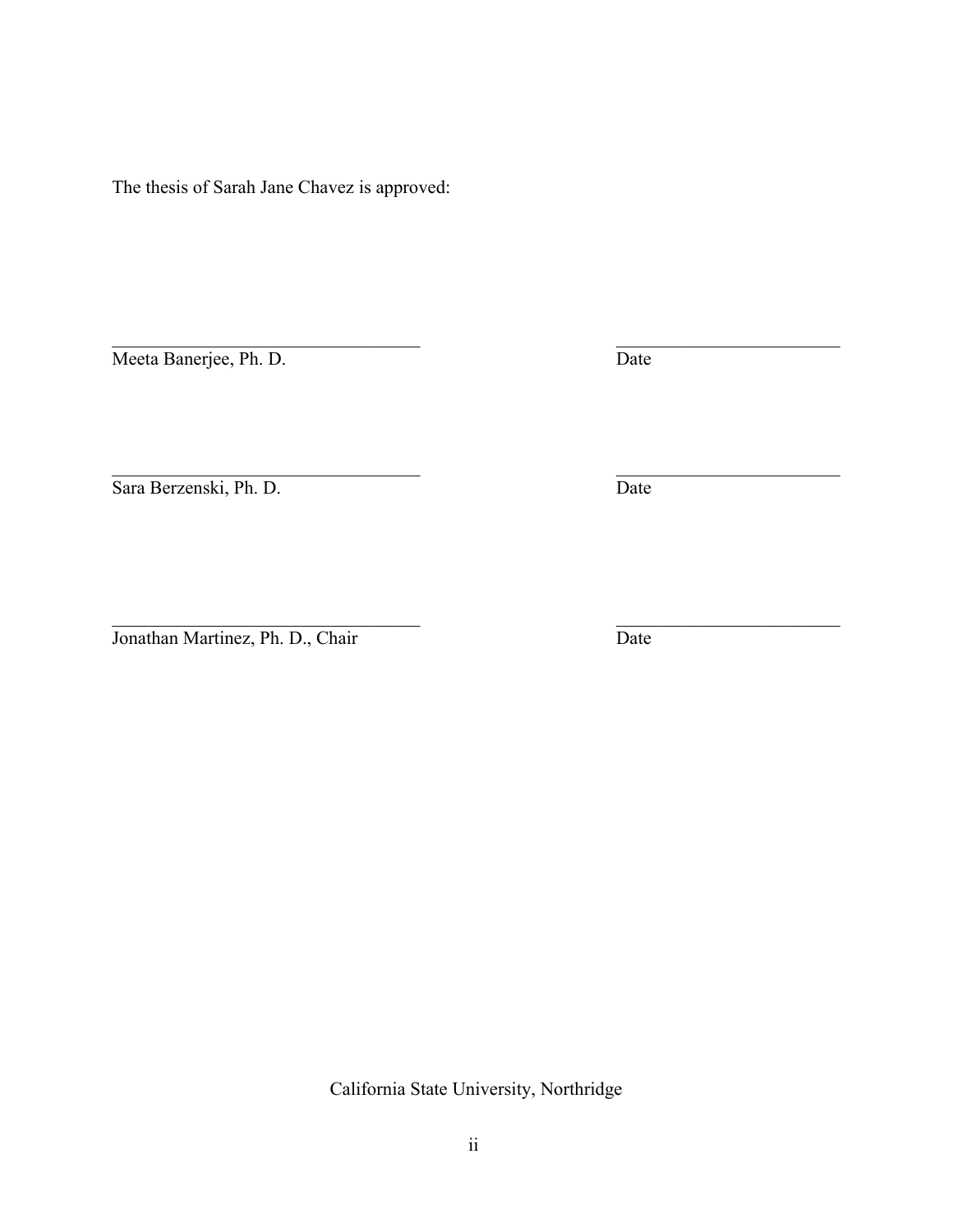# DEDICATION

This thesis is dedicated to:

I would like to dedicate this thesis to my loving friends and family members, especially my mother and father, Graciela and Alberto Chavez. If it weren't for their love, encouraging words, and prayers, this project would have not been possible. I also dedicate this project to my amazing fiancé, Ruben. Without his love, encouragement, and words of wisdom, this project would have been impossible to complete. Third, I would like to dedicate this project to those in my research lab who have provided nothing short but laughter, love, and support. My research family has instilled so much encouragement throughout this process.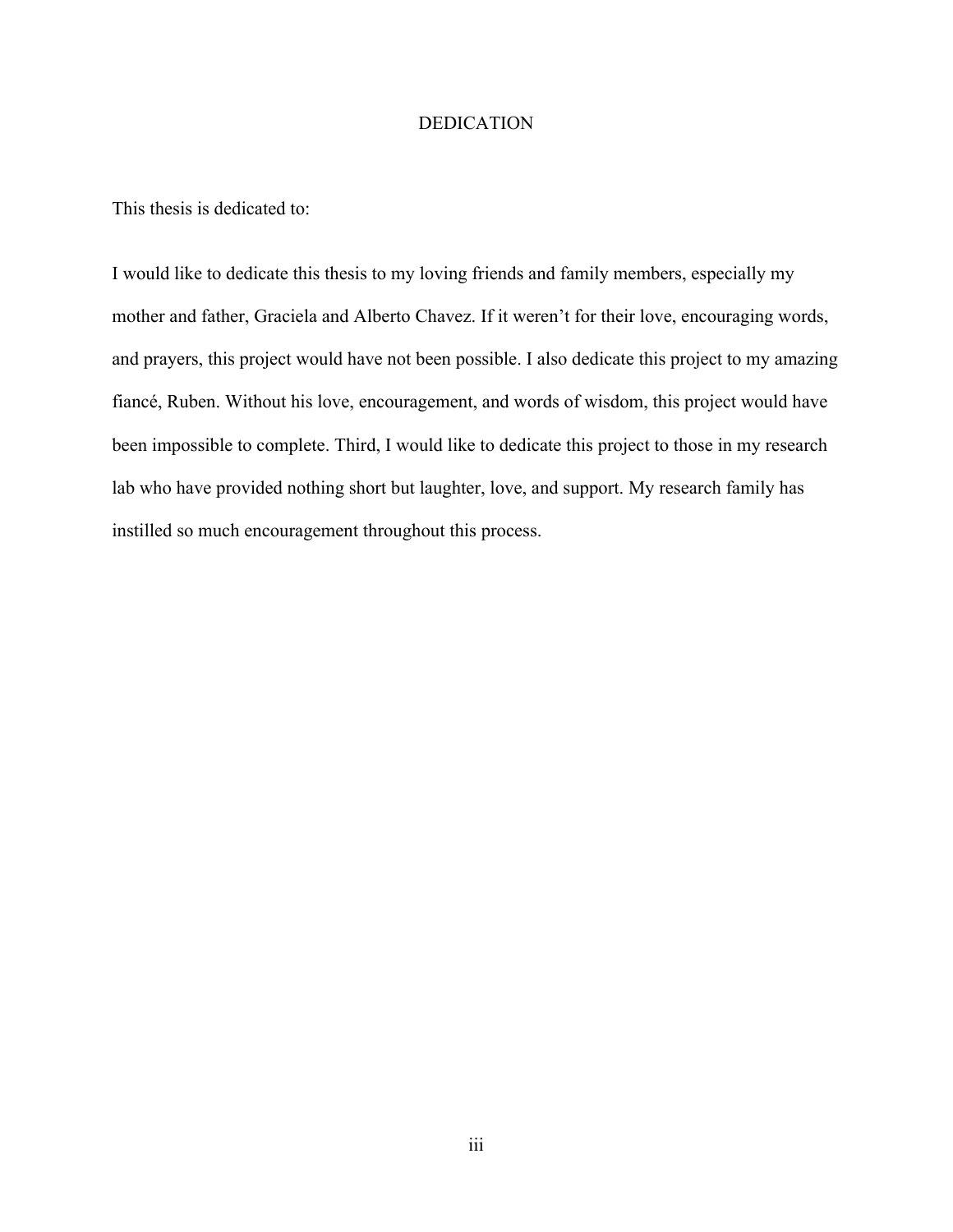#### ACKNOWLEDGEMENTS

I would like to sincerely thank my committee members who have committed and supported my efforts in writing this thesis.

First and foremost, to my chair, Dr. Martinez, thank you for all the feedback throughout this thesis process as well as your patience and commitment when working with me. You have instilled a passion in me for research and statistics throughout my time as your mentee. I cannot thank you enough for helping me grow both personally and professionally. You have helped me in numerous ways when it came to this project and throughout my graduate program at California State University, Northridge. I cannot thank you enough for all that you have done.

To Dr. Berzenski, I sincerely thank you for helping me with my statistical models. Learning MPLUS and MPLUS Syntax has been a learning experience for me, however you have made me grasp this new territory quickly. Your guidance has helped me throughout this entire process. Thank you for your patience when working with me. It has been a great pleasure working with you.

To Dr. Banerjee, thank you for providing me with amazing feedback throughout this study. Your feedback has helped me understand and learn new information worth indicating all throughout this project. You have helped me grasp new perspectives which has made this project both informative and interesting. I appreciate all your feedback throughout this process. It has also been a great pleasure working with you.

iv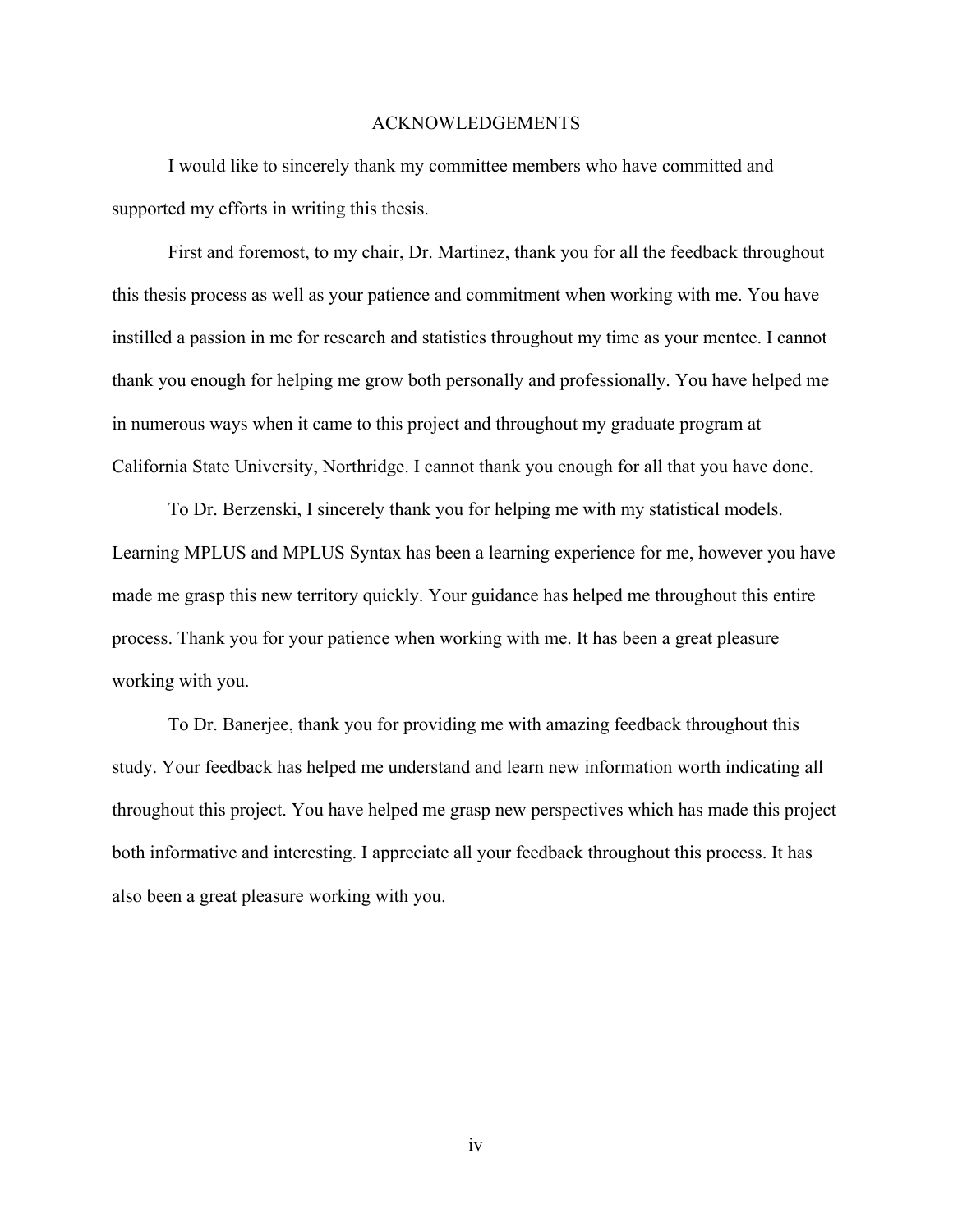# TABLE OF CONTENTS

| Signature Page<br>Dedication<br>Acknowledgments<br>List of Tables<br>Abstract | $\ddot{\phantom{0}}$<br>11<br>111<br>1V<br><b>V11</b><br>VIII |
|-------------------------------------------------------------------------------|---------------------------------------------------------------|
| <b>CHAPTER I - INTRODUCTION</b>                                               | $\mathbf{1}$                                                  |
| Theoretical Framework: Ecological Systems Theory                              | $\mathbf{1}$                                                  |
| The Microsystem                                                               | $\overline{2}$                                                |
| The Mesosystem                                                                | $\overline{4}$                                                |
| The Exosystem and Macrosystem                                                 | 5                                                             |
| Theoretical Framework: Phenomenological Variant of Ecological Systems Theory  | 6                                                             |
| <b>CHAPTER II - REVIEW OF LITERATURE</b>                                      | 8                                                             |
| The Significance of Context for Youth Development                             | 8                                                             |
| Neighborhood Context                                                          | 8                                                             |
| <b>Family Context</b>                                                         | 10                                                            |
| Overview of Youth Mental Health Status                                        | 11                                                            |
| Depression                                                                    | 11                                                            |
| Anti-social Behavior                                                          | 12                                                            |
| <b>Context and Mental Health Status</b>                                       | 13                                                            |
| The Influence of Neighborhood Context on Mental Health Status                 | 14                                                            |
| Neighborhood Context, Mental Health & Depression                              | 14                                                            |
| Neighborhood Context, Mental Health & Anti-social Behavior                    | 15                                                            |
| The Impact of Parental Influences on Mental Health Status                     | 17                                                            |
| Parental Influence, Mental Health, & Depression                               | 17                                                            |
| Parental Influence, Mental Health, & Anti-Social Behavior                     | 18                                                            |
| Race/Ethnicity, Mental Health Status & Mental Health Service Use              | 19                                                            |
| <b>Current Study</b>                                                          | 22                                                            |
| Purpose                                                                       | 22                                                            |
| Hypotheses                                                                    | 23                                                            |
| <b>CHAPTER III - METHODOLOGY</b>                                              | 24                                                            |
| <b>Study Design</b>                                                           | 24                                                            |
| Measures                                                                      | 25                                                            |
| Data Analytic Strategy                                                        | 30                                                            |
| <b>CHAPTER IV - RESULTS</b>                                                   | 32                                                            |
| Data Screening and Descriptives                                               | 32                                                            |
| <b>Model Determination</b>                                                    | 34                                                            |
| Overall Model                                                                 | 34                                                            |
| Multigroup Path Models                                                        | 38                                                            |
| Perceived Neighborhood Safety and Internalizing/Externalizing Problems        | 41                                                            |
| Parental Influence and Internalizing/Externalizing Problems                   | 42                                                            |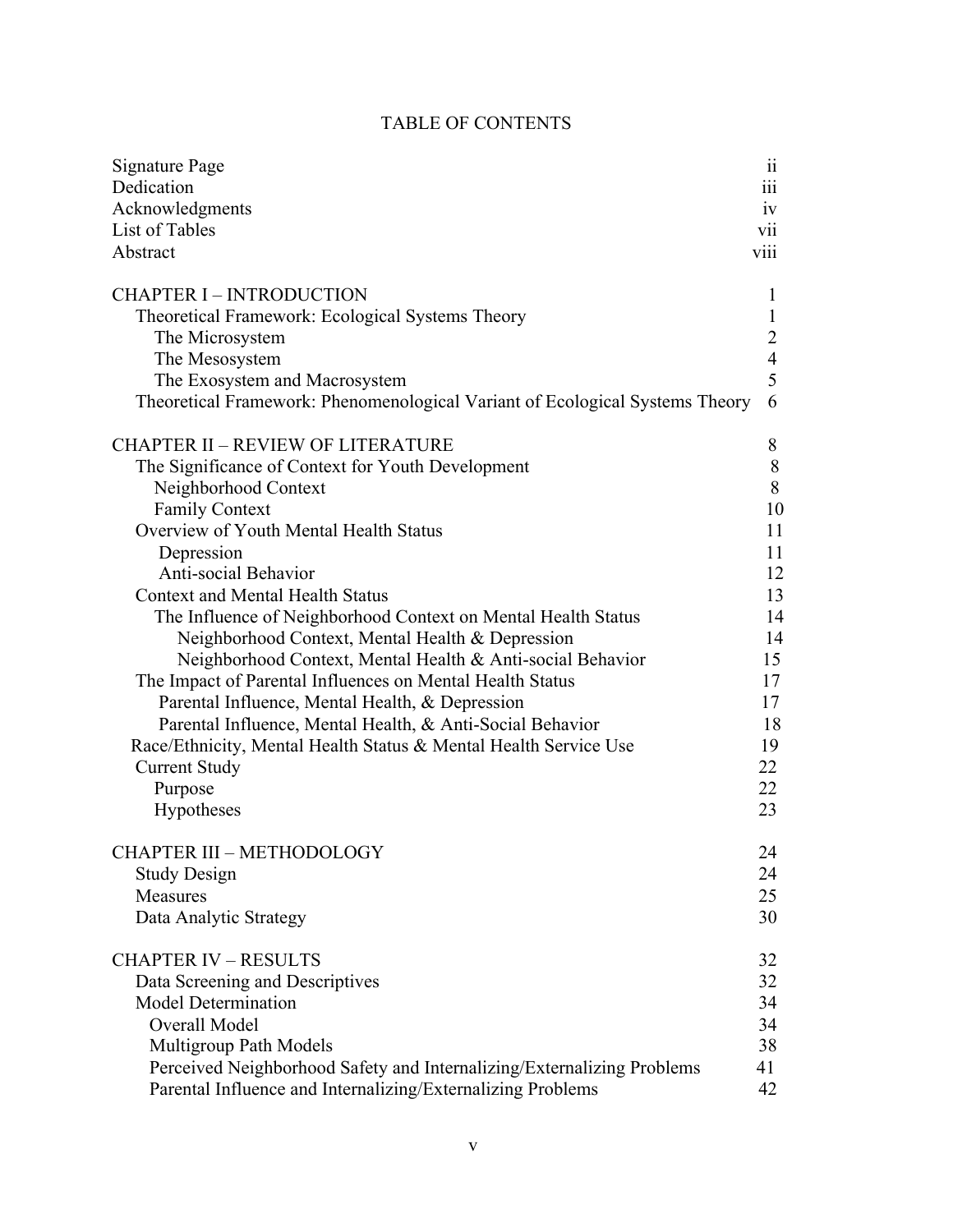| Racial/Ethnic Differences Between Internalizing/Externalizing |    |
|---------------------------------------------------------------|----|
| Problems and Service Use                                      | 42 |
| Correlation: Neighborhood Safety and Parental Influence       | 43 |
|                                                               |    |
| <b>CHAPTER V – DISCUSSION</b>                                 | 44 |
|                                                               |    |
| <b>REFERENCES</b>                                             |    |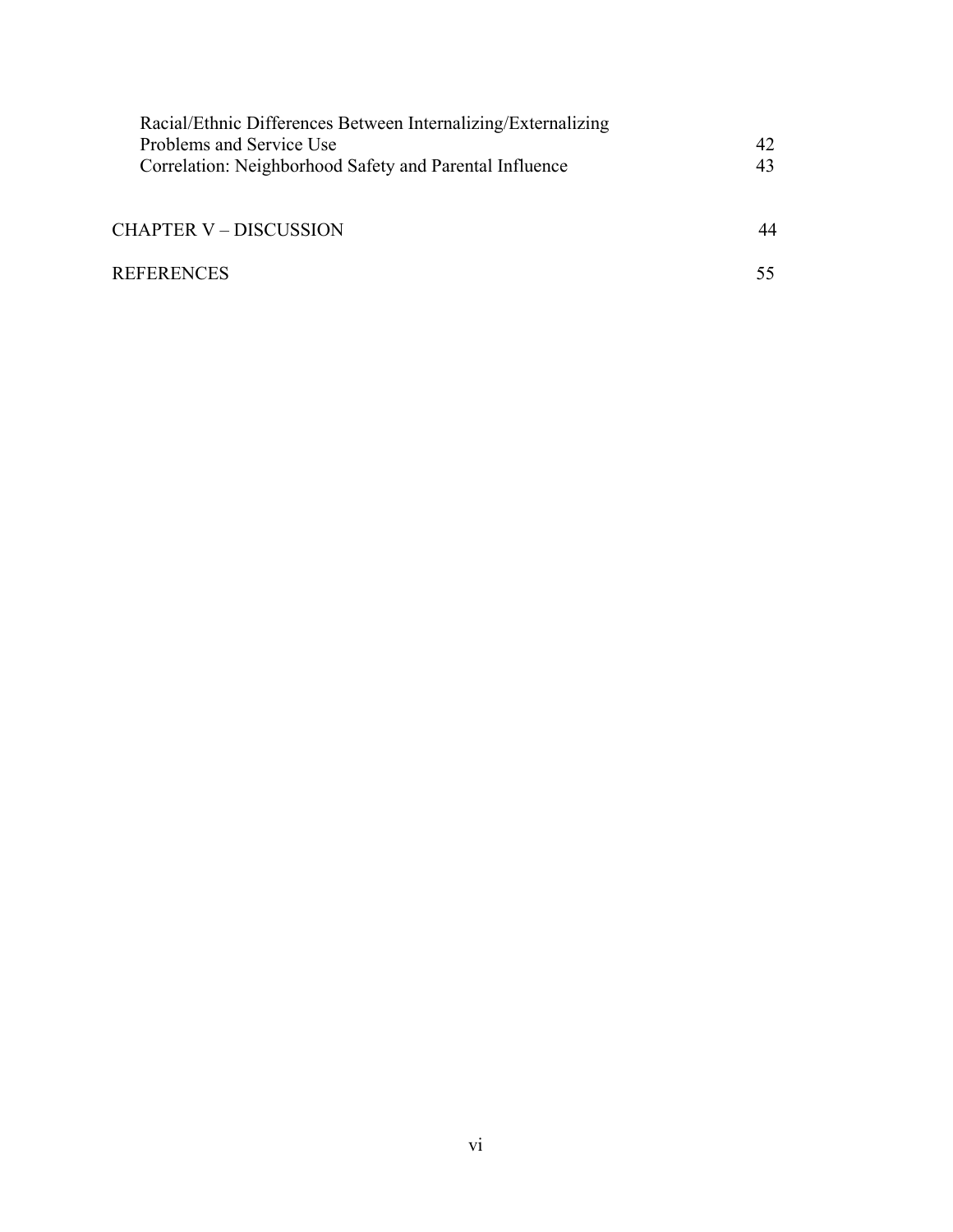# LIST OF TABLES

| Figure 1: Multigroup structural equation modeling path estimates         |    |
|--------------------------------------------------------------------------|----|
| for perceived neighborhood safety, parental influence, youth mental      |    |
| health status, and service use by race/ethnicity                         |    |
| Table 1. Descriptive Statistics                                          | 33 |
| Table 2. Measure Descriptives                                            | 34 |
| Table 3. Correlation Matrix of Study Variables                           | 34 |
| Table 4. Unstandardized Path Estimates                                   | 36 |
| Figure 2: Overall Model: Standardized Path Estimates                     | 36 |
| Figure 3. Multigroup Model Standardized Path Estimates by Race/Ethnicity | 41 |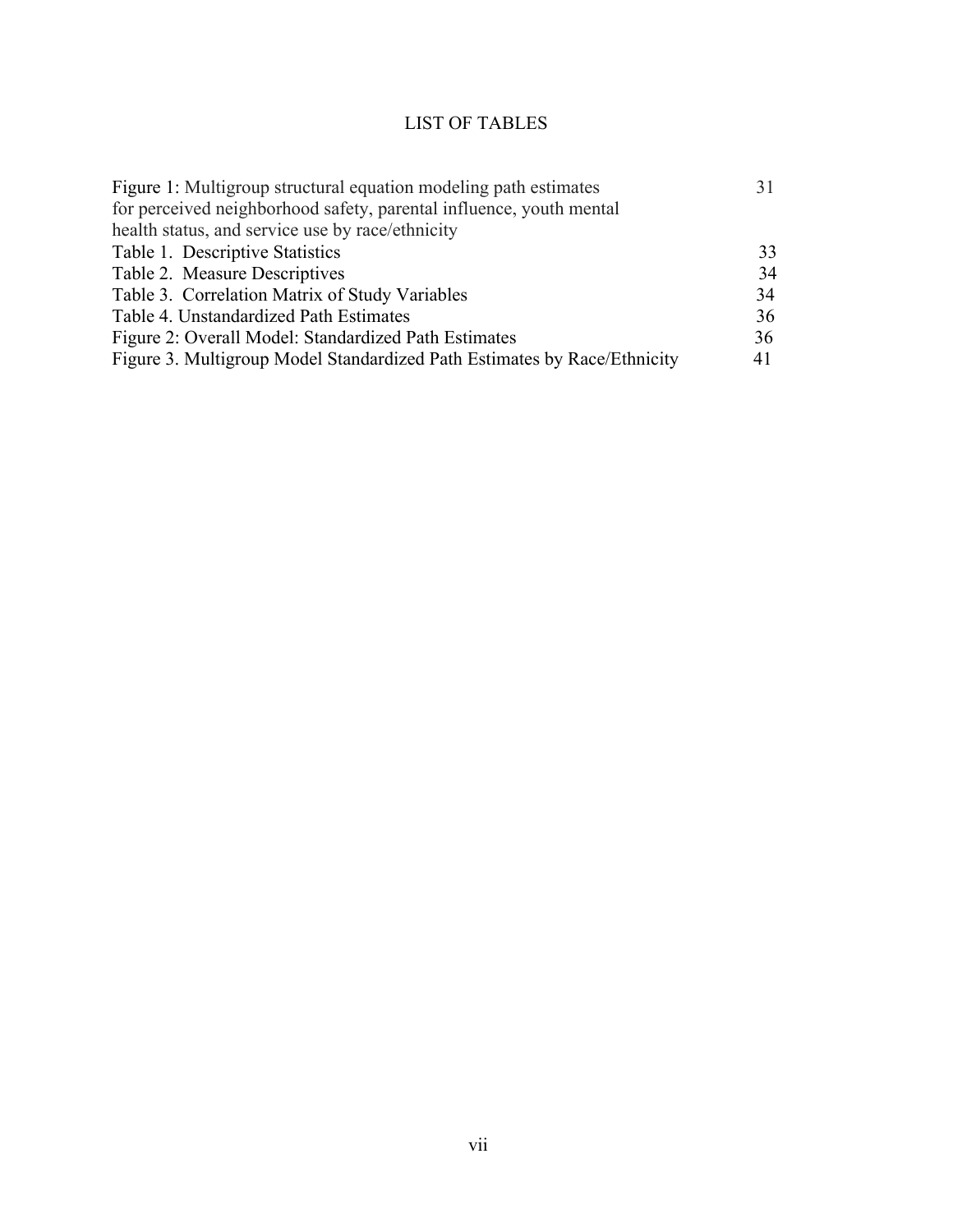#### ABSTRACT

# THE IMPACT OF RACE/ETHNICITY, NEIGHBORHOOD AND PARENTAL INFLUENCES ON YOUTH MENTAL HEALTH STATUS AND SERVICE USE

by

Sarah Jane Chavez

Master of Arts in Psychology, Clinical Psychology

Neighborhood context and parental influences are two major factors that are known to impact the mental health development of adolescents. Both factors have been extensively studied in either contributing or preventing youth from developing internalizing or externalizing mental health problems, such as depression and antisocial behavior (ASB). Specifically, researchers have investigated how perceived neighborhood safety, family cohesion, parental-engagement, and parent-child communication either serves as a protective factor or a risk factor for mental health problems within adolescents. This is consistent with Bronfenbrenner's Ecological Systems Theory (1977) that highlights the influence of numerous systems in adolescent mental health development, where appropriate levels of parental influences and a safe neighborhood will lead to positive mental health development. Neighborhood context and parental influences falls under the microsystem, which has a direct impact on adolescent mental health development due to these contexts being the 'immediate' social setting in which the adolescent is involved in (Lomas. 2015). Researchers have also documented that when youth develop mental health problems, racial/ethnic disparities exist in whether youth access mental health services to address those problems. Specifically, Latinx and African American youth demonstrate higher levels of unmet mental health need relative to their White counterparts, and these disparities often depend on the type of mental health problems (internalizing vs. externalizing) exhibited in youth. The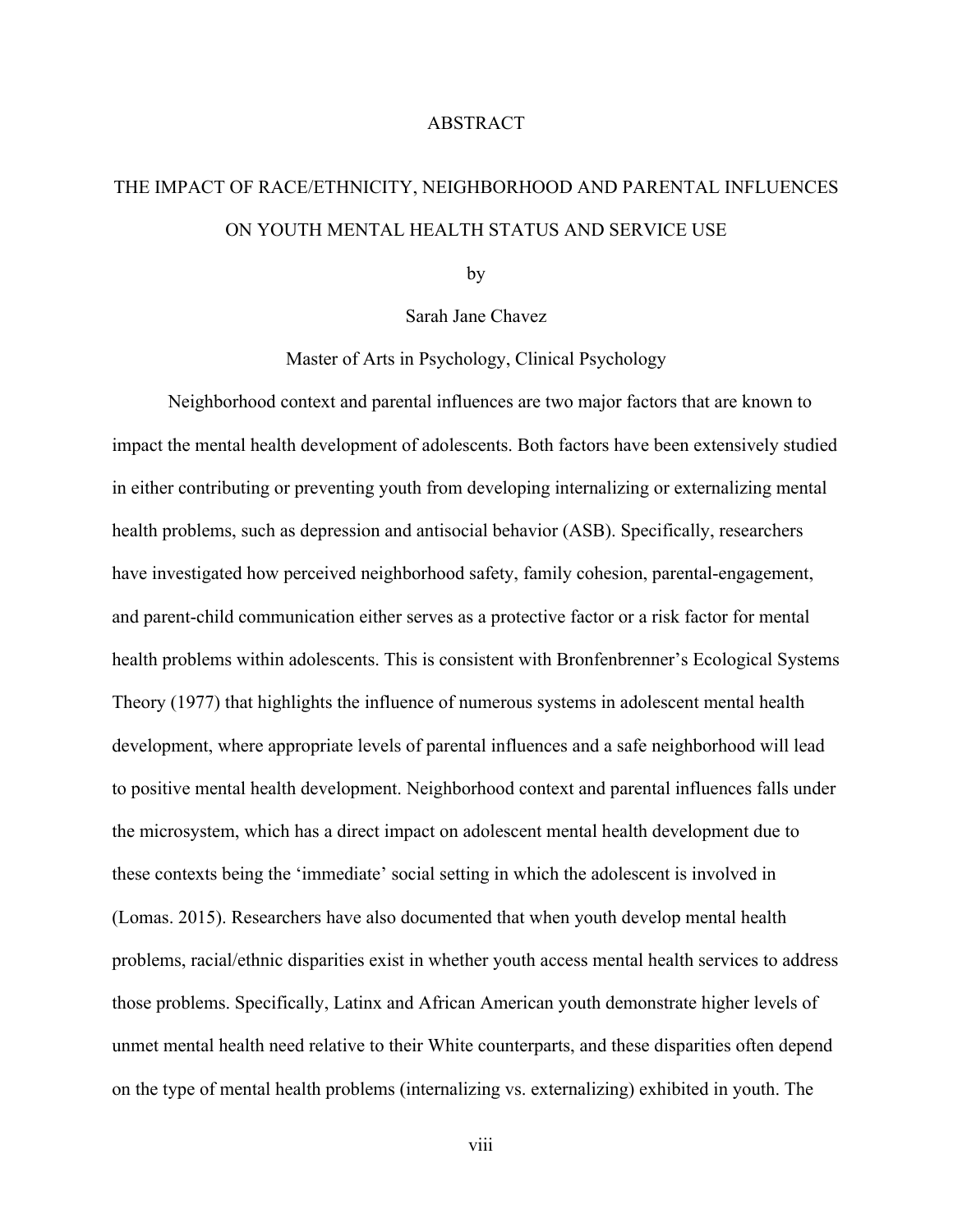current study examined the extent to which perceived neighborhood safety and parental influences were associated with mental health status and whether this led to receipt of mental health services and how that differed by problem type and ethnicity. The study goals were achieved using multigroup structural equation modeling in MPLUS, version 8.0 (Muthén & Muthén, 2017). Results revealed that the path between perceived neighborhood safety and externalizing ASB was significant. However, the path between perceived neighborhood safety and internalizing depressive symptoms was non-significant. The paths between parental influence and internalizing depressive symptoms as well as and externalizing ASB behaviors were also significant. Lastly, the path between internalizing depressive symptoms and mental health service use was significant but did not vary by race/ethnicity strongly based on beta coefficients. Results did illustrate that African American youth were likely to receive services when exhibiting depressive symptoms in comparison to Latinx and White youths. The current study has multiple policy implications; the study suggests that there should be interventions specifically targeted at improving neighborhood contexts and parenting characteristics as they can serve as protective factors against mental health status (Kruger et al., 2007; Yu et al., 2006). Additionally, research shows that there are racial/ethnic disparities in mental health service use; however based on the current study findings, there should also be an increased awareness of how these disparities vary by problem type (Martinez, Gudiño, & Lau, 2013).

ix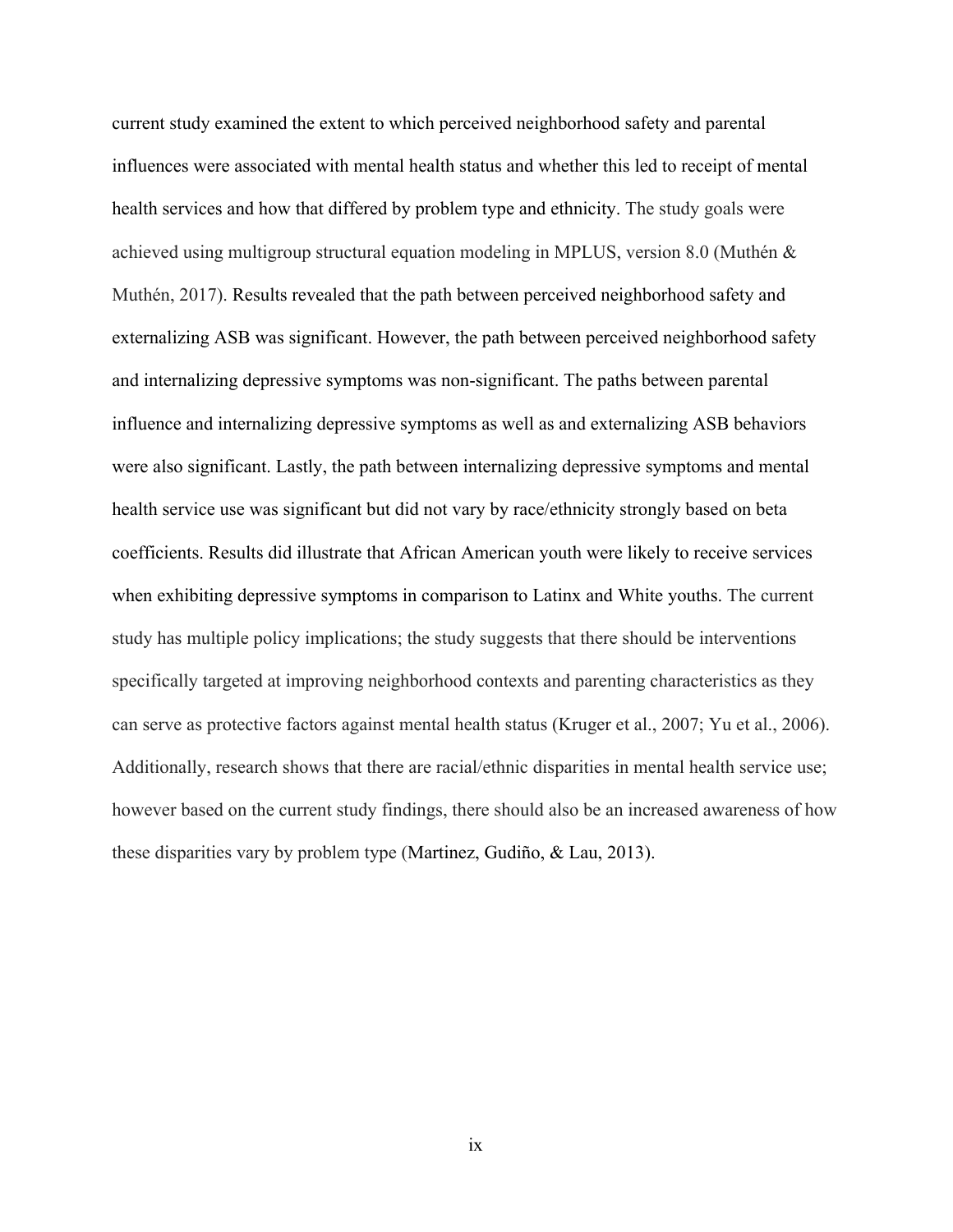#### CHAPTER I

# INTRODUCTION

#### **Theoretical Framework: Ecological Systems Theory**

Researchers have attempted to understand the possible factors that impact negative mental health development, specifically adolescent depression and antisocial behavior (ASB). Theorists and researchers within the realm of developmental psychopathology have shared an interest and appreciation for the significant role that extra-individual influences play in the mental health development of adolescents (Cauce et al., 2002). Theories pertaining to the etiology of child and adolescent mental health symptoms progressed from a focus on distinctive characteristics of the individual and later began to emphasize the role of outside contexts, such as the family and one's neighborhood (Coulton et al., 2007). Most social scientists have come to an agreement that every adolescent exists within an intricate, yet complex, set of environmental systems that influence his or her mental wellbeing (Cauce et al., 2002).

A well-regarded theory that attempts to explain the variation in youth mental health development is the Ecological Systems Theory (EST) proposed by Bronfenbrenner (1977). According to this theory, the social environment consists of multiple domains that influence youth mental health development; each domain is defined by how close that domain is to the adolescent (Cauce et al., 2002). For instance, the closest influence to the adolescent is the family which is then followed by contexts such as a youth's school, neighborhood, and community (Cauce et al., 2002). According to Lomas (2015), Bronfenbrenner argued that youths' psychological and physical functioning are intricately tied within four sociocultural domains that increase in level. These systems are known for influencing individual development, such as mental health development; these systems include the microsystem, mesosystem, exosystem and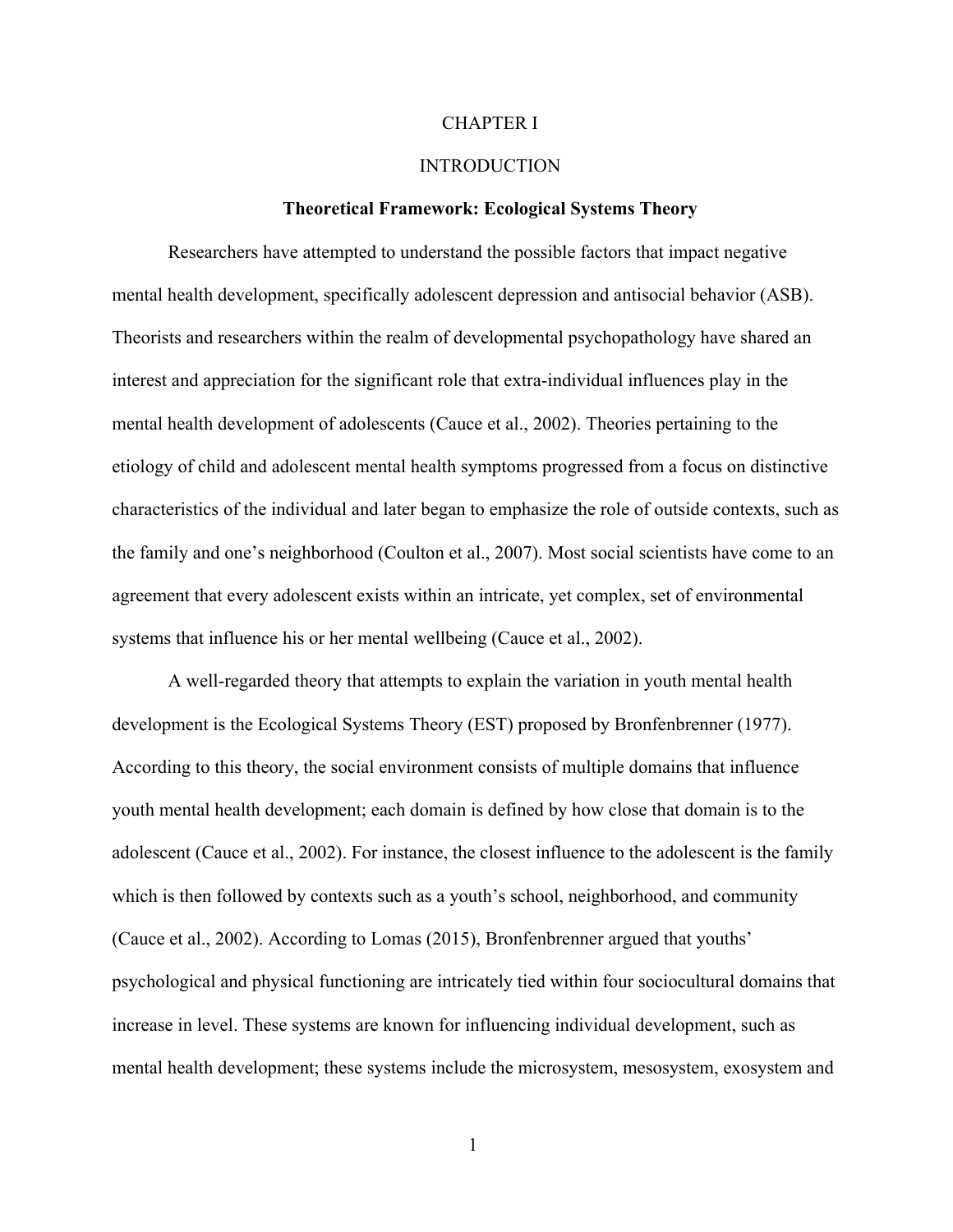the macrosystem (Guo, Li, Liu, & Sun, 2015). EST is essentially the reciprocal accommodation between the youths and their ever-changing environments (Bronfenbrenner, 1977). According to Bronfenbrenner (1977), in order for researchers to understand the intricate adolescent development, researchers must go past the direct observation of behavior and examine how one or more influencers, such as one's family and their neighborhoods, affect adolescent mental health development.

#### *The Microsystem*

The first 'system' that may significantly impact youth mental health development is known as the microsystem, which will be the main focus of this research study. According to Lomas (2015), the microsystem refers to the 'immediate' social setting of the individual. The microsystem is essentially the various association between the developing individual and an environment within an immediate setting that contains that individual (Bronfenbrenner, 1977). This is the lowest and closest system to the child or developing adolescent and essentially contains the organizations with which the individual has direct and absolute contact with (Ryan, 2001; Neal & Neal, 2013).

There has been extensive research on how the family structure is considered to fit under the microsystem level in which the youth are believed to have an explicit role, specific experiences and social interactions with others (Neal & Neal, 2013; Guo, Li, Liu, & Sun, 2015). The family is one of the immediate domains in which youths engage with in-person and thus have a direct impact on overall youth development (Guo, Li, Liu, & Sun, 2015). Bronfenbrenner (1961) proposed a "Theory of Optimal Levels" in which he indicates that overall positive development in children and youths requires an equilibrium of both parental encouragement and control, essentially a positive family dynamic. According to Bronfenbrenner (1961), if a youth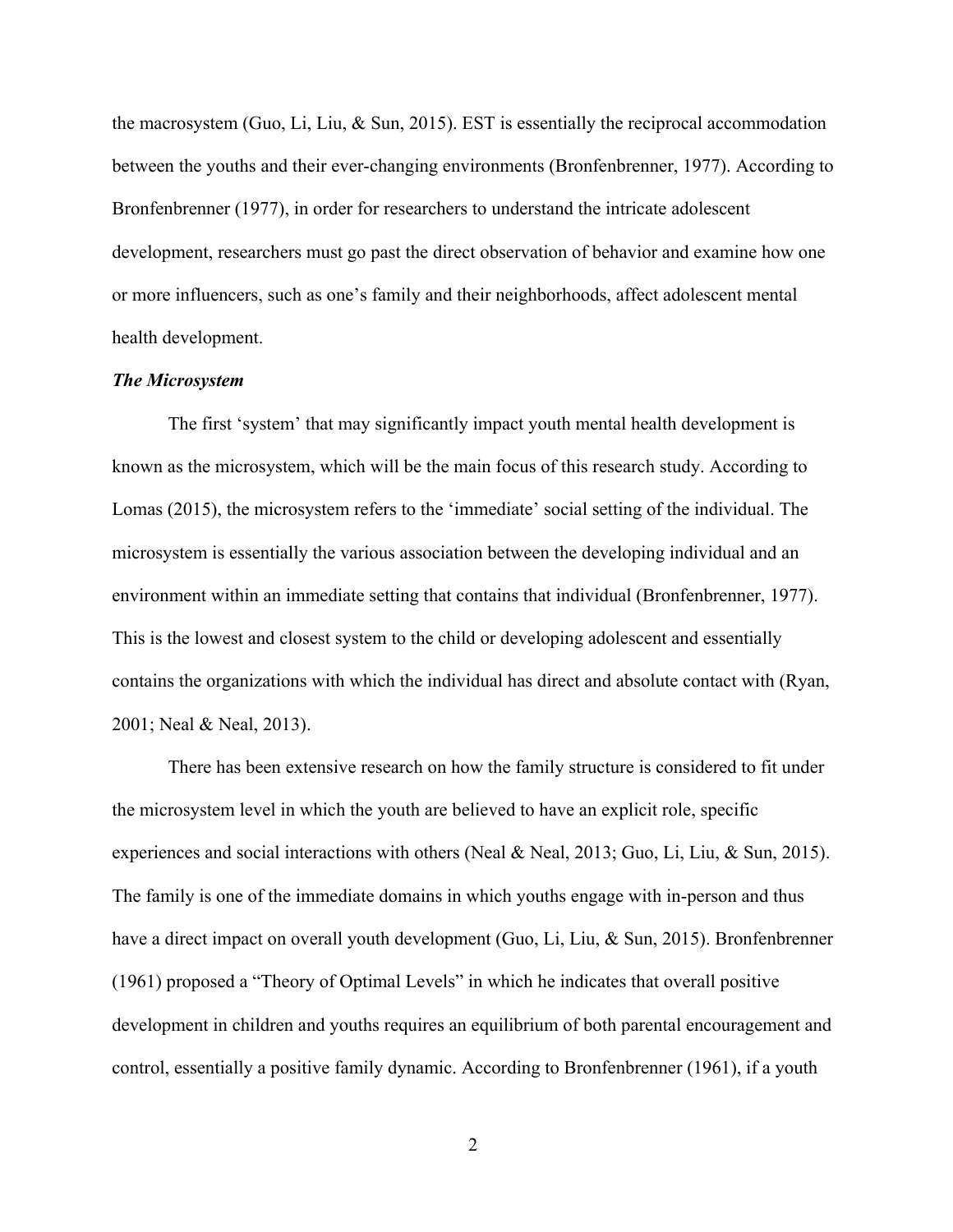has too little or too much of these parental characteristics, it may be detrimental for youth mental health development.

Family cohesion, parental engagement, and parent-child communication have been extensively researched as it pertains to either positive or negative mental health development among youths (Griffin et al., 2000; Jacobson & Crockett, 2000; Martinez & Eddy, 2005). Family cohesion is defined as the emotional connectedness, degree of help, support and commitment family members may provide for one another (Harris & Molock, 2000; Olson, Russell, & Sprenkle, 1983). According to Badiee and Andrade (2018), family cohesion fits into the microsystem and is examined as having a direct influence on youth mental health development. Parental engagement and parent-child communication have also been shown to have a direct influence on youth mental health development (Harris & Molock, 2000; Yu et al., 2006). Parental engagement, or parental involvement, is defined as any parental behaviors, attitudes, styles, or activities that take place within or outside school grounds to support a child's academic and or behavioral successes (Young, Austin, & Growe, 2013). Lastly, parent-child communication is defined as the verbal and nonverbal interaction between a child and a parent within a family system (Munz, 2016). Overall, these three factors that make up parental influence has been shown to influence youth mental health status extensively and should therefore be researched more thoroughly.

The neighborhood structure is also considered to fit under the microsystem level (Krishnan, 2010; Cantillon, 2006). Neighborhood context has been extensively researched to explain youth mental health problems; research has confirmed that neighborhood context is often associated with youth mental health status (Hill & Maimon, 2013). The term, neighborhood context, is known for being a packaged variable in that there are numerous factors that lie among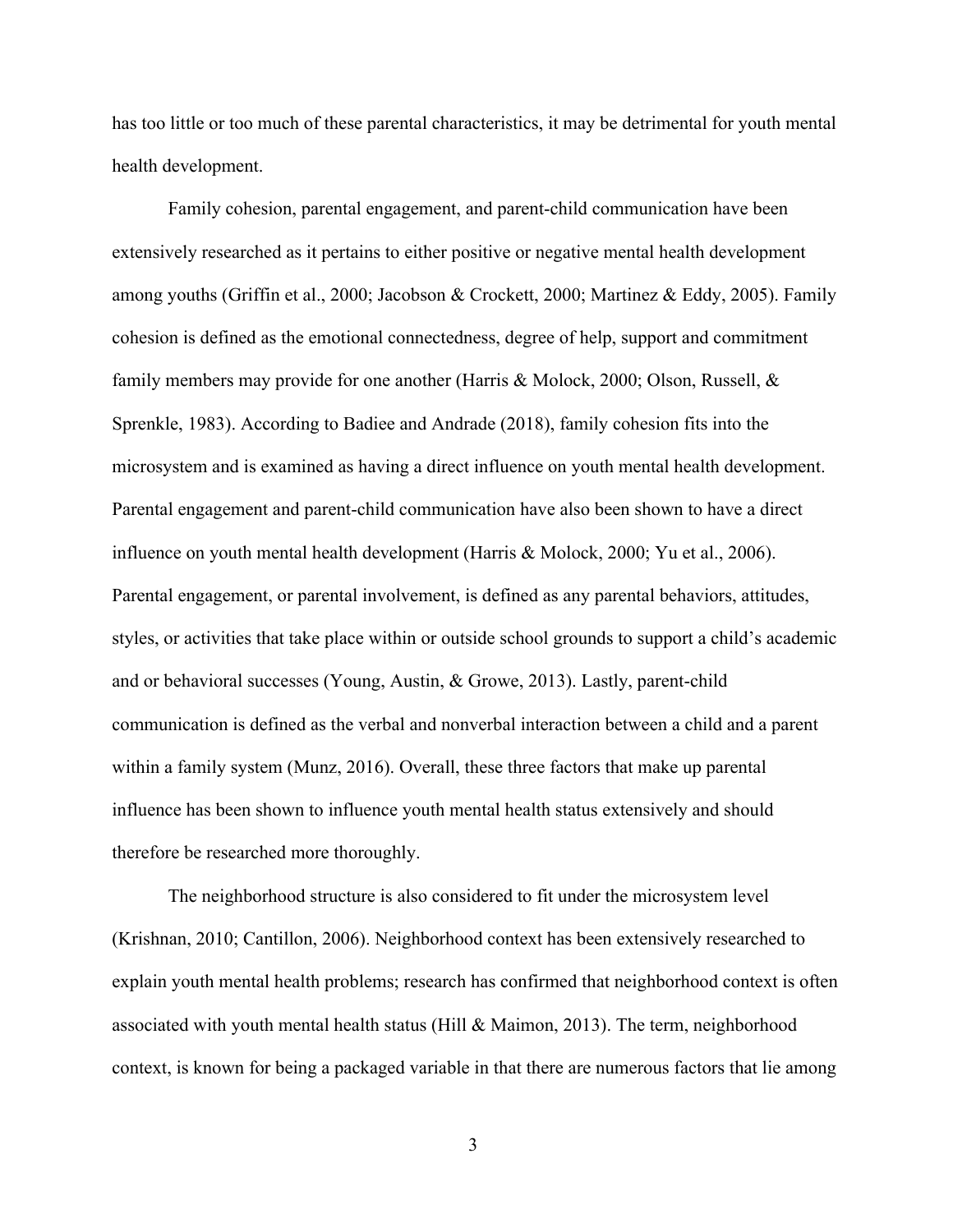the neighborhood that may facilitate in youth mental health development (Krishnan, 2010). For example, the quality of one's neighborhood, such as perceived safety, accessibility, and cohesion, are known for shaping youth mental health development (Krishnan, 2010). Neighborhoods are important to study as youths mature and spend less quality time with their families and more time within their neighborhoods (Bronfenbrenner & Morris, 2006; Leventhal et al., 2009). It is because of this reason that the influence of neighborhoods on youth development must be considered within any analysis such as in this project (Urban, Lewin-Bizan, & Lerner, 2009).

#### *The Mesosystem*

The second 'system' that may significantly impact youth's mental health development is known as the mesosystem; like the microsystem, the mesosystem is also critical to understand for this research study. According to Bronfenbrenner (1977), the mesosystem is an overall system of smaller microsystems; essentially, microsystems are nested within a mesosystem and consists of the interrelations among major settings which contain the evolving individual within a certain point of his or her life (Neal & Neal, 2013; Bronfenbrenner, 1977). For young adolescents, often the mesosystem consists of relations among the school, family, peer group, church, or camp (Bronfenbrenner, 1977). Overall, the mesosystems allow individuals to move beyond the two-party setting relations and thus pervade the lives of adolescents in every dimension possible (Swick & Williams, 2006).

Often, researchers view the neighborhood setting as either a microsystem or a mesosystem (Bronfenbrenner, 1986). With regards to the neighborhood context, this setting could facilitate the interactions between the adolescent and the family, school, peers and faith settings (Smith, Faulk, & Sizer, 2016; Bronfenbrenner, 1986). According to Voydanoff (2001),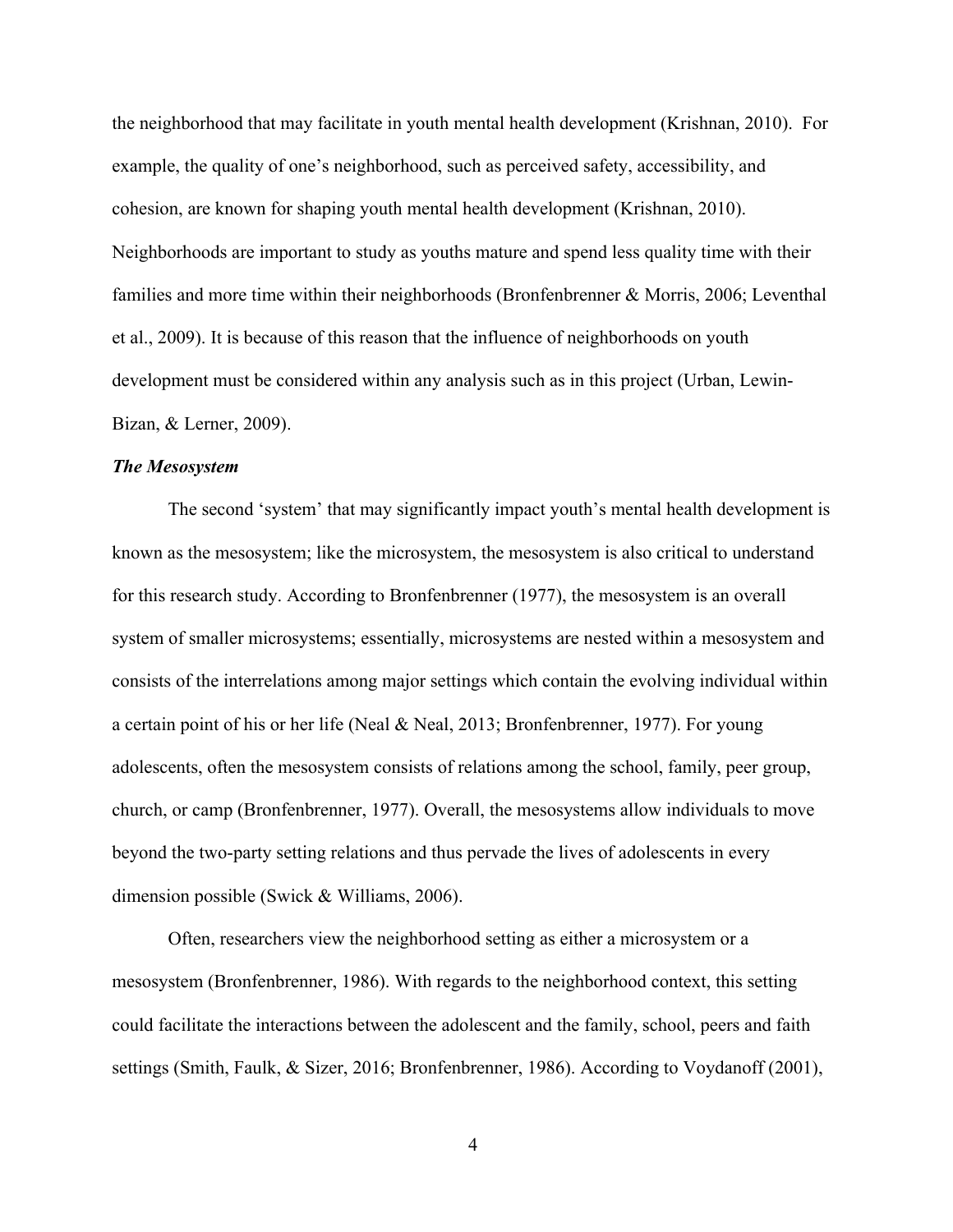the mesosystem connection between the neighborhood setting and the family setting are strong due to the families and adolescent's being embedded within the social networks of their local communities. Voydanoff (2001) states that the family setting, for instance, parents, can modify how they will monitor and regulate their adolescent's behavior based on how they were influenced by their neighborhood setting. Overall, research has shown that there exists a linkage between an adolescent's family setting and the neighborhood in which they reside. An adolescent's neighborhood becomes a reality for the adolescent and their parents as without this strong linkage families tend to fall into chaos when not aware of how one setting affects the other (L'Abate, 1990; Swick & Williams, 2006).

# *The Exosystem and Macrosystem.*

The exosystem and the macrosystem have also been extensively examined by psychologists for impacting adolescent mental-health development (Bronfenbrenner, 1977). Despite these two systems being equally as critical in adolescent mental health development, they will not be used as the theory foundation for this study but will be briefly explained to fully understand Bronfenbrenner's Ecological System's Theory. First, the exosystem is known as being the third 'system' in which the child is not an active participant in comparison to either the mesosystem and microsystem (Mason, Cheung, Walker, 2004; Ryan, 2001; Bronfenbrenner, 1977; Neal & Neal, 2013). This system embraces social structures that incorporates the immediate settings that the individual is often found in (Bronfenbrenner, 1977). Various settings and structures include the overall world of work, mass media, informal social networks, transportation, and communication facilities (Bronfenbrenner, 1977). Lastly, the macrosystem is the outermost layer of the systems (Ryan, 2001). The macrosystem exists within an intricate and convoluted interactive model that are within the environmental domains that encompasses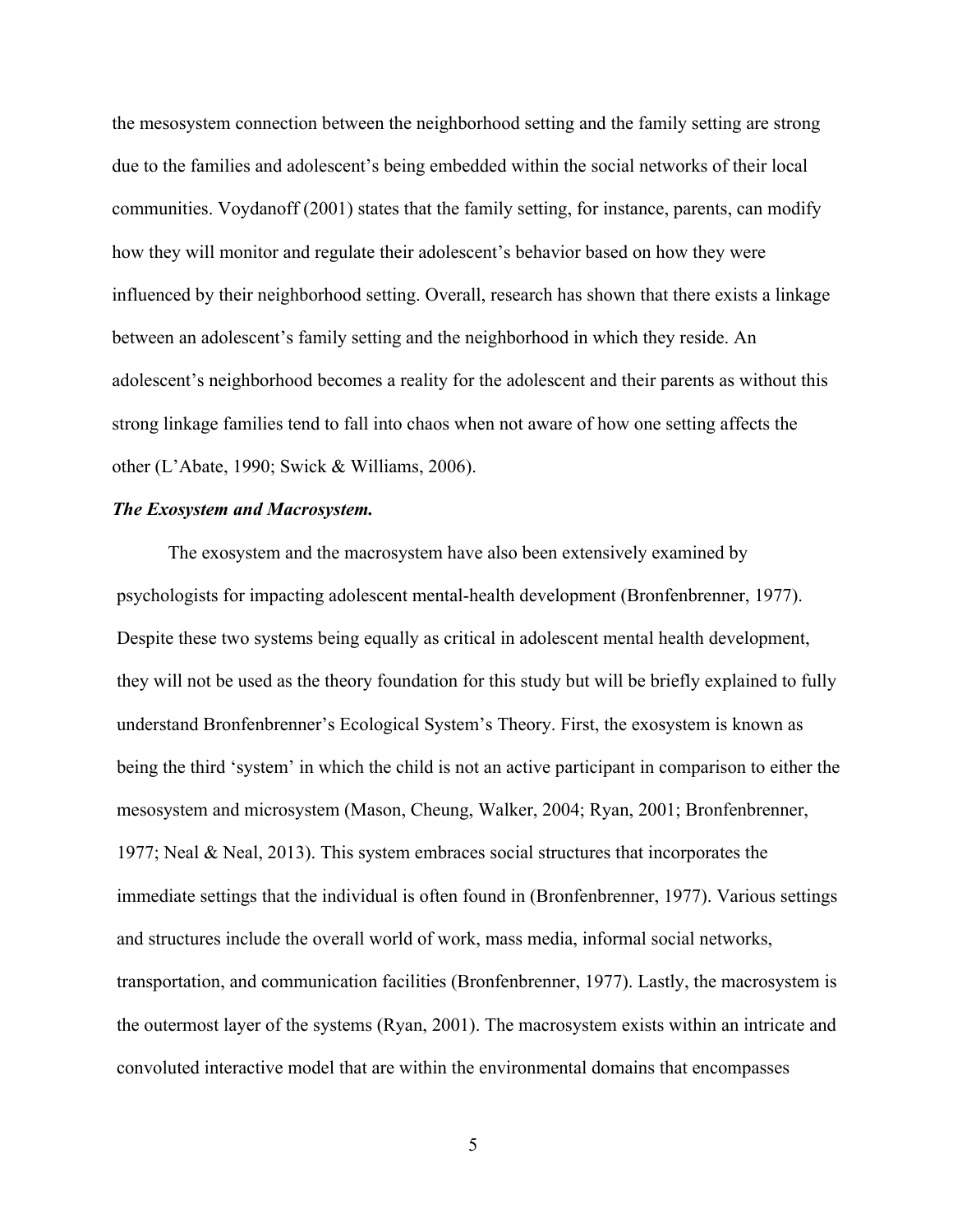ideological beliefs, cultural traits, cultural values, customs, and laws (Mason, Cheung, Walker, 2004; Bronfenbrenner, 1977; Ryan, 2001). These beliefs and cultural traits permeate the culture and the society as whole and are significant to examine as they carry information and beliefs that directly or implicitly bestow motivation and meaning to the society (Bronfenbrenner, 1977). These four systems have been known for being responsible in influencing youth mental health and behavioral development.

# **Theoretical Framework: Phenomenological Variant of Ecological Systems Theory**

Although Bronfenbrenner's EST model is widely used to explain adolescent mental health development that may be dependent on certain types of contexts, the EST does not explain how ethnicity, race, and one's perceptions of experiences may affect adolescent mental health status. According to Spencer, Dupree, and Hartmann (1997), the developers of the Phenomenological Variant of Ecological Systems Theory (PVEST), it is not just the experiences that an adolescent may face that affects their mental health development, it is also the adolescent's perception of their experiences and the interconnection with cultural context that may influence how an adolescent behaves. In other words, how an adolescent perceives their experience or context may influence whether that individual adopts or rejects certain behaviors and/or engages or avoids certain activities (Spencer, Dupree, & Hartmann, 1997).

According to Spencer and colleagues (1997), we should incorporate factors such as race, ethnicity, and culture to explain why some youths who experience similar life events as some youths may exhibit resiliency while others may exhibit psychopathology. PVEST is both an allinclusive and process-oriented human development theory that considers human diversity when individuals interact with their psychological and physical ecologies that lead to certain development (Spencer, 2006). Overall, this theory 'unpacks' and examines how diverse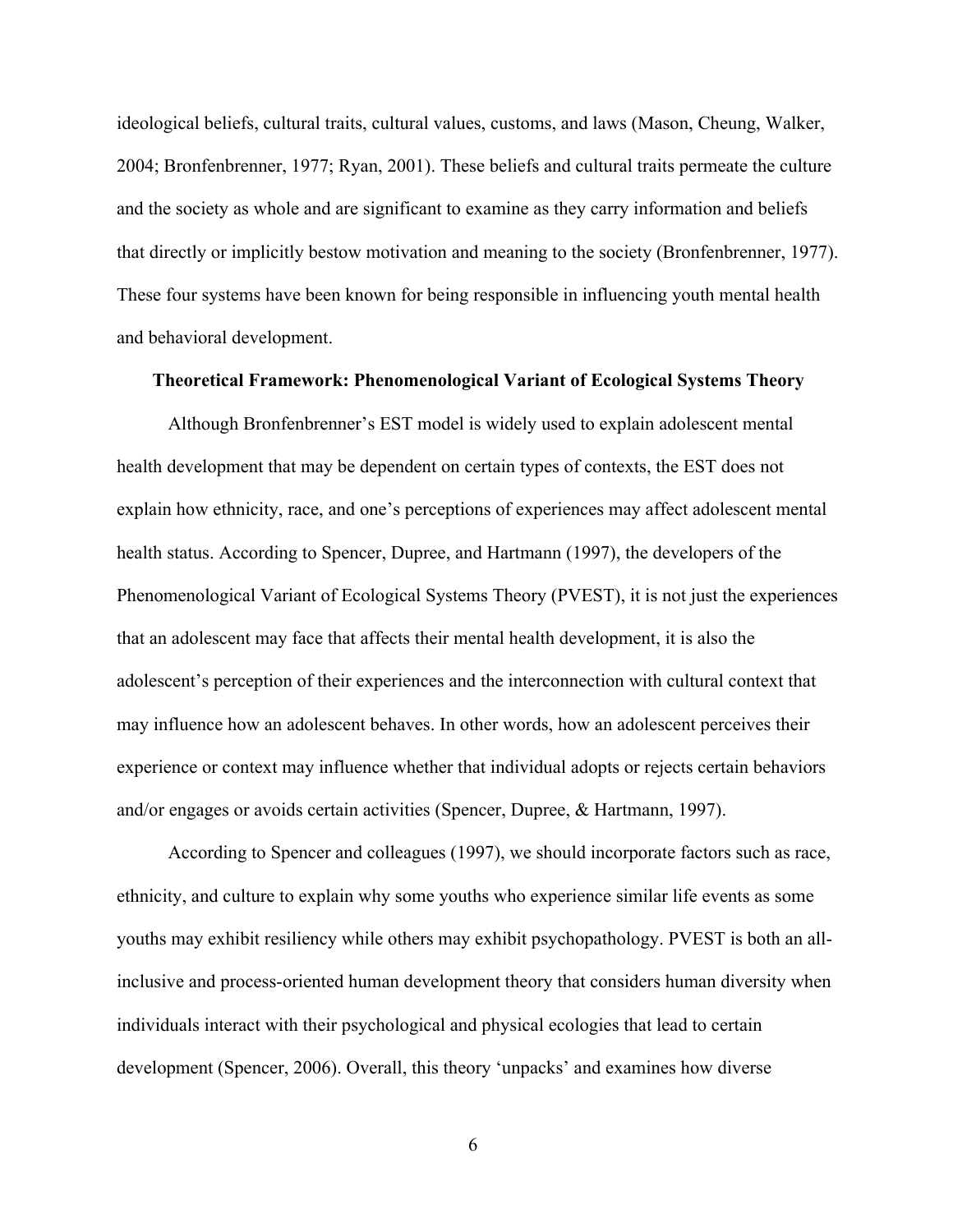individual-context interactions may be the source and/or predictors of either productive or poor coping mechanisms (Spencer, 2006).

Throughout research studies, psychologists have either chosen to ignore the race variable or examined the variable when studying deficits, social problems, pathology, or deviance (Spencer, 2006). PVEST is a unique theory since it allows researchers to appropriately examine the race variable that is both socially constructed and sometimes uncomfortable to analyze (Spencer, 2006). Spencer (2006) also indicates that an advantage of the PVEST model is that it allows researchers to address the 'net stress' that some individuals may feel due to *imbalance* between several challenges that they encountered and whether they have available support systems. Characteristics such as race, social class, gender, color, nativity, immigration status, or certain faith group memberships have been analyzed as sources of human *imbalance* that PVEST successfully addresses compared to other developmental theories (Spencer, 2006; Chestang, 1972; Bulhan, 1985; Darity & Myers, 1998).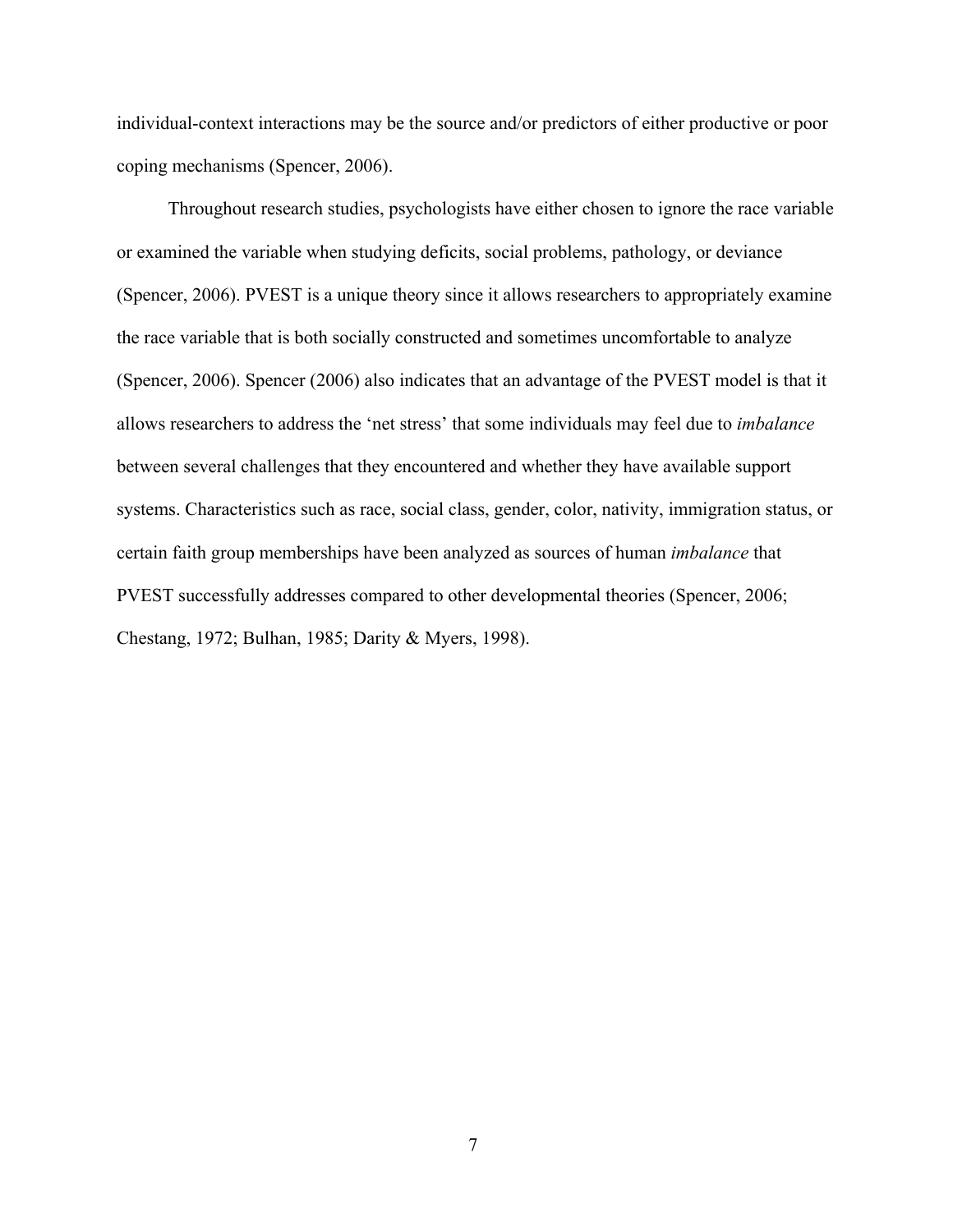#### CHAPTER II

# REVIEW OF LITERATURE

#### *The Significance of Context for Youth Development*

Researchers have moved beyond studying only individual characteristics to explain youth mental health development (Coulton et al., 2007). Developmental psychologists and other researchers within the field of psychology have come to an agreement that adolescents exist within an intricate set of environmental contexts that may influence his or her mental wellbeing (Cauce et al., 2002). These contexts may range anywhere from faith groups, schools, neighborhoods, to family settings (Smith, Faulk, & Sizer, 2016; Bronfenbrenner, 1986). Although these settings may be of equal influence to adolescent mental health development, this project will focus on the influence of one's neighborhood and family context on youth mental health development.

#### *Neighborhood Context*

As Wilson (2009) elegantly stated, an individual's neighborhood is the place in which everyday practices and activities of life occurs. Neighborhoods become significantly meaningful as any individual connects with their environment which is then ingrained to one's existing identity (Wilson, 2009). According to Wilson (2009), neighborhoods create and form small communities; within every community, residents of that neighborhood begin to share the same experiences regardless of whether the neighborhood is an affluent one or a disadvantaged one. Different types of neighborhoods will elicit different residential responses with regards to the suffering or celebration of quality and availability of housing, school districts, job attainment, businesses, health care, and human services (Wilson, 2009). Overall, neighborhoods are known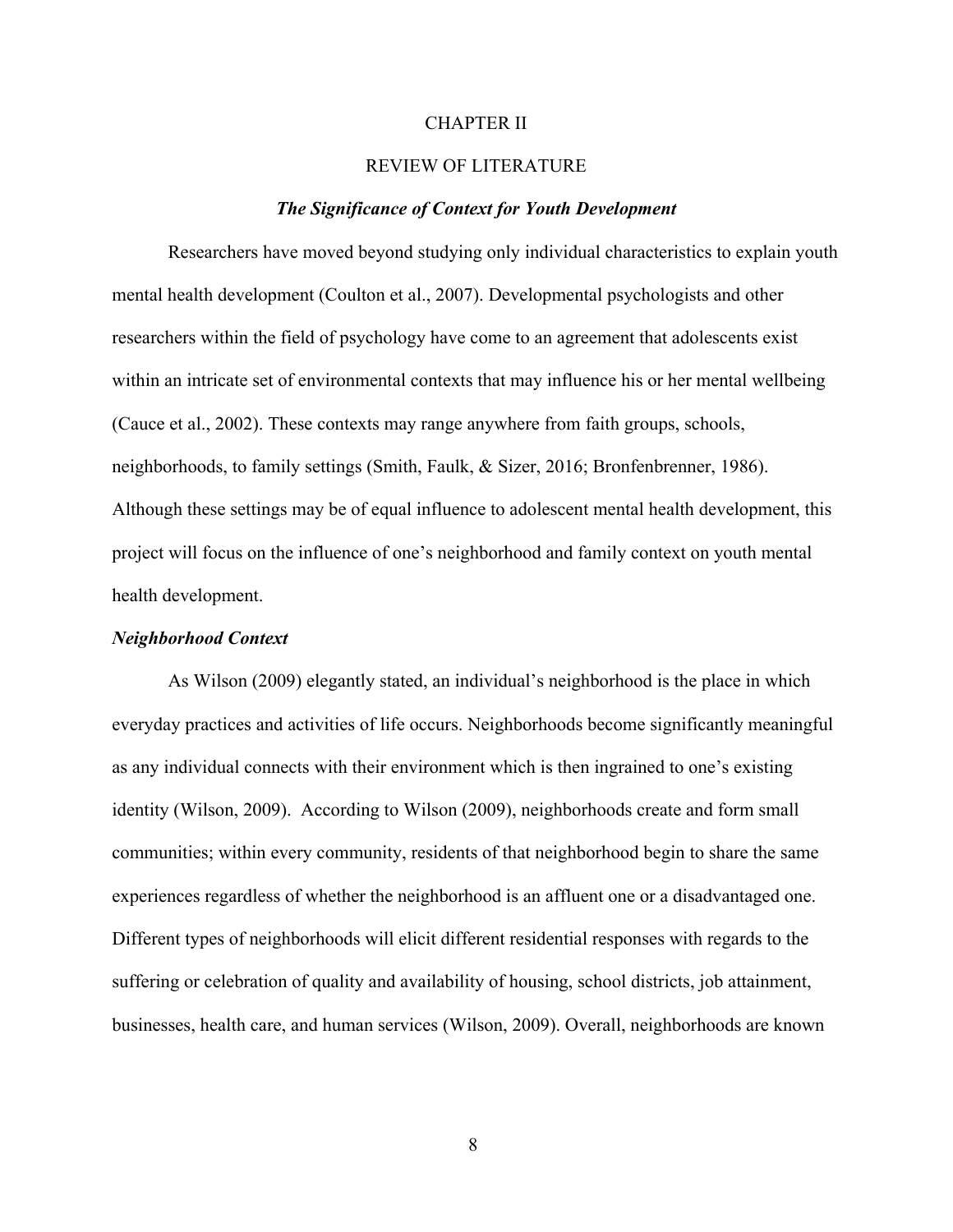for creating most of one's life story and can therefore leave a lasting effect on its residents (Wilson, 2009).

Clearly, studying one's neighborhood context is critical for all humans, but one may argue that studying this environmental context is more significant when looking at the adolescent population. According to researchers, examining an adolescent's neighborhoods in relation to their mental health development is important to study as most youths mature and begin to spend less time with their families and more time within their prospective neighborhoods (Bronfenbrenner & Morris, 2006; Leventhal et al., 2009). Although studying the neighborhood context as a whole is critical, researchers have begun to study specific parts of one's neighborhood and its effect on adolescent mental health development. For instance, some researchers have been interested in studying how observable neighborhood features affect mental health while other researchers have been more interested in examining how youth perceives his or her neighborhood and how that effects mental health development (Jones, Heim, Hunter, & Ellaway, 2014; Perkins Meeks, & Taylor, 1992; Wandersman & Nation, 1998; Curtis, Dooley, & Phipps, 2004; Schwab-Strone et al., 1995).

Studying the youth's perceptions of neighborhood context is critical in understanding mental health development. According to researchers, it is important to focus on perceived neighborhood safety during the adolescent period since it is a factor that is strongly associated with psychological and social wellbeing (Martin-Storey & Crosnoe, 2014). Researchers have also shown that neighborhoods serve as a protective influence for individual youth resilience and identity development (Martin-Storey & Crosnoe, 2014). As mentioned by Spencer, Dupree, and Hartmann (1997), it is not just the experiences that an adolescent may face that affects their mental health development but how they perceive what they experience. Perceptions, such as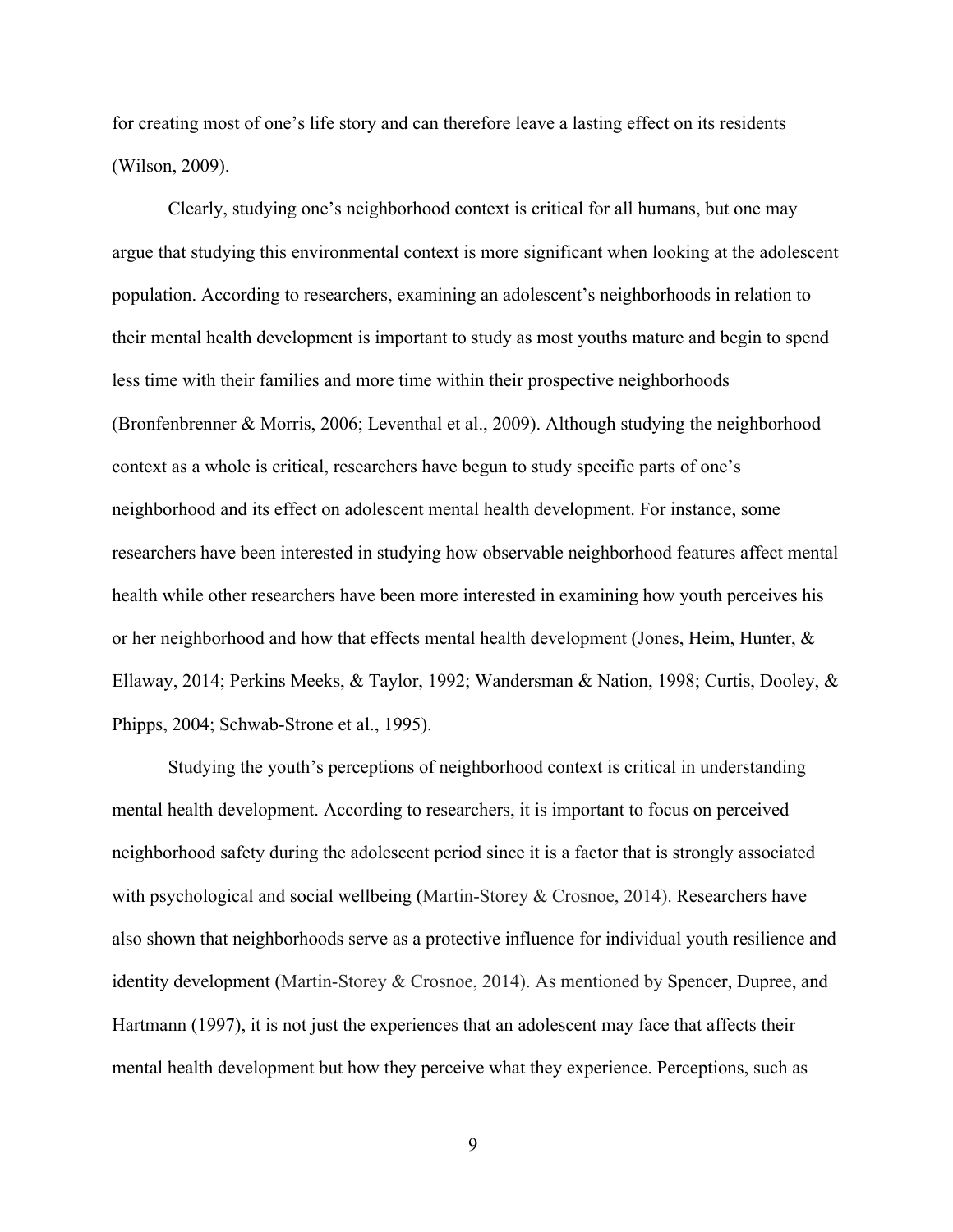perceptions of one's neighborhood safety, should therefore be examined as it influences whether adolescents reject or adopt certain behaviors (Spencer, Dupree, & Hartmann, 1997).

# *Family Context*

Whether through direct actions or indirect examples, parents mold the lives of their children from the moment of birth to early adulthood (Aufseeser, Jekielek, & Brown, 2006). Although the adolescent years is a sensitive and important developmental stage in which youths become increasingly independent from their families, parents can still play a significant role in adolescent wellbeing by providing support to their child as they explore their identity (Santrock, 2014; Sacks et al., 2014; Borkowski, Ramey, & Bristol-Power, 2001). The family/parent structure is believed to have a significant impact on youth mental health development since the majority of youths engage with their parents daily and thus learn from their parents (Aufseeser, Jekielek, & Brown, 2006; Bronfenbrenner, 1977; Guo, Li, Liu, & Sun, 2015). According to researchers, parents are known for making direct and indirect investments in their youths by providing material resources, instilling knowledge, maintaining the home, and by providing other economic and social support (Langton & Berger, 2011). Researchers have also shown that close parent-child communication, family bonding and cohesion all have positive effects on adolescent mental health development (Hair et al., 2005; Parker & Benson, 2004; Resnick, Ireland, Borowsky, 2004).

Research has shown that parents can provide economically, psychologically, socially and emotionally. Although parents can provide in these areas, youths need an equilibrium of these characteristics to appropriately develop positively; too much or too little of these factors will lead to negative mental health development (Bronfenbrenner, 1961). It is for this reason alone that researchers have been interested in examining whether these factors can either serve as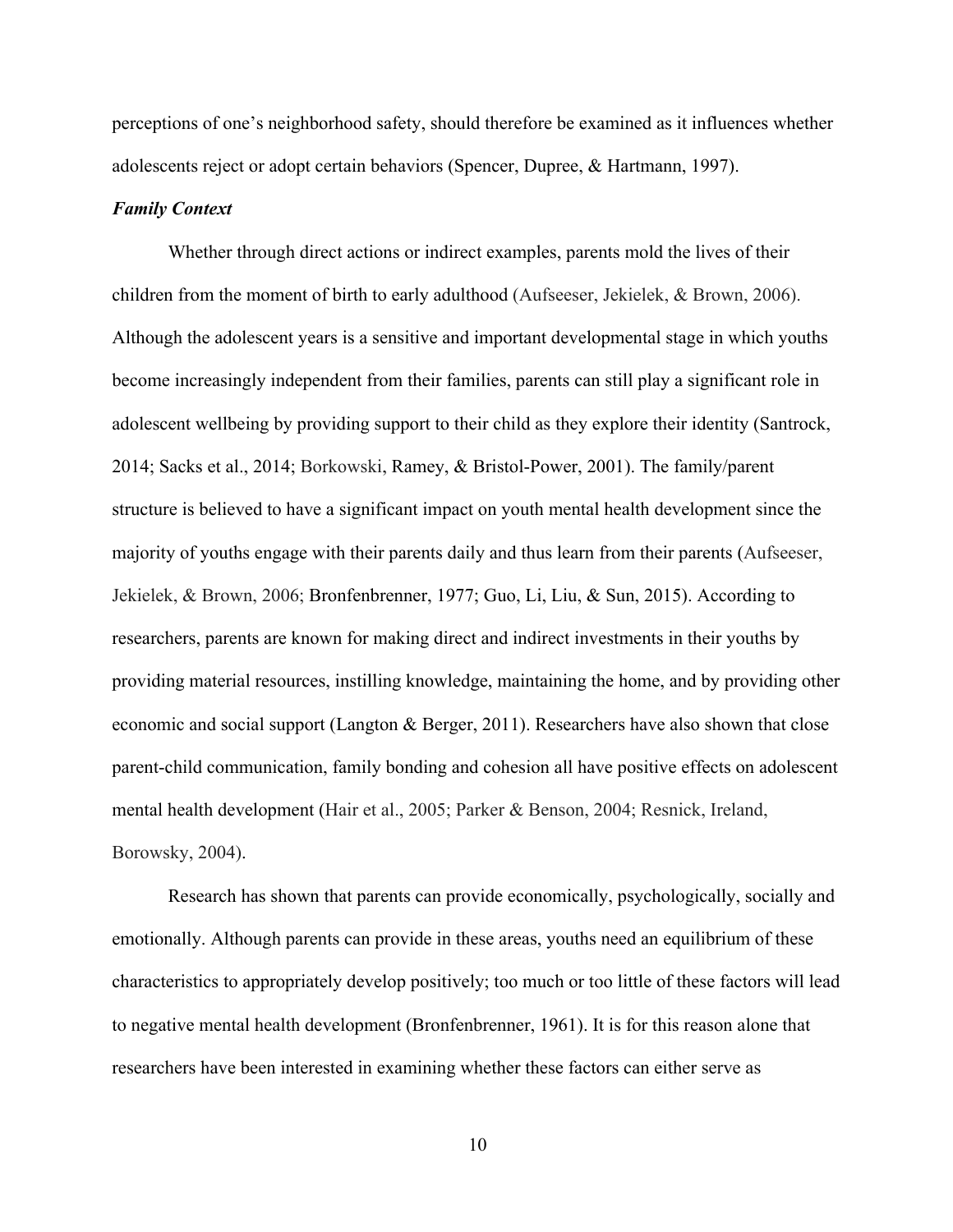protective or risk factors for adolescents' wellbeing. Thus, studying parental influences has also been significant to examine to attempt to explain adolescent mental health development.

For the purpose of this study, perceived neighborhood safety and parental influences are of interest and how they often cause internal and external symptoms such as depression and ASB to manifest. Adolescent depressive symptoms and ASB should be of concern as they lead to increased mental health prevalence rates and possible debilitating consequences.

#### **Overview of Youth Mental Health Status**

#### *Depression*

Depression is known for being a group of emotions and behaviors that have proven to statistically occur with one another (Petersen et al., 1993). Clinical depression and depressive symptoms are two separate yet overlapping concepts. An individual is diagnosed with clinical depression when a mental health provider notices that the presence, severity, and duration of depressive symptoms are causing significant distress and impairing an individual's current functioning (American Psychiatric Association, 2013). According to the American psychiatric Association (2013), several symptoms include: (1) feelings of decreased interest, (2) decreased concentration (3) worthlessness/guilt, (4) changes in sleep (5) fatigue (6) sadness, and (7) thoughts of death or suicide. Regardless of having a diagnosis in depression disorder, up to 15% of adolescents have experienced depressive symptoms at any given time (Bhatia & Bhatia, 2007). Depressive symptoms and depression disorder is known for having numerous negative outcomes. Several consequences include the negative impact on adolescent development and growth, academic problems, relationships whether with relatives or peers (Kann et al., 2000; Brent, 2001).

Depression is among the most common and debilitating of all mental disorders (Wang,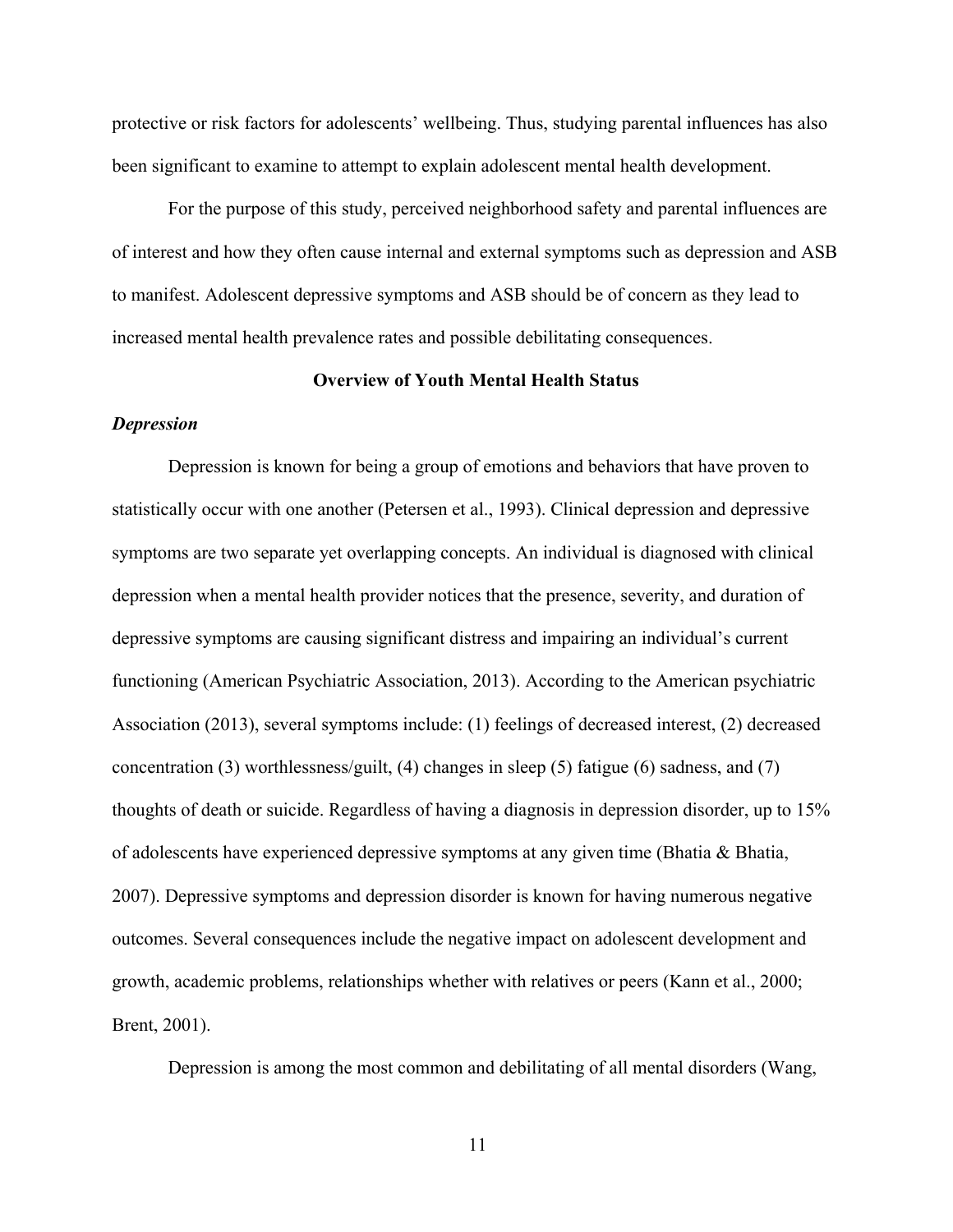2003; Pratt & Brody, 2008). The prevalence rates for depression is estimated to be 8.1% of youth between the ages of 12 to 17 and 8.7% of young adults between the ages of 18 and 25 have experienced at least one depressive episode (Substance Abuse and Mental Health Services Administration, 2009). Of the 12-to 17-year-olds, 6% had at least one major depressive episode with severe impairment (Substance Abuse and Mental Health Services Administration, 2009). Unfortunately, suicide is the third leading cause of death for all ages who may be affected by depression (Centers for Disease Control and Prevention, 2009). For instance, among adolescents in grade  $9<sup>th</sup> - 12<sup>th</sup>$  in the United States in 2013, 17% of students considered attempting suicide within that year alone (Kann et al., 2014). Clearly, depression during adolescent years, regardless of ethnic/race, is a significant public health concern and should therefore continue to be examined (Horowitz & Garber, 2006).

#### *Antisocial Behavior*

Adolescent delinquency and ASB are major public health concerns (Mason et al., 2010). ASB is broadly defined to include concealed (e.g. theft, telling lies) and apparent (e.g. raising one's voice, temper, hostility, outbursts, physical destructiveness, and non-compliance) behavior problems among adolescents (McCart, Priester, Davies, & Azen, 2006). The individuals who have been largely responsible for the rise in crime rates have been adolescents within the United States (Dodge, Coie, & Lynam, 2008). According to Blumstein (2000), since 1965, just the homicide statistics alone by adolescents who are 18 years and younger have increased the crime rate by approximately 400%. It is imperative to know that homicide is not just one example of youth ASB. ASB has been known for being subcategorized into dimensions that illustrate functions and forms. Several forms of ASB can include direct attack (e.g. verbal or physical), relational, damage of one's property or theft (Crick & Grotpeter, 1995). ASB is known for being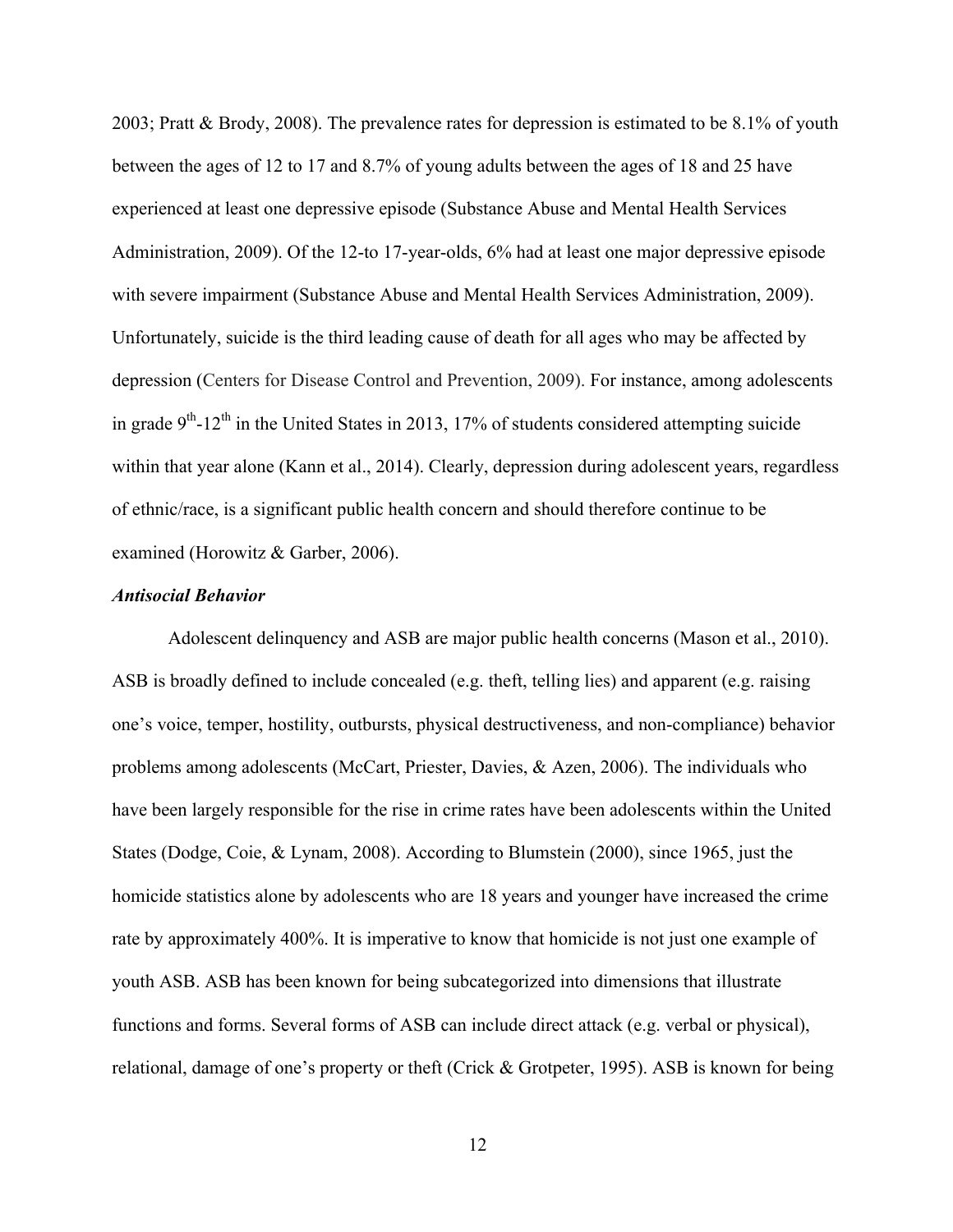caused by either youths' anticipation of self-serving outcomes or as some defensive response to either provocation or goal blocking (Little, Henrich, Jones, & Hawley, 2003). Longitudinal studies have shown that aggressive behaviors emerge as children enter adolescent years (Loeber et al., 1998). According to the U.S. Department of Justice (2003), adolescent years is when critical and serious acts of violence increase according to age-crime curves.

Researching ASB within youths has been critical as often time adolescents are responsible for over half of all the crimes (Howell, Krisberg, & Jones, 1995). ASB within youth is worth investigating as criminal careers often begin during early adolescent years which unfortunately costs the American society roughly about \$2.6 to \$5.3 million (Cohen & Piquero, 2009). This alone has caused a growing attentiveness by policy and public makers in youth crime prevention by focusing on early youth interventions (Farrington & Welsh, 2007). To date, citizens of America have been paying extra taxes to indirectly fund interventions that could reduce youth crime (Cohen, Rust, Steen, & Tidd, 2004). In fact, a recent study has shown that American citizens are spending more money on prevention programs to deter adolescents from the law in comparison to other programs such as drug treatment for non-violent offenders, having more police in one's neighborhood, and spending on prisons (Cohen, Rust, & Steen, 2006).

#### *Context and Mental Health Status*

There are a multitude of factors that can significantly impact the mental health development of youths. According to Bronfenbrenner (1977), in order for researchers to understand the complexity of adolescent development and examine what may drive unique mental health developmental patterns among youths, researchers must examine various contexts that go past the direct observation of youth behavior. The following literature aims to examine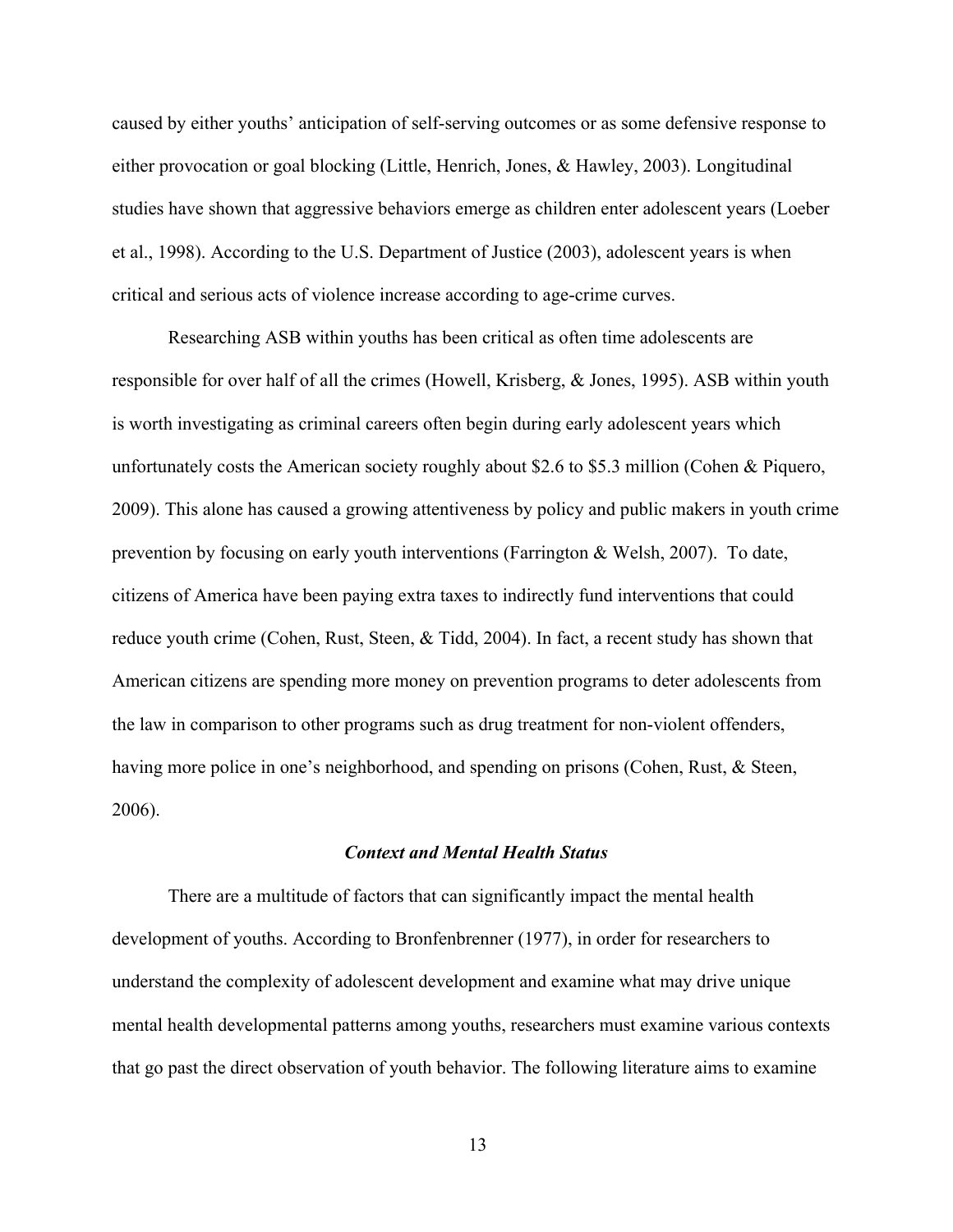the interconnection between mental health status and environmental context, specifically neighborhood context and parental influence and its relationship with adolescent depression and ASB.

#### **The Influence of Neighborhood Context on Mental Health Status**

Certain community characteristics, particularly high-risk neighborhoods, have impacted adolescent mental health development in a negative way (Kim, 2010; Dodge, Coie, & Lynam, 2008). High-risk neighborhoods are communities that have problems pertaining to crime and safety (Wandersman & Nation, 1998). High-risk neighborhoods are also communities characterized by low socioeconomic status, poverty, as well as single family households (Wandersman & Nation, 1998). A neighborhood could be characterized as having two types of incivilities, social (e.g. problems pertaining to levels of vandalism/graffiti, disorderly behavior, gang presence, etc.) and physical (e.g. problems pertaining to the quality of the physical environment, litter, unkempt lots, etc.) (Jones, Heim, Hunter, & Ellaway, 2014; Perkins Meeks, & Taylor, 1992; Wandersman & Nation, 1998). High-risk neighborhoods have been responsible for negative mental health youth outcomes as seen in the following mental health domains.

# *Neighborhood Context, Mental Health & Depression*

It is difficult to pinpoint the cause of depressive symptoms and/or depression as there are several possible causes. Although the majority of the research studies focuses on individual characteristics as predictors of depressive symptoms, researchers have also focused on examining the role of the environment, specifically the neighborhood, on manifested depressive symptoms (Wilson-Genderson & Pruchno, 2013). According to Mair, Roux and Galea (2008), the idea that contextual features may have a relationship to mental health has an extensive scientific history. This research interest piqued by the theoretical conversations of the ecologic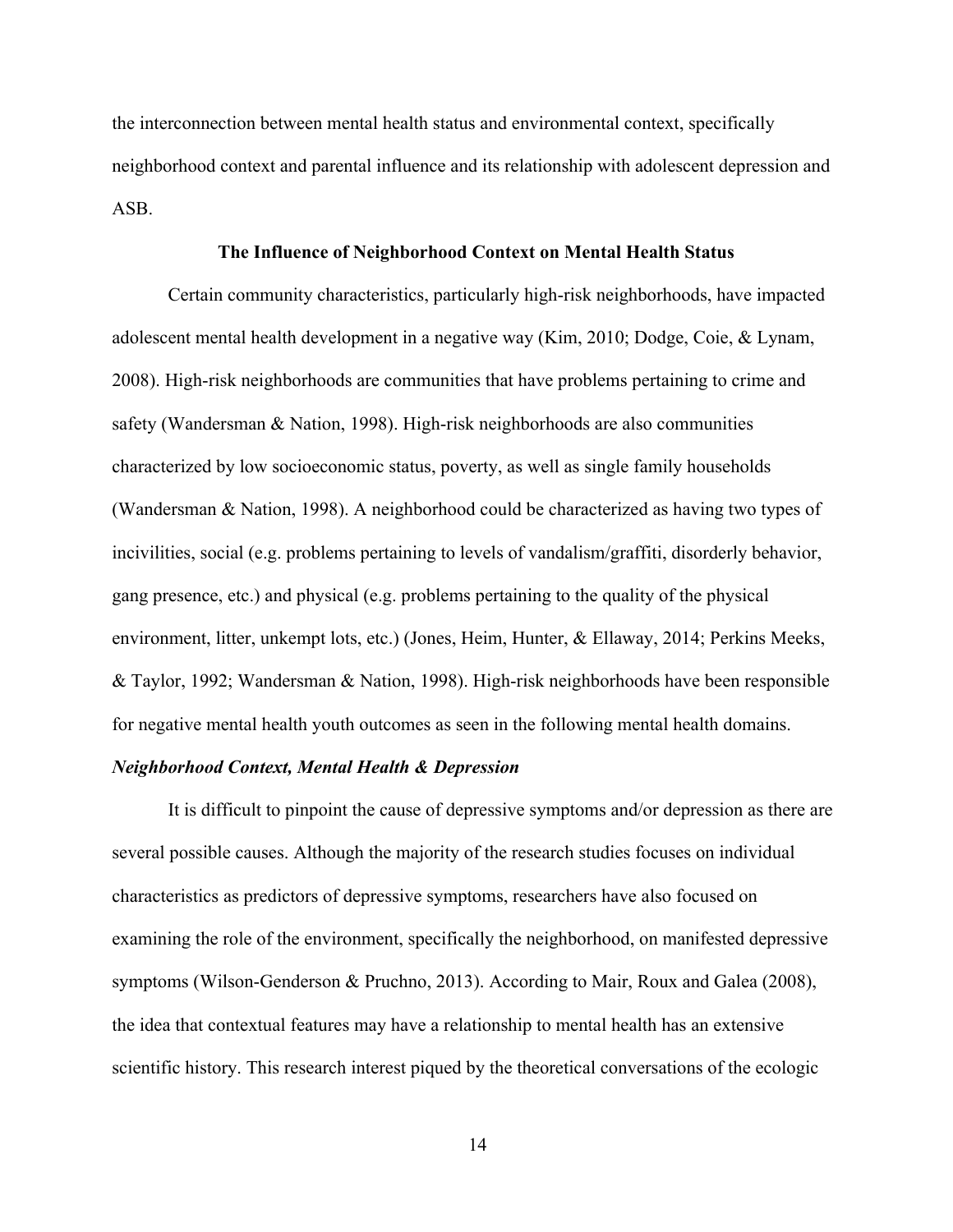determinants of mental health and also the availability of multilevel statistical analyses, spatial analysis, and multilevel structural equation analyses which has allowed researchers to control for individual confounders when assessing the relationship between neighborhoods and mental health (Mair, Roux & Galea, 2008; Wilson-Genderson & Pruchno, 2013).

Various research studies have established the relationship between perceived neighborhood safety and depressive symptoms within adolescents. One study confirmed that children between the ages of 4 and 11 who perceived their neighborhoods as safe had fewer emotional issues, conduct disorders and hyperactivity (Curtis, Dooley, & Phipps, 2004). Overall, this study concluded that lower quality neighborhoods, where quality was operationalized by safety, cohesiveness and problems, was associated with emotional outcomes for children (Curtis, Dooley, & Phipps, 2004). In the Wilson-Genderson and Pruchno study (2013), they controlled for age, sex, and income in a population of older adults and found a statistical significance between perceived neighborhood safety and depressive symptoms. A recent study found that Latinx adolescent who reported feeling unsafe within their neighborhood due to existing neighborhood problems and a low perception of neighborhood social cohesion, were more likely to report depressive symptoms (Echeverría et al., 2008). Overall, these past research studies have added to the existing and growing literature that focused on the impact of environmental or ecological attributes on individual well-being, specifically depressive symptoms (Wilson-Genderson & Pruchno, 2013; Natsuaki et al., 2007).

# *Neighborhood Context, Mental Health & Anti-Social Behavior*

Associations between neighborhood characteristics and youth antisocial development have been widely explored within psychological research (Leventhal & Brooks-Gunn, 2000). In fact, numerous studies investigated the associations between neighborhood factors and ASB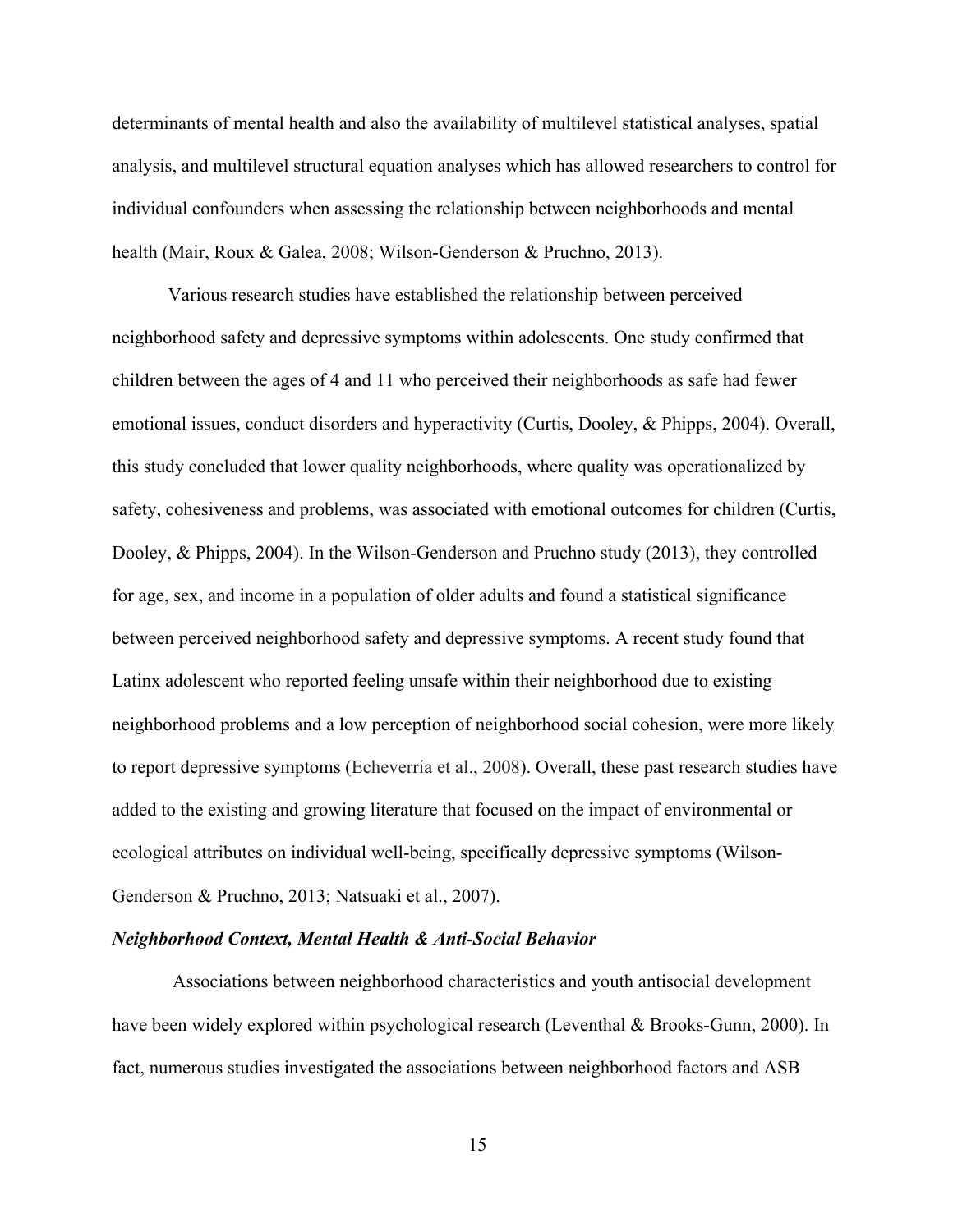among youths (Shaw et al., 2003; Vieno et al., 2010; Trentacosta et al., 2009). Neighborhood context has been associated with externalizing problems such as ASB, where modest associations, between neighborhood context and ASB, exists in childhood years and stronger associations exist in early youth samples (Beyers, Bates, Pettit, & Dodge, 2003). For instance, results from a research study that incorporated  $6^{th} - 10^{th}$  grade students revealed that ASB was predicted when they reported having exposure to violence and encountered feelings of neighborhood unsafety (Schwab-Strone et al, 1995). Pettit and colleague (1999), found that when youths experienced low perceptions of neighborhood safety and spent more time with peers without supervision, youths experienced more ASB than others. Several researchers have tried to understand why certain neighborhood characteristics manifest mental health symptoms such as ASB. Researchers have argued that perhaps neighborhood safety concerns come from a consistently decreasing social control and reduced community cohesion that causes a sense of threat and fear in youths to emerge which then causes them to enact externally (Brown, Perkins, & Brown, 2004). Others such as Leventhal and Brooks-Gunn (2000), argue that perhaps neighborhood environments that are characterized by crime and exposure to delinquent peers may be strong negative learning environment during pivotal childhood years that neighborhood risk predicts ASB within young adolescents. Regardless of the cause, researchers are aware that the neighborhood setting is a powerful context that affects youths in plentiful ways (i.e. externally) and should therefore continue to be examined. Although research in this area is scarce and outdated in terms of the relationship between perceived neighborhood safety and manifestations of ASB, more research should be performed to add to the literature on how perceptions of neighborhood safety impacts ASB among youth.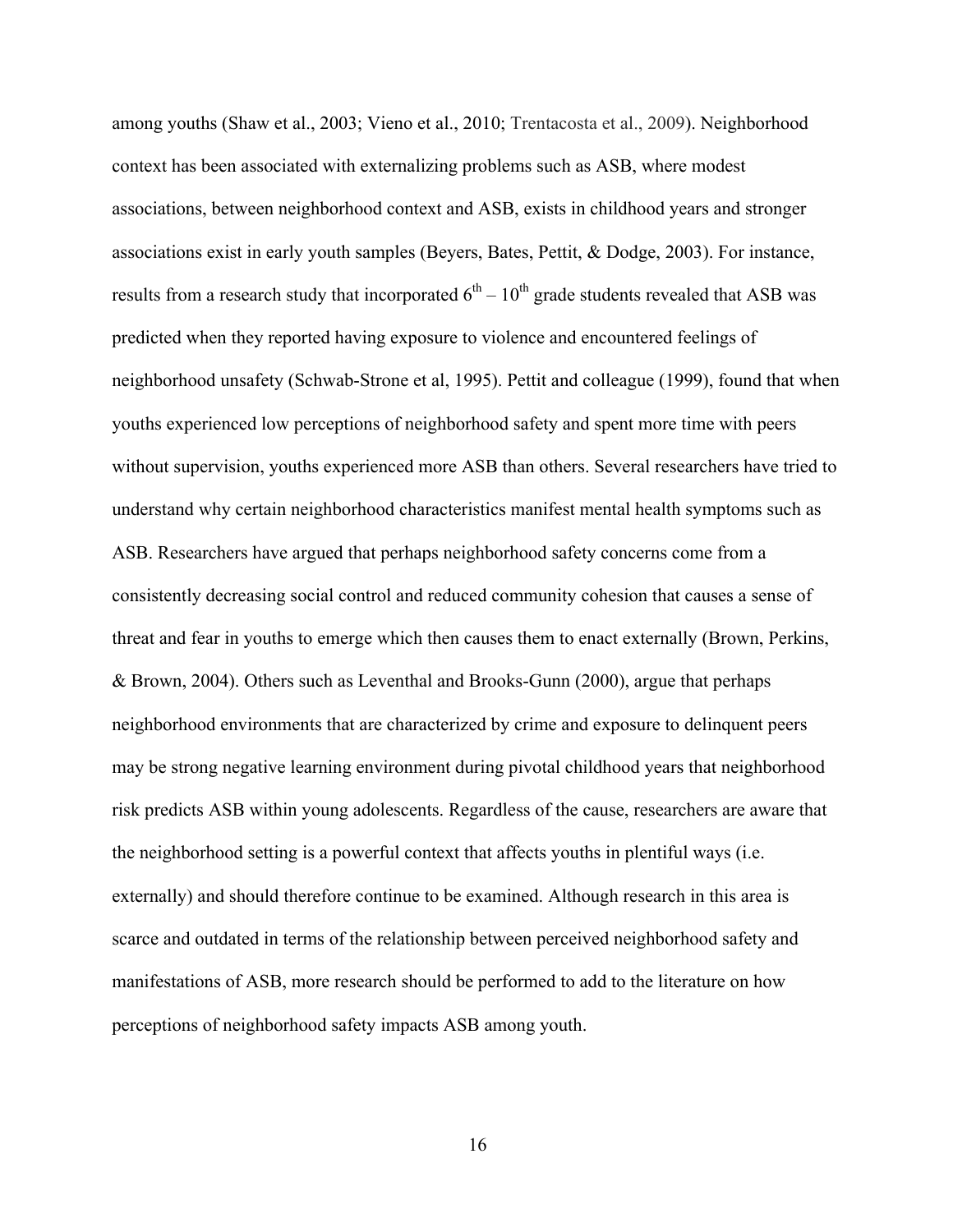#### **The Impact of Parental Influences on Mental Health Status**

Research has established that there are several contexts that influence adolescent mental health development; however, research pertaining to the influence of the family context on youth mental health development has received the most attention (Steinberg & Morris, 2001). Research on the influence of one's family environment has been heavily focused on parent-adolescent relationships despite a small but growing emergence on the influence of sibling relationships (Steinberg & Morris, 2001). Overall, research on parental influence has shown to have either positive or negative effects on adolescent mental health development. Parental influence is comprised of family cohesion, parental-engagement, and parent-child communication; each have shown to effect adolescent mental health development differently (Ornelas, Perreira, & Ayala, 2007).

#### *Parental Influence, Mental Health, & Depression*

Family cohesion and parenting practices (e.g. parental engagement and parent-child communication) has been extensively examined in relation to youth mental health development. For instance, there has been research that has empirically linked adolescent perceptions of family cohesion to adolescent mental well-being and happiness (Harris & Molock, 2000). According to Harris and Molock (2000), adolescent youths who perceive their families as having low levels of cohesion may be at-risk to developing depression. (Harris & Molock, 2000). One study confirmed that the lack of cohesion led adolescents to meet the criteria for depression two times more likely than adolescents who perceived their family as cohesive (Reinherz et al., 2003).

Research has also indicated that parenting practices such as parental engagement and parent-child communication are also known for playing a significant role in its relation to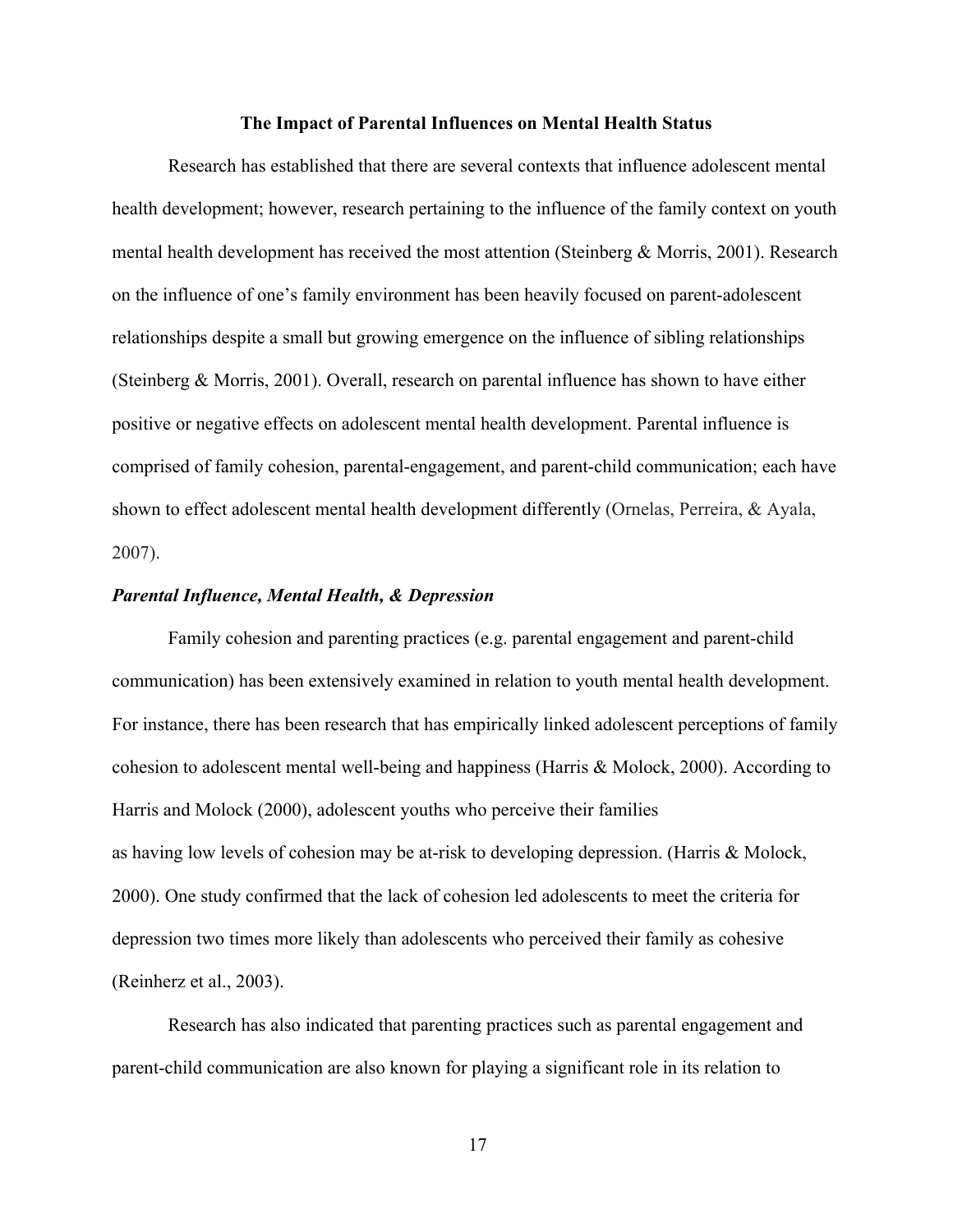depressive symptoms among youths. According to Yu and colleagues (2006), parent-adolescent communication and parental engagement are significant determinants of whether an adolescent experiences depression. Yu and colleagues (2006) found that youths who were depressed perceived lower levels of parental engagement and lower levels of parent-child communication than adolescents who reported not feeling depressed. Clearly, family cohesion and parenting practices, such as parental engagement and parent-child communication, have been shown to have a strong link to adolescent depression.

#### *Parental Influence, Mental Health, & Anti-Social Behavior*

Research has established that certain familial characteristics, such as family cohesion, parental engagement, and parent-child communication can cause ASB manifestations to occur among youth. For instance, research has illustrated that youths who have exhibited ASB actually grew up among families that were characterized as having low levels of familial cohesion (Deković, Janssens, & As, 2003). Another research study found that family cohesion is negatively associated with adolescent ASB problems; this indicates that higher levels of perceived family cohesiveness was associated with lower levels of ASB among adolescents (Richmond & Stocker, 2006).

Familial cohesion is not the only family factor that is known for being influential of youth ASB, parenting practices have also been examined throughout. Parental engagement has been extensively studied as a possible protective factor against ASB. Loeber and Farrington (2000) found that low levels of parental engagement and high levels of parental punishment was related to the development of youth ASB. Research has established that parents who show a combination of monitoring and healthy involvement help protect their adolescent against developing negative outcomes such as delinquent behaviors and violent offending (Furstenberg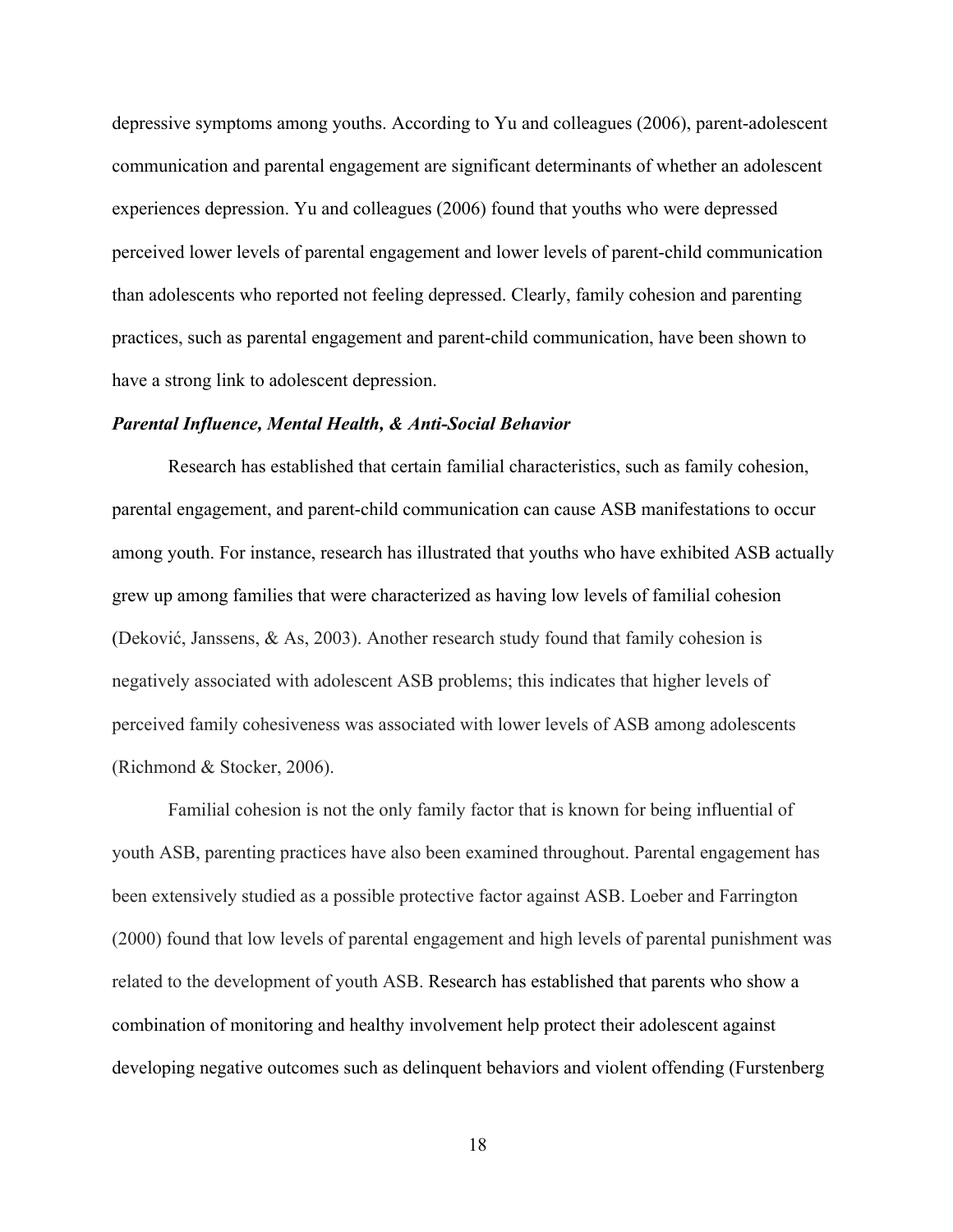et al., 1999; Gorman-Smith et al., 2004). Parental knowledge and engagement has also been thoroughly examined as a potential protective factor for youth (Bacchini, Concetta, & Affuso, 2011). According to Bacchini, Concetta, and Affuso (2011), both parental knowledge and engagement has a negative association with ASB thus confirming past literature that emphasizes the protective function of these parental characteristics who may be at high-risk for developing ASB.

Parental characteristics such as familial cohesion and parental engagement help create a familial balance and is known for being associated with communication and parental support (Ceballo, Ramirez, Heran, & Maltese, 2003). Parent-child communication has also proven to be associated with ASB among youths. Good communication between parents and offspring is a great indication of a supporting family and thus helps youths not feel alone; research has shown that high levels of parent-child communication pertaining to their children's activities and problems has reduced ASB among youths (Bacchini, Concetta, & Affuso, 2011; Barnes & Farrell, 1992). Research has shown that parental control by itself is not enough in deterring youths from engaging in ASB, parents should also ensure to improve in their communication with their children (Bacchini, Concetta, & Affuso, 2011).

#### **Race/Ethnicity, Mental Health Status & Mental Health Service Use**

It is well understood that mental health problems occurs across every race; however, who attains mental health services is often dependent on ethnicity and the types of mental health problems. Unfortunately, when mental health needs are left untreated, these disorders may be debilitating in later years (Kataoka, Zhang, & Wells, 2002). Racial/ethnic mental health disparities have received increasing attention over the years, as it has been found that unmet mental health needs are highest among racial/ethnic minority adolescents (Chow, Jaffee, &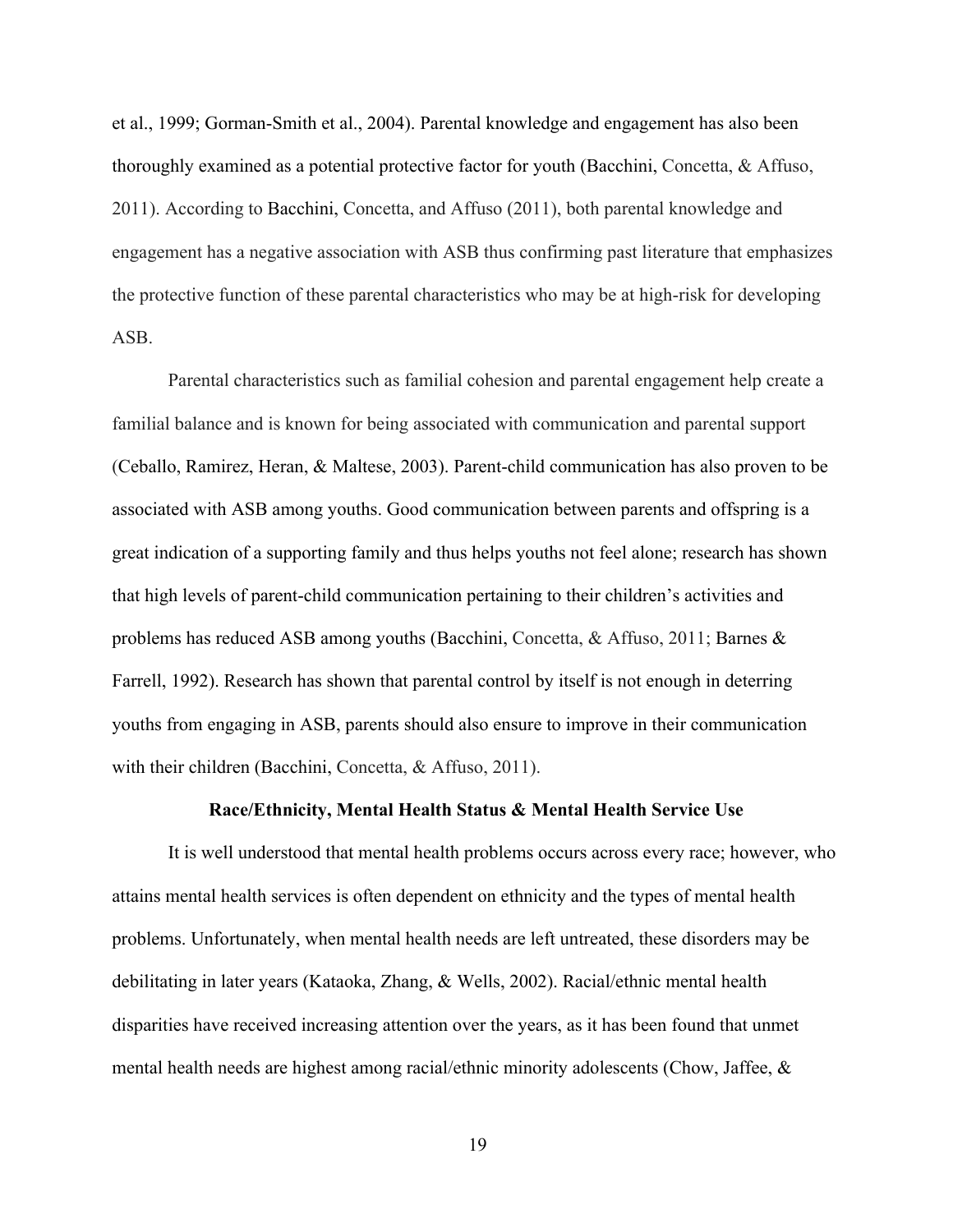Snowden, 2003; Yeh et al., 2003). Research has shown that compared to Caucasian adolescents, Hispanic youth were more in need of mental health services and did not receive care, followed by African American youth (Kataoka, Zhang, & Wells, 2002). According to Yeh and colleagues (2003), these unmet needs may be due to barriers that range from individual attitudes towards help seeking, to systematic factors such as one's accessibility to mental health services. Current research has also has focused on the type of mental health problems, internalizing or externalizing problems, as an important determinant of who obtains mental health services (Gudiño et al., 2009). For instance, researchers studied a diverse sample of adolescents who had existing contact with multiple public sectors and found that both African American (46%) and Latinx (48%) youths who exhibited externalizing issues had similar mental health service use rates to non-Hispanic White (55%) youth (Gudiño et al., 2009). Conversely, when it came to internalizing problems, non-Hispanic White youth had higher rates of mental health service use (72%) compared to African Americans (56%) and Latinx youth (41%).

Gudiño, Martinez, and Lau (2012) found that African Americans were less likely than non-Hispanic Caucasian adolescents to have attained services after one year of encountering the child welfare system. They found similar results to the Gudiño et al. (2009) study in that African American youths were likely to attain mental health services after exhibiting externalizing behavior need. Interestingly, Caucasian youth were the only subgroup that led to a greater likelihood of service use when they exhibited the presence of internalizing mental health need (Gudiño, Martinez, & Lau 2012). Although race/ethnicity did not formally moderate the relationship between internalizing need and service use, this finding illustrates that there do exist mental health needs across ethnicities and that problem type plays a significant role in who attains mental health services.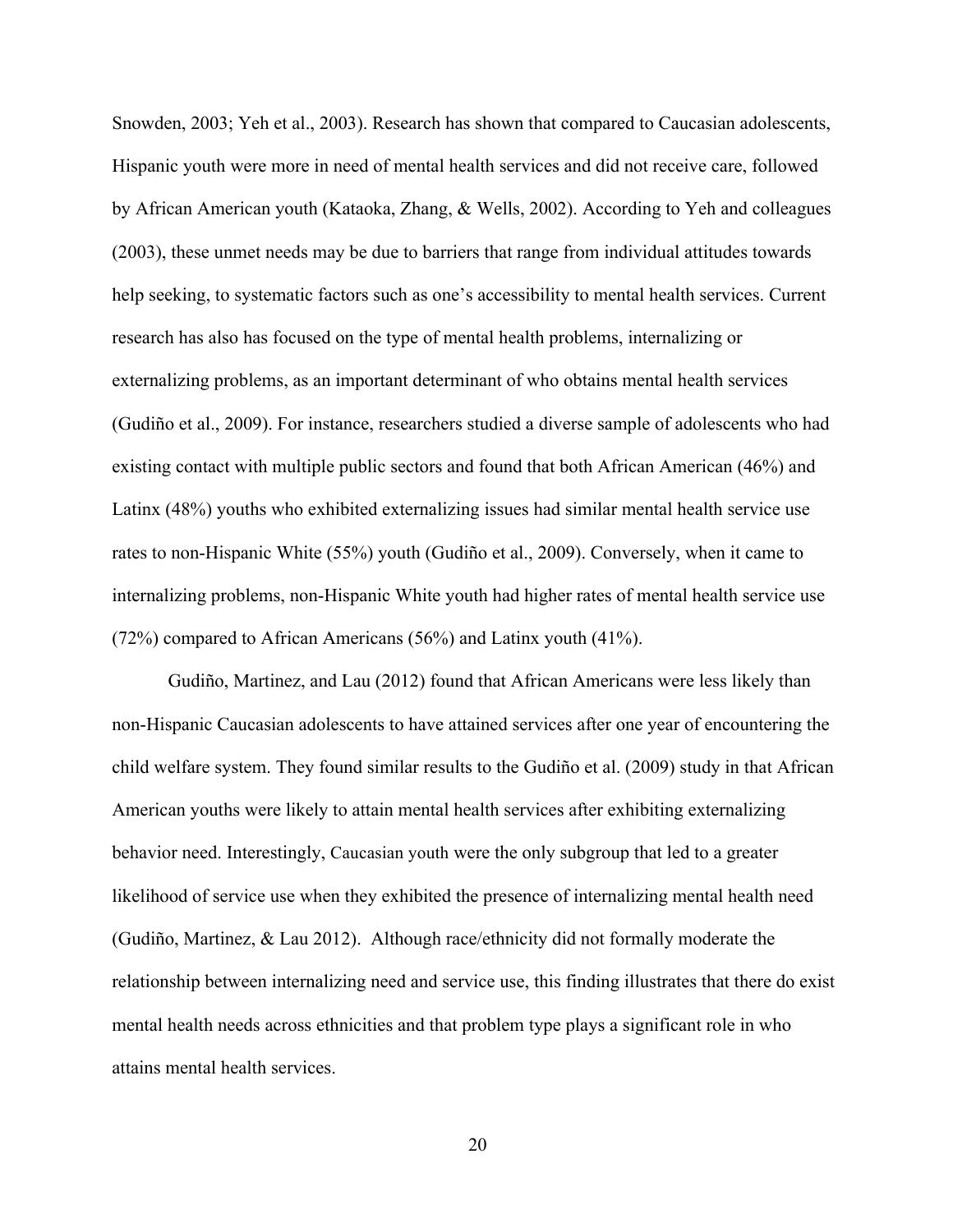In Martinez, Gudiño, and Lau (2013), they found similar findings in that African American (10.9%) youth were less likely to receive any specialty mental health services in comparison to Caucasian youth (21.8%). When it came to mental health problem type, externalizing problem severity was a predictor regarding attainment of mental health services for both Caucasian and African American youth; despite similar findings, externalizing problem severity was strongest for African American youths as compared to Caucasian youth (Martinez, Gudiño, & Lau, 2013). When it came to internalizing problem severity, Caucasian youth were more likely to attain mental health services in comparison to African American and Latinx youth (Martinez, Gudiño, & Lau, 2013). Overall, these results reveal how race/ethnicity moderated the relationship between mental health status problem type and mental health service use. This illustrates the complex relationship between ethnicity and mental health service use when considering mental health problem type, and should therefore be examined further (Martinez, Gudiño, & Lau, 2013).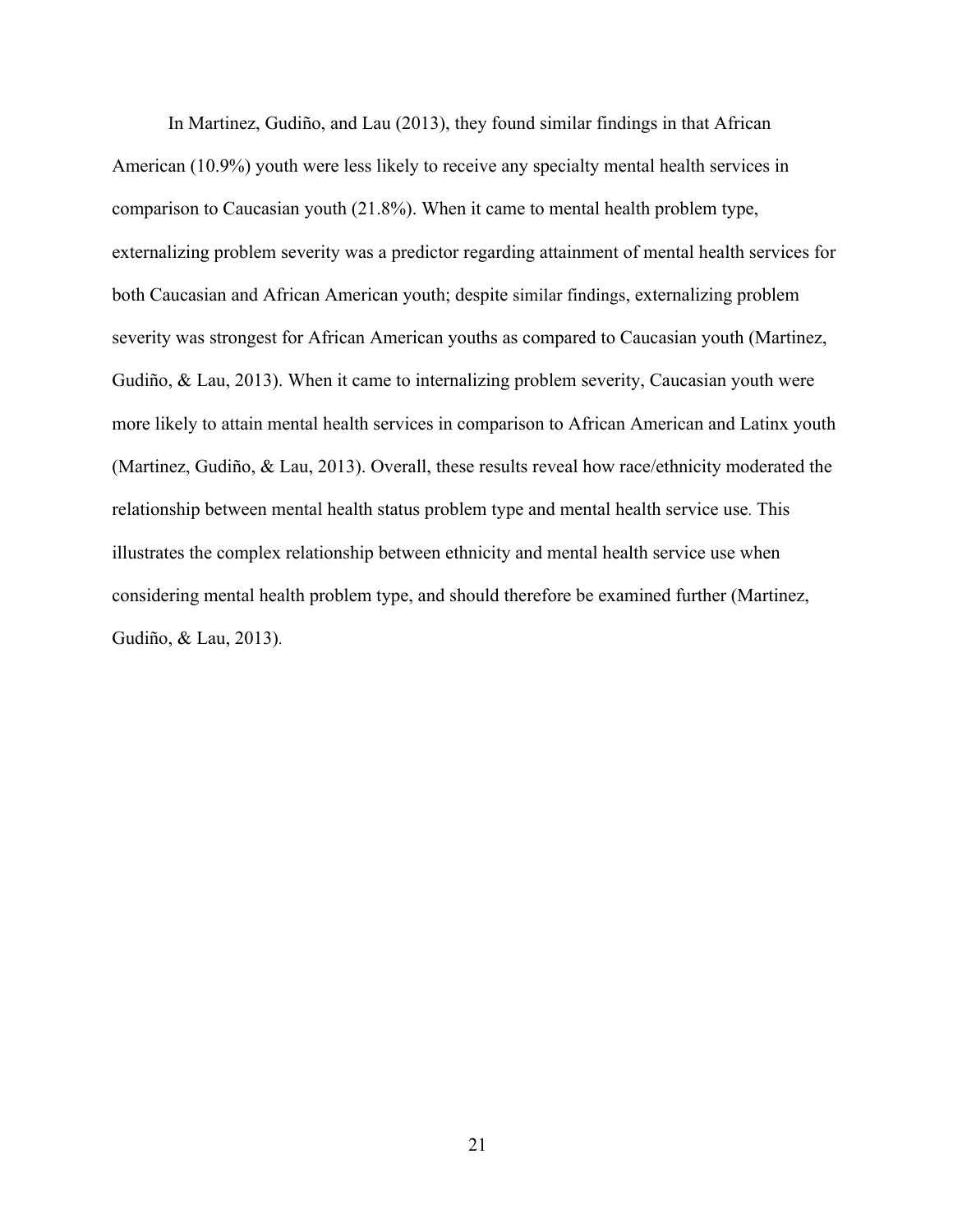# **Current Study**

# **Purpose**

The purpose of the current study was to examine the extent to which perceived neighborhood safety and parental influences (e.g. family cohesion, parental engagement, and parental communication) were associated with mental health status (e.g., depression and ASB), and whether this led to receipt of mental health services. A secondary goal of the current study was to examine whether race/ethnicity moderated the relationship between mental health problem type (externalizing vs. internalizing) and receipt of mental health services. Specifically, this study attempted to replicate previous literature that has shown that White individuals were more likely to attain mental health services when displaying internalizing depressive symptoms and less likely when displaying externalizing anti-social behavior in comparison to Latinx and African American individuals.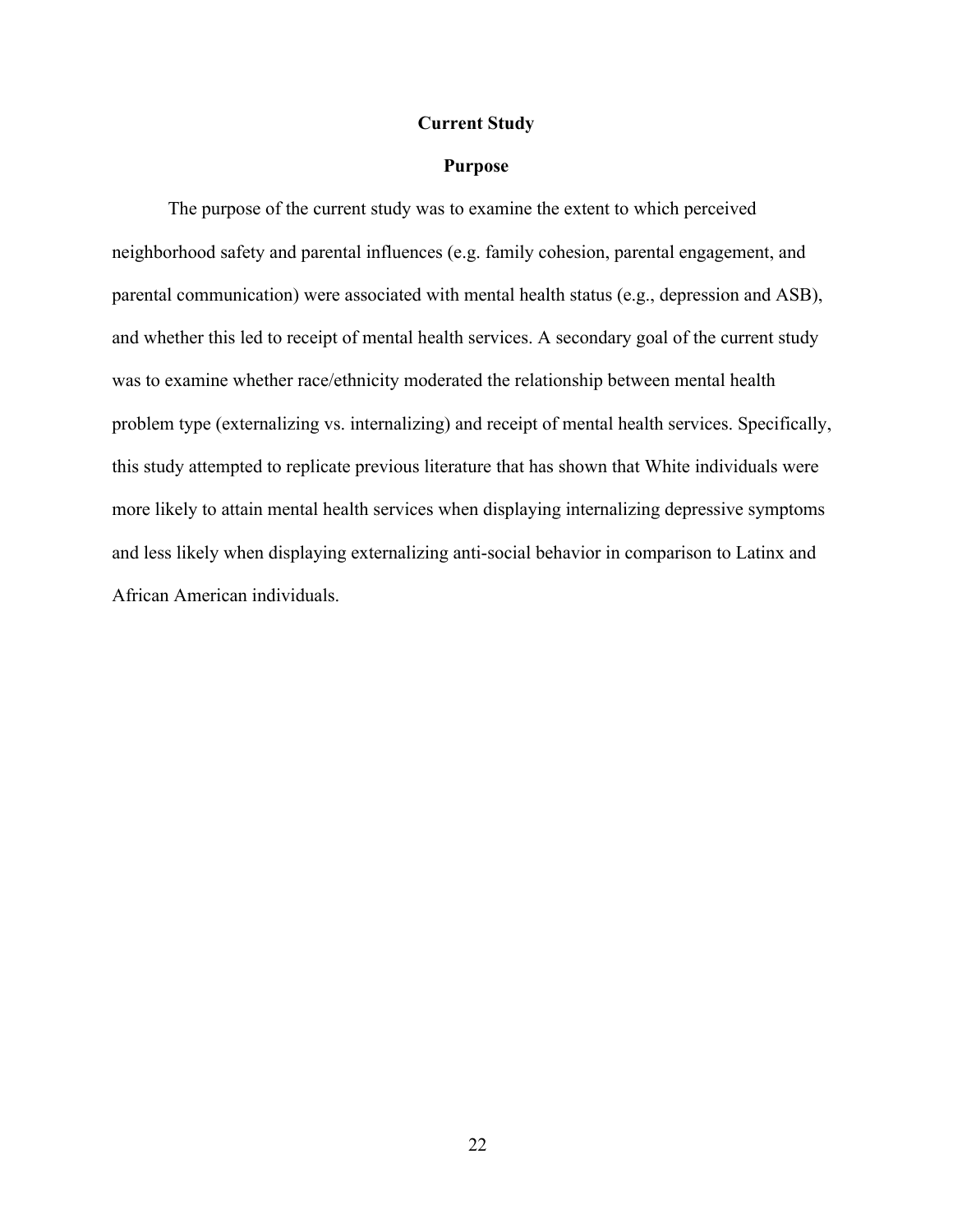# **Hypotheses**

Based on the review of literature in Chapter II, the following aims and research hypotheses were developed.

**Aim I**: To examine how perceived neighborhood safety is associated with mental health status in adolescents.

A. Perceived Neighborhood Safety will have a negative relationship with depression and ASB; specifically, higher rates of perceived neighborhood safety will lead to lower scores on depression and ASB among youths.

**Aim II**: To examine how parental influence (e.g. family cohesion, parental engagement, and parental communication) is associated with mental health in adolescents.

A. Parental influence will have a negative relationship with depression and ASB; specifically, higher rates of parental influence will lead to lower scores on depression and ASB among youths.

**Aim III**: To examine whether race/ethnicity moderates the relationship between mental health status (e.g. depressive symptoms, and ASB) and receipt of mental health services.

A. The relationship between mental health status problem type (e.g. internalizing vs externalizing) and mental health service use will depend on Race/ethnicity. Specifically, African American and Latinx youth will have a similar association between externalizing behavior problems and service use, compared to Caucasians. However, African American and Latinx youth will have a weaker association between internalizing behaviors problems and service use, compared to Caucasian youth.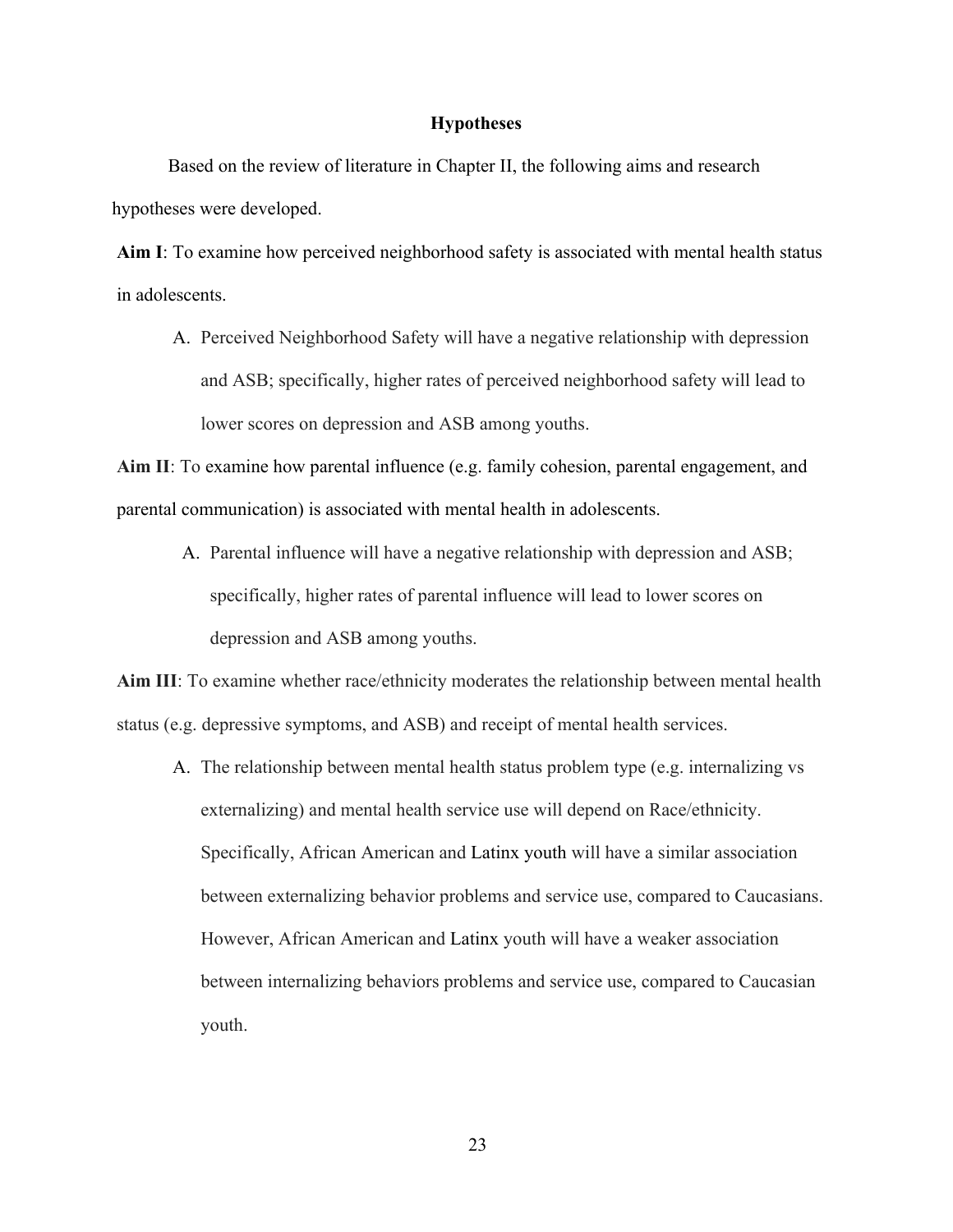#### CHAPTER III

# METHODOLOGY

#### **Study Design**

This research study used existing data from the second, third and fourth wave of the National Longitudinal Study of Adolescent Health (Add Health). The second wave was collected between April and December 1996 (Popkin & Udry, 1998). The third wave was measured between August 2001 and April 2002 (Gordon-Larsen, Adair, Nelson, Popkin, 2004). The fourth wave was measured between April, May and early June of 2007 (Harris, 2013). The Add Health project is a well-established, nationally representative, longitudinal study that began in 1995 (The National Longitudinal Study of Adolescent Health: Research Design; Popkin & Udry, 1998). The first wave of the Add Health project examined adolescents between  $7<sup>th</sup>$  to  $12<sup>th</sup>$  grade (The National Longitudinal Study of Adolescent Health: Research Design; Popkin & Udry, 1998). The Add Health project was created to describe the hidden conditions of youth health and youth behaviors while stressing the abundant effects of various contexts that exist within adolescent life (Popkin & Udry, 1998). The overall collection of the data was established by the Institutional Review Board as the authors followed informed consent system within the University of North Carolina at Chapel Hill (Popkin & Udry, 1998). The project consisted of data that was gathered from the youths, siblings, parents, peers, significant partners, class peers, and school staff (Popkin & Udry, 1998).

A list of all high schools in the United States was created, 26,666, in which a stratified sample of 80 high schools were chosen for the Add Health project (Popkin & Udry, 1998). Of those 80 selected schools, only 52 met requirements and gave consent to participate in the Add health project; the remaining 28 high schools were replaced by other high schools (The National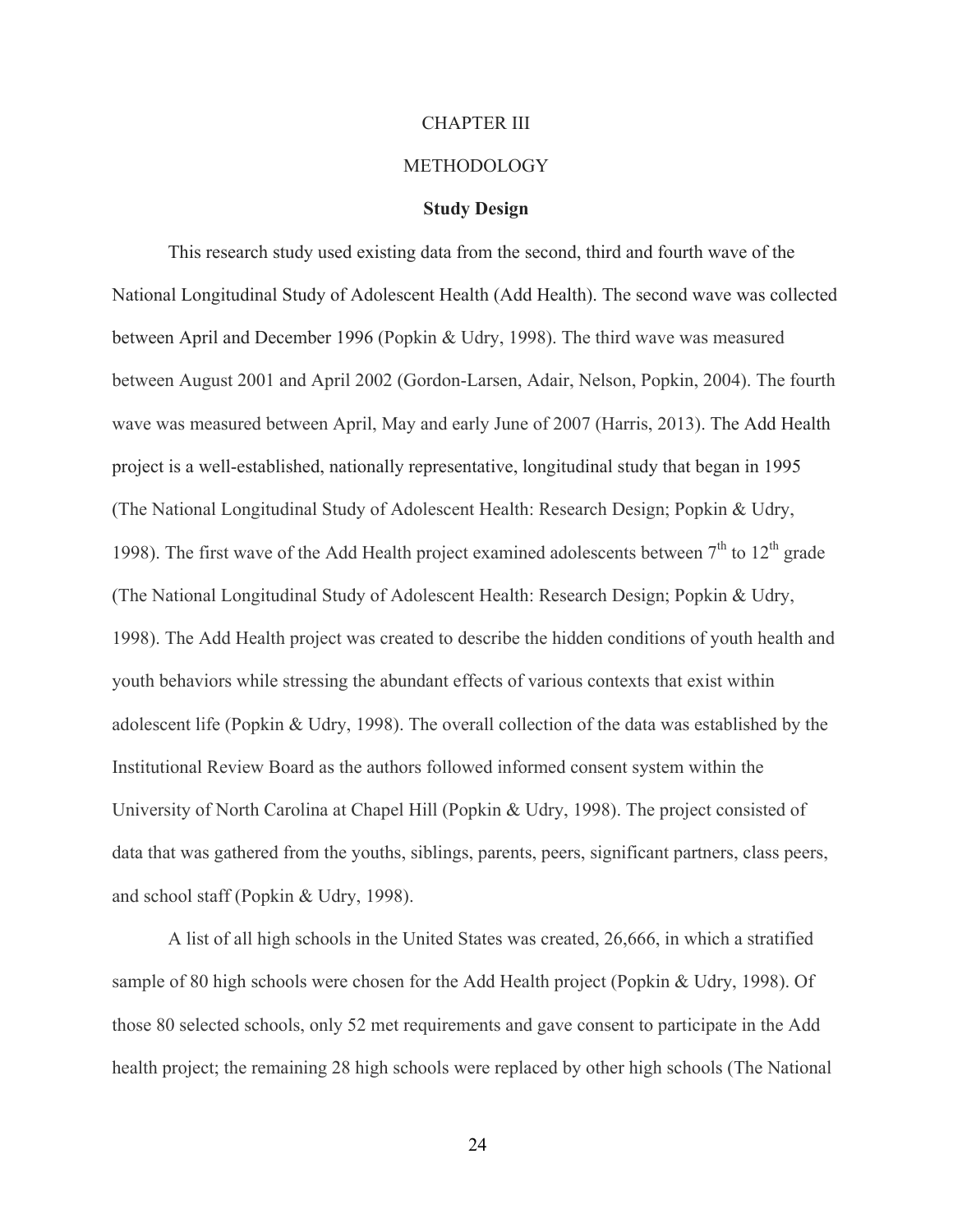Longitudinal Study of Adolescent Health: Research Design). The sample was stratified by region, school type, ethnicity mix and size, and region (Popkin & Udry, 1998). Within each school, a roster of students enrolled was collected; 200 adolescent students were chosen from each high school, middle school pair which ultimately created a self-weighting sample (Popkin & Udry, 1998). Overall, this allowed the Add Health project to illustrate representativeness.

#### **Measures**

#### **Predictor Variables**

# *Neighborhood Safety*

Neighborhood characteristics were accessed during the Add Health in-home interviews ("Neighborhood") scale that was conducted during Waves I-II; for this study, this predictor variable was derived from Wave II. Adolescents answered three subjective questions pertaining to neighborhood safety. Adolescents answered in a dichotomous manner, where 0=*yes* and 1=*no,*  on whether youths knew most of the people in their neighborhood or have stopped on the street to talk to someone who resided within their neighborhood. The scale demonstrated adequate internal consistency for the overall sample across Wave II (Cronbach's  $a = .61$ ). These items were summed together to create a neighborhood safety scale for the current study.

#### **Parental Influence**

Four characteristics were examined to create the parental influence latent variable. These measures included: (1) family cohesion, (2) parent-child communication, (3) parental engagement, and (4) parental monitoring (Ornelas, Perreira, & Ayala, 2007). Family cohesion and parenting characteristics were accessed during the Add Health in-home interviews ("Protective Factors" and "Relations with Parents ") scale that was conducted during Waves I-II; these predictor variables derived from Wave II.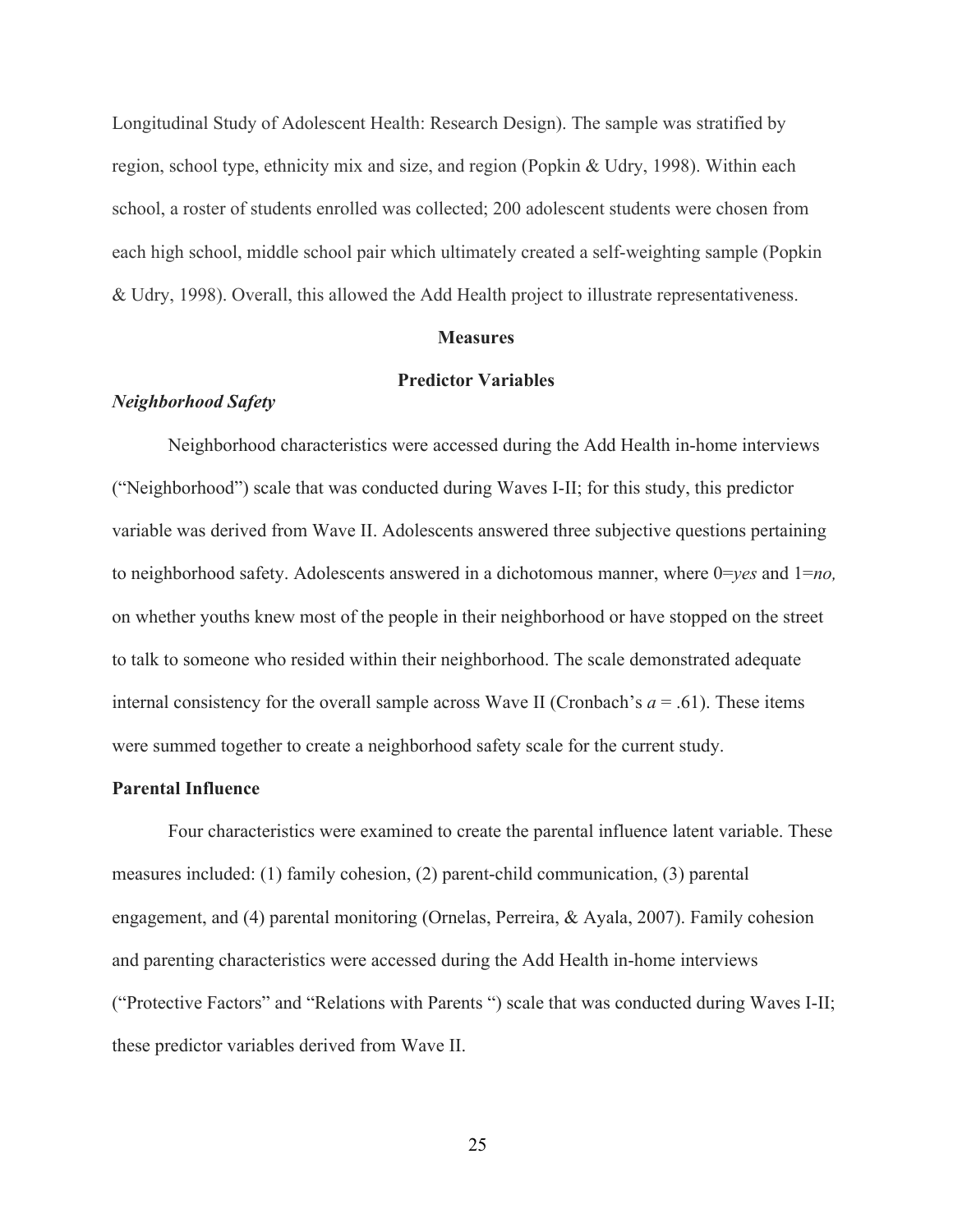# *Family Cohesion*

Family cohesion was measured by adding responses to adolescent reports of three specific items. These items included questions that pertained to perceived familial fun, understanding and provided attention to the adolescent (Ornelas, Perreira, & Ayala, 2007). For example, youths answered the following question, "How much do you feel that people in your family understand you?" and chose an answer between a response choice ranged from 1 = *not at all* to 5 = *very much*. The scale demonstrated good internal consistency for the overall sample across Wave II (Cronbach's *a* = .79). These three items were summed together to create a family cohesion scale that was then used for the overall analysis.

# *Parent-Child Communication*

Parent-child communication was calculated as the total sum of four different items that the adolescent encountered with their mother within the last four weeks. Parent-child communication pertained to talking to their mother separately about the adolescent's life, school work, and personal problems. For example, participants were asked if they "talked about someone [the adolescent was] dating or a party [the adolescent attended] within the past four weeks" in which they responded in a dichotomous manner where  $0=n\omega$  and  $1=\gamma e s$  (Harris, 2013). The scale demonstrated a good internal consistency for the overall sample across Wave II (Cronbach's  $a = .64$ ). These four items were summed together to create a parent-child communication scale that was then used for the overall analysis.

#### *Parental Engagement*

Lastly, parental engagement was calculated as a sum of five different activities that mothers partook separately with their adolescents over the span of a month. These four different items pertained to adolescents attending church events with their mothers, participating in sports,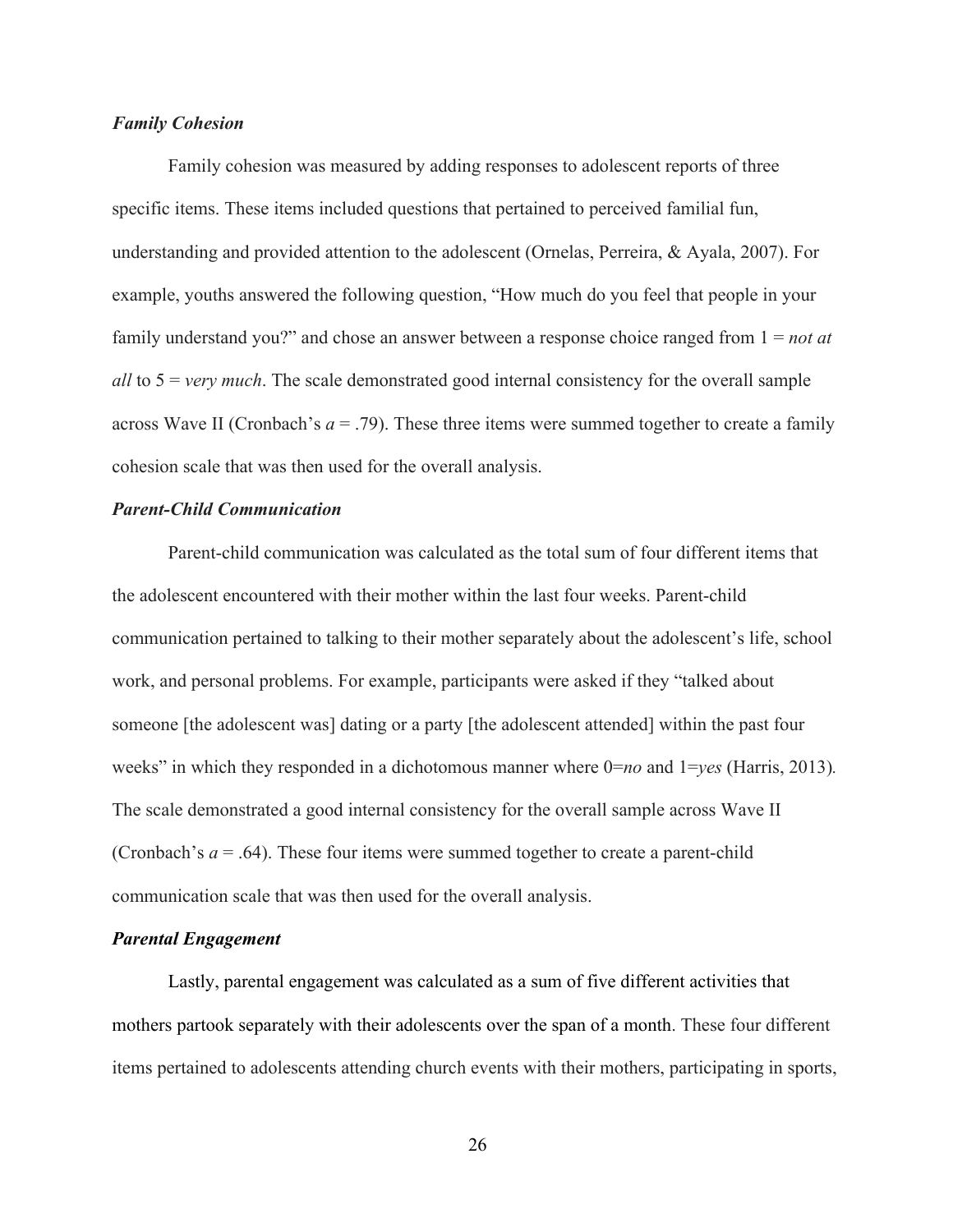shopping, attending the movies, plays, concerts, sports events or museums together and working on school projects together. For example, participants were asked if they played a sport with their mother within the past month in which they responded in a dichotomous manner where 0=*no* and 1=*yes*. The scale demonstrated low internal consistency for the overall sample across Wave II (Cronbach's  $a = .39$ ). Overall, the four items used to create the parental-engagement measure were summed together which was later used in the overall project analysis.

Originally, the current study attempted to include all items of the parental engagement scale used from a previous study, (i.e. 6 items); the previous study incorporated both mothers and fathers for the parental engagement scale (Ornelas, Perreira, & Ayala, 2007). This existing measure, although adequate internal reliability, was re-modified as it lowered adolescent completion rate for the individual items due to incorporating both parents; therefore, for this current study, only questions pertaining to mother-child engagement was kept.

#### *Parental Monitoring*

Parental monitoring was calculated as a sum of seven different household rules and guidelines (Ornelas, Perreira, & Ayala, 2007). The type of parental monitoring items pertained to weekend and weekday curfews, knowing their child's friends, limiting the amount and type of television shows, monitoring food choice, and setting rules for suitable clothing (Ornelas, Perreira, & Ayala, 2007). For instance, participants were asked if their parents allowed them to make their own decisions pertaining to weekend curfew times in which they responded in a dichotomous manner where (0=*no* and 1=*yes*). The scale demonstrated adequate internal consistency for the overall sample across Wave II (Cronbach's  $a = .654$ ). These seven items were summed together to create a parental monitoring scale. Due to parental monitoring not loading onto the latent variable, parental influence, parental monitoring was no longer included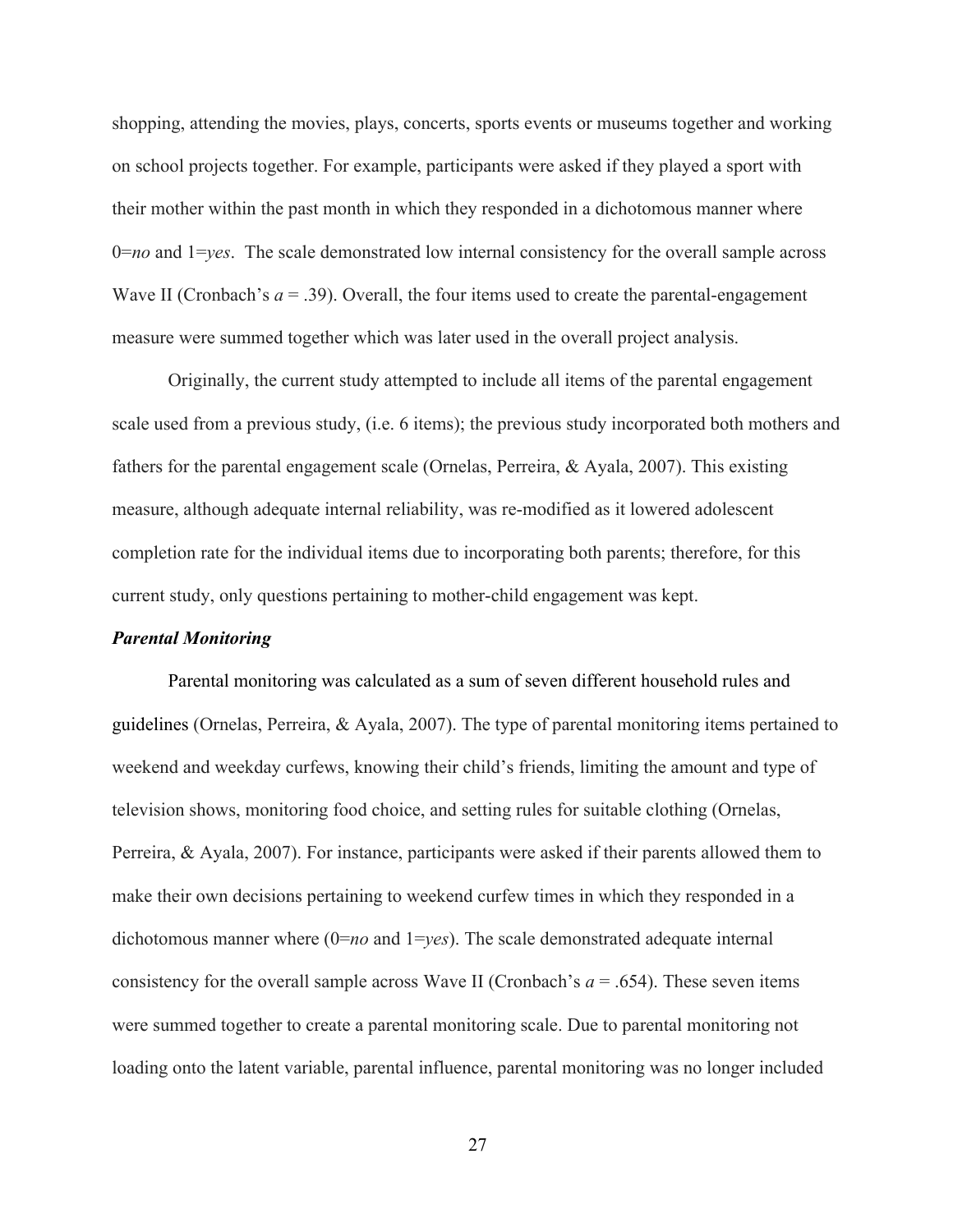within the current project; more detailed information is found in the results. Overall, in the current study, we constructed a parental influence factor using the core scales of family cohesion, parent-child communication, and parental-engagement.

### **Outcome Variables**

### *Internalizing Mental Health Need - Depression*

Depression was accessed during the Add Health in-home interviews ("Social Psychology and Mental Health") scale that was conducted during Waves I-IV; for this study, these status variables were derived from Wave III. Participants were asked a variety of questions that examined depressive symptoms youths experienced within the past 7 days. A short-form of the Center for Epidemiological Studies – Depression Scale (CES-D), 6 items, was created to measure depressive symptoms within youths. These items included, but are not representative of all items, feeling bothered by things, unable to shake off the blues, difficulty concentrating, feelings of depression and sadness. For example, participants were asked, within the past week did you experience sadness. Adolescents response choice ranged from 0=*never or rarely* to 3=*most of the time or all of the time* (Harris, 2013). An overall mood score was computed to sum up all the six questions. The scale demonstrated good internal consistency for the overall sample across Wave III (Cronbach's *a* = .81).

### *Externalizing Mental Health Need - Antisocial Behaviors*

ASB was accessed during the Add Health in-home interviews ("Delinquency and Violence") scale that was conducted at Waves I-IV; for this study, these variables derived from Wave III. Participants were asked how often they engaged in property-related damage and violent behavior within the past month; a total of 10 items were included for this measure (Chen & Jaffee, 2017). These items included, but are not representative of all items, damaging a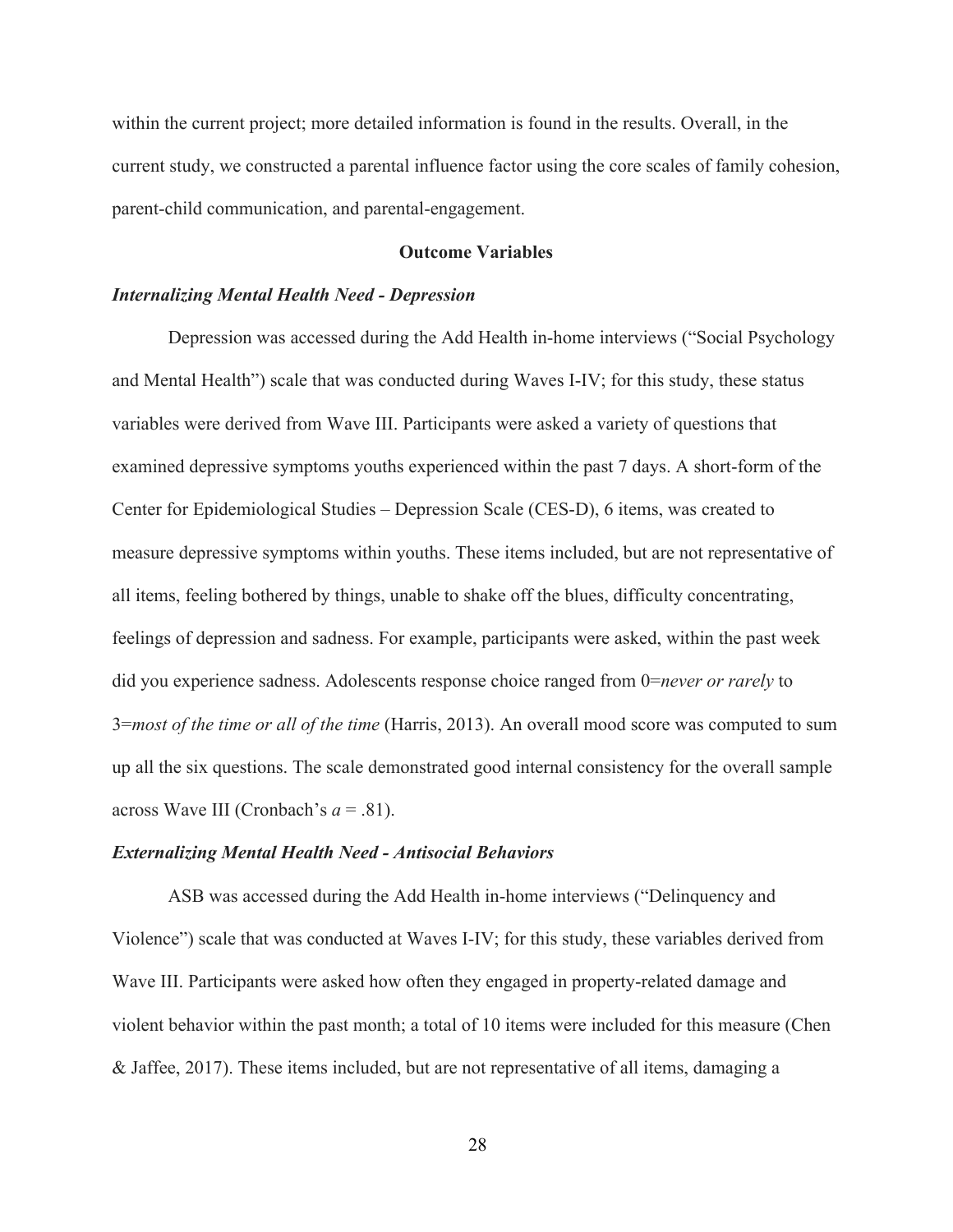person's property, selling drugs, going into someone's home or building and stealing items, being involved in a group (e.g. gang) fight, and other acts that illustrate ASB (Chen & Jaffee, 2017). Participants chose a response choice (0 = *never*; 1 = *one or two times;* 2 = *three or four times;* 3 = *five or more times*) (Chen & Jaffee, 2017). ASB was summed to get a count of the amount of ASB the adolescent committed within that month (Chen & Jaffee, 2017). The scale demonstrated good internal consistency for the overall sample across Wave III (Cronbach's *a*  $= .70$ ).

### *Mental Health Service Use*

Mental health service use was accessed during the Add Health in-home interviews ("Access to Health Services, Health Insurance") scale that was conducted at Waves I-IV; for this study, this status variable derived from Wave IV. Adolescents answered one question pertaining to mental health services, if within the past year the adolescents received psychological or emotional counseling, which was asked in a dichotomized style where 0=*no* and 1=*yes*  (Cummings, 2014).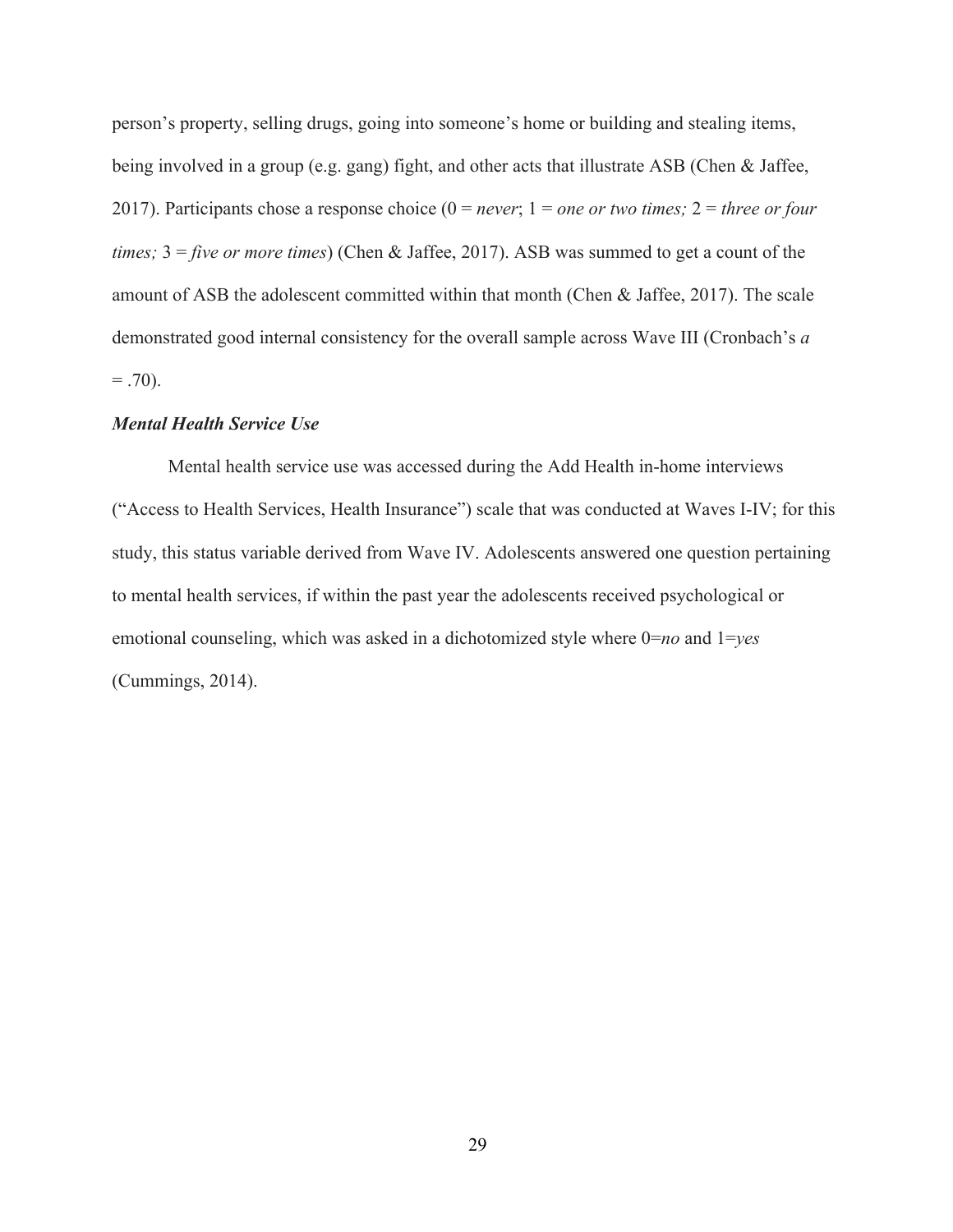#### **Data Analytic Strategy**

The study goals were achieved using multigroup structural equation modeling in MPLUS, version 8.0 (Muthén & Muthén, 2017). The parental influence construct consisted of family cohesion, parental engagement, and parent-child communication; thus, parental influence was a latent variable for the current study.

In terms of the good model fit, this was indicated by values that are greater than .90 for the Comparative Fit Index (CFI) while also considering less than .07 for the root mean squares error approximation (Bentler, 1990; Steiger, 2007). The study consisted of several predictor variables that derived from Wave 2. As mentioned previously, the predictor variables included perceived neighborhood safety and parental influence. The outcome variables included the mental health status of adolescents, specifically depression and ASB; these variables derived from Wave 3. Another outcome variable was mental health service use which derived from Wave 4. In addition, race/ethnicity was examined as a potential moderator between the relationship of mental health status and service use. To determine whether race moderated the relationship between mental health status type and mental health service use, equality constraints were applied one at a time and chi-square difference tests were conducted to determine whether the structural path between mental health status type and service use varied by race/ethnicity. Figure 1 best represents the current study.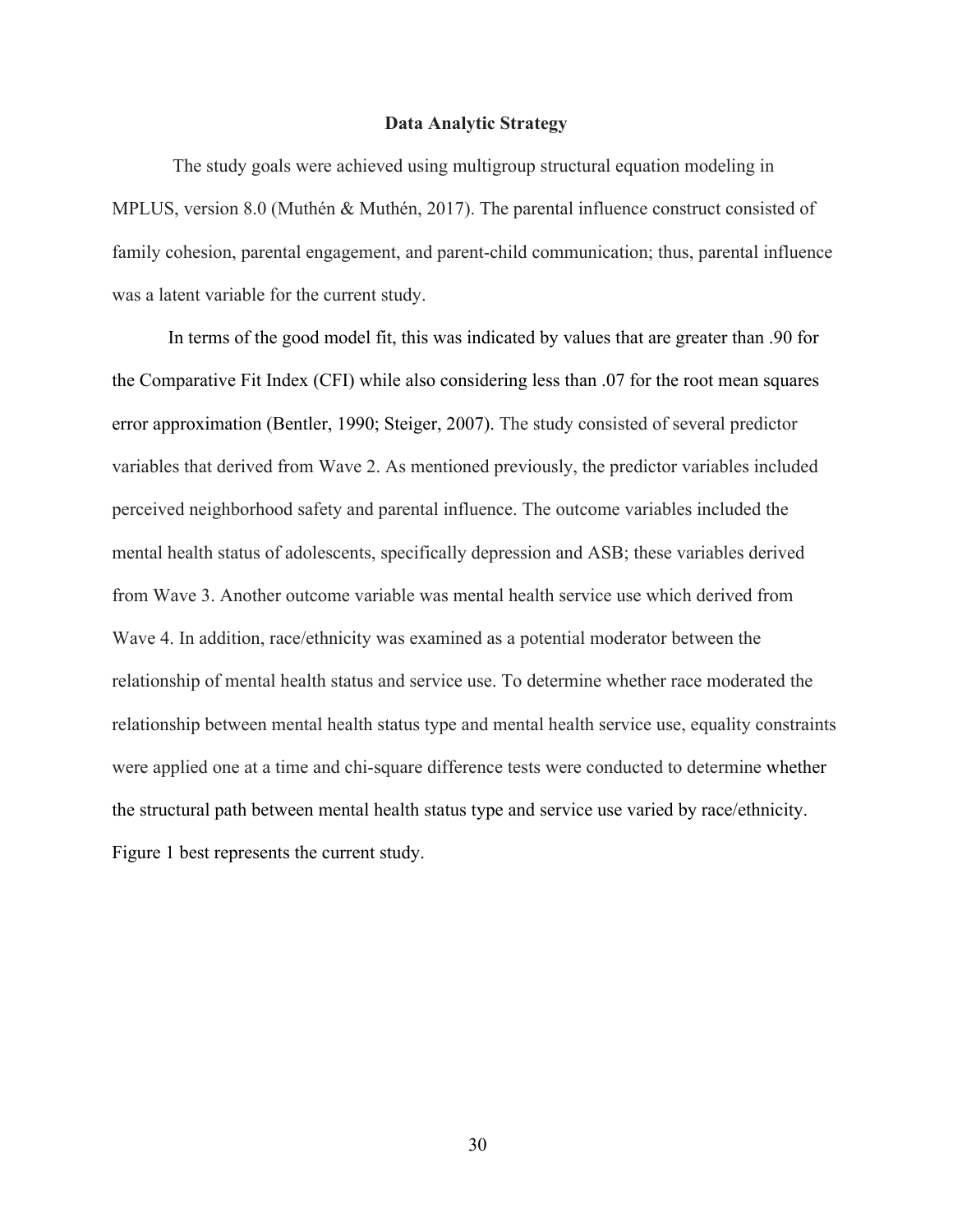

**Figure 1.** Multigroup structural equation model path estimates for perceived neighborhood safety, parental influence, youth mental health status, and service use by race/ethnicity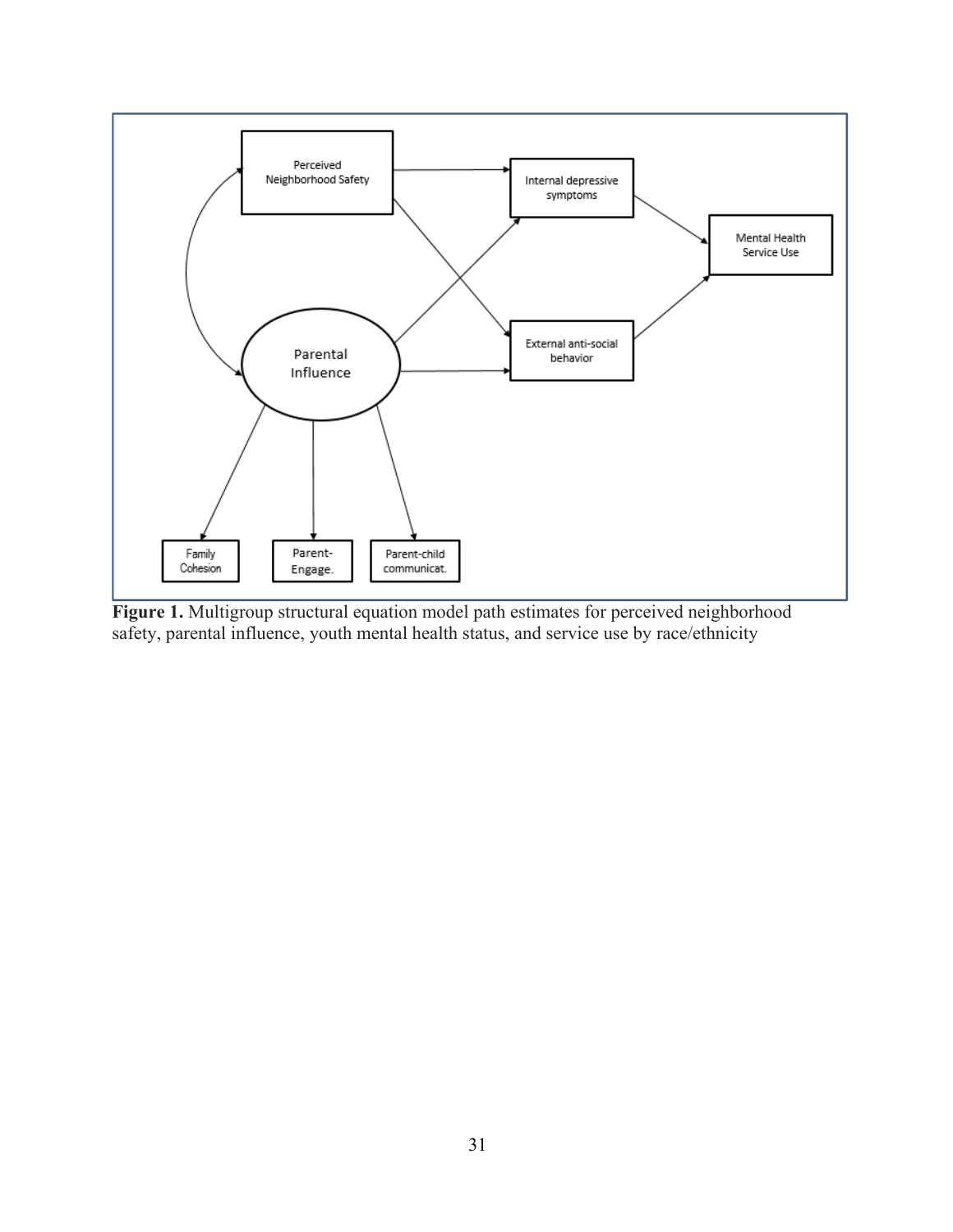### CHAPTER IV

### RESULTS

### **Data Screening and Descriptives**

This study utilized data from the Add Health project which contained a nationally representative sample of adolescents. The Add Health sample included 20,745 youths at the initial study assessment which is Wave 1. Participants in the current study included a subsample of youths that self-identified as being Caucasian, Latinx, or African American (*n* = 18,264) in Wave 2 and whether they answered the mental health service use question at Wave 4 ( $n =$ 13,989). Both African American (*n* = 241) and Latinx youth (*n* = 190) were less likely to receive specialty mental health service use relative to White youth (*n* = 952) when answering 'yes' to attaining mental health services,  $F(2, 13,986) = 28.479$ ,  $p < .001$ . Prior to moving forward to the data screening analysis, we also conducted a chi-square analysis to determine whether ethnicity/race differed statistically in terms of answering 'no' to the mental health service use inquiry. The chi-square test was significant,  $\chi^2(2) = 56.74$ ,  $p = .000$ ; this indicated that the three racial groups did significantly differ in terms of not seeking mental health services. Specifically, White youth were likely to report 'no' to attaining mental health services ( $n = 7,360$ ) as compared to African American (*n* = 3,012) and Latinx youth (*n* = 2,234). This analysis should be taken lightly due to ethnic/racial sample size differences. The descriptives of the current study subsample are displayed below in Table 1.

Data screening revealed some skewness and kurtosis where skewness and kurtosis between -2 and 2 are acceptable to prove normal distribution (George & Mallery, 2010). The parent-child communication total score, ASB total score, and service use score were both skewed and kurtotic. When regarding the parent-child communication measure, the skewness was 2.88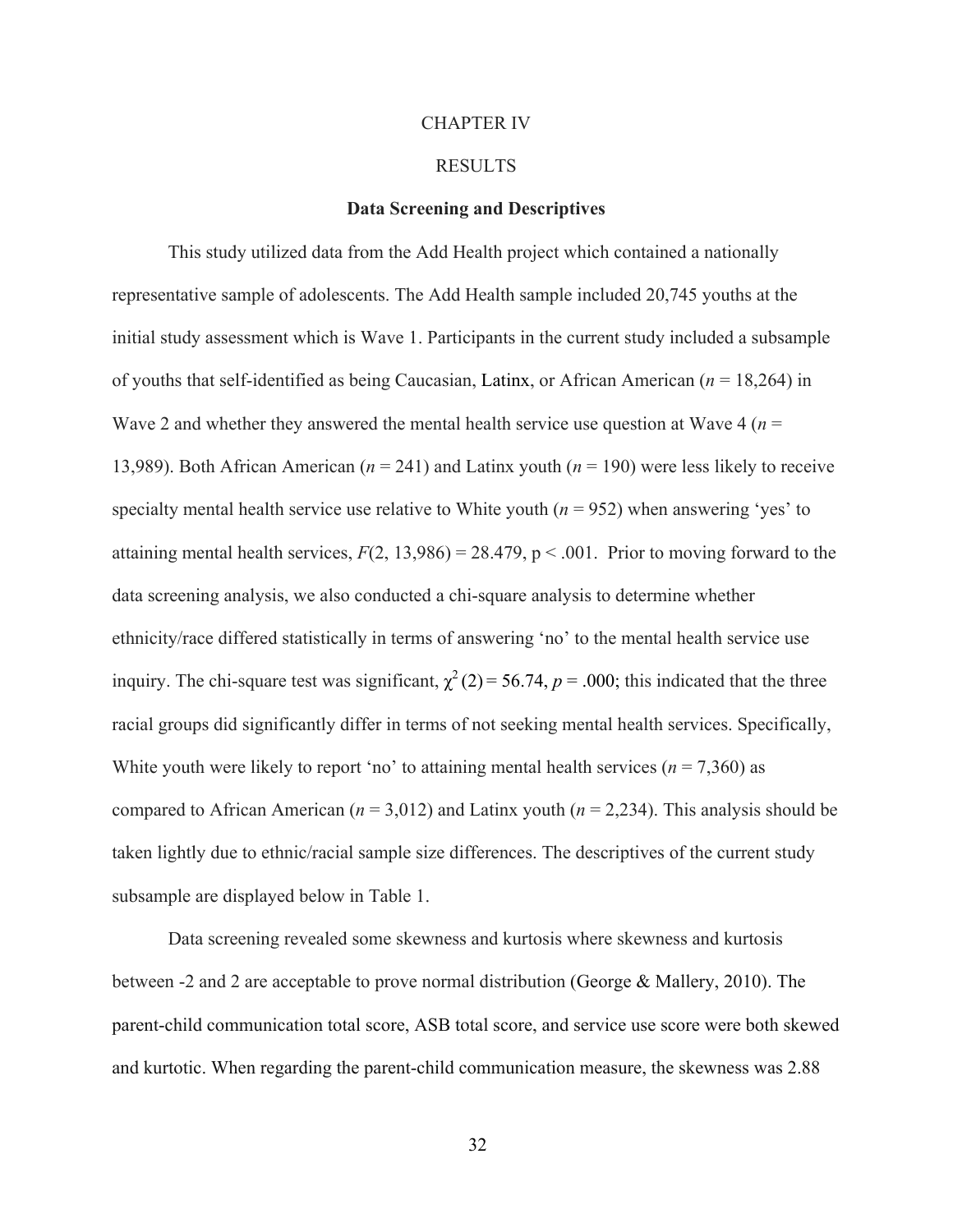while kurtosis was 63.42; for ASB, skewness was 3.62 while kurtosis was 17.60. Last, when regarding the mental health service use measure, the measure yielded a 2.69 skewness and a 5.23 kurtosis. This skewness and kurtosis is expected due to the nature of the variables. Prior to running any analyses, there was also a check for multivariate normality; Mahalanobis distance was calculated for each of the participants on all variables of interest. There were several outliers; the youths were kept in the study due to their age being within the range of the overall study. The following tables include the measure descriptives and bivariate correlation chart.

|                        | N(%)            | $\mathbf M$ | SD     |
|------------------------|-----------------|-------------|--------|
| Age                    |                 |             |        |
| Wave 1                 |                 | 14.17       | 1.65   |
| Wave 2                 |                 | 16.17       | 1.65   |
| Wave 3                 |                 | 21.90       | 1.78   |
| Wave 4                 |                 | 28.90       | 1.78   |
| <b>Sex</b>             |                 |             |        |
| Female                 | 7,467 (53.4%)   |             |        |
| Male                   | $6,522(46.6\%)$ |             |        |
| <b>Ethnicity</b>       |                 |             |        |
| Hispanic               | 2,424 (17.3%)   |             |        |
| Non-Hispanic White     | 8,312 (59.4%)   |             |        |
| African American       | 3,253 (23.3%)   |             |        |
|                        |                 |             |        |
| <b>Parental Income</b> |                 | 45.93K      | 49.04K |

Table 1. *Sample Descriptive Statistics* (n =13,989)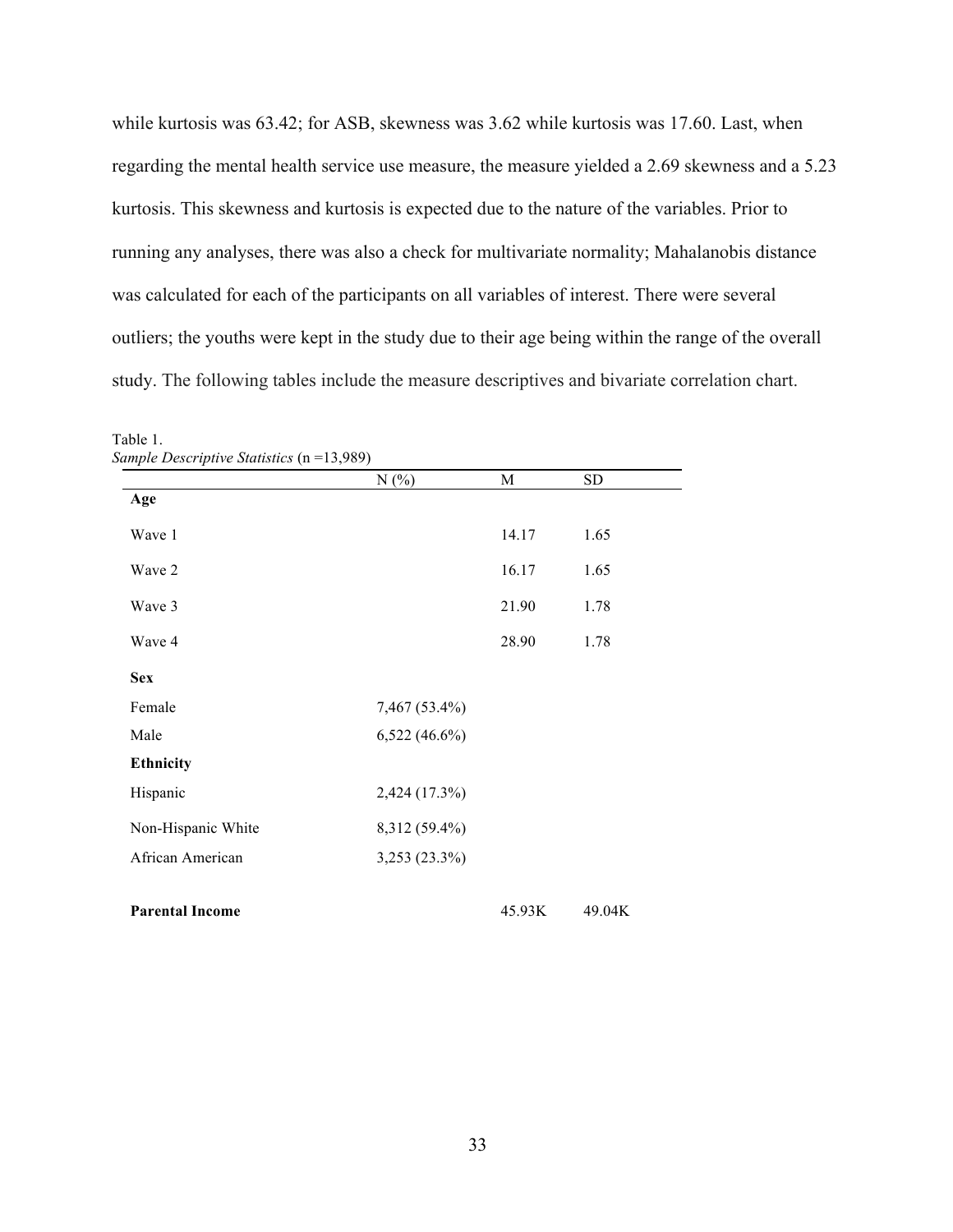Table 2: *Measure Descriptives*

|                                 | N(%            | M    | SD.  |
|---------------------------------|----------------|------|------|
| Neighborhood Safety             |                | 0.26 | 0.33 |
| <b>Family Cohesion</b>          |                | 3.73 | 0.85 |
| Parental-Child<br>Communication |                | 0.55 | 0.35 |
| Parent Engagement               |                | 0.30 | 0.22 |
| Depression                      |                | 0.43 | 0.47 |
| <b>ASB</b>                      |                | 0.05 | 0.11 |
| Mental Health Service Use       |                |      |      |
| Yes                             | 1,383 (9.9%)   |      |      |
| N <sub>0</sub>                  | 12,606 (90.1%) |      |      |

| Correlation maints of study variables |                       |           |          |           |          |      |  |
|---------------------------------------|-----------------------|-----------|----------|-----------|----------|------|--|
| Variable                              |                       |           |          | 4         |          |      |  |
| 1. Neigh Safety                       | $\,$                  |           |          |           |          |      |  |
| 2. Family Cohesion                    | $-0.14$ <sup>**</sup> | -         |          |           |          |      |  |
| 3. Parental Commu.                    | $-0.04**$             | $0.14**$  |          |           |          |      |  |
| 4. Parental Engage.                   | $-0.09**$             | $0.25**$  | $0.27**$ |           |          |      |  |
| 5. Depression                         | $0.05**$              | $-0.16**$ | 0.02     | $-0.05**$ |          |      |  |
| 6. ASB                                | $-0.02$               | $-0.08**$ | $-0.03*$ | $-0.03**$ | $0.11**$ |      |  |
| 7. MH Service Use                     | $0.02*$               | $-0.05**$ | $0.04**$ | $-0.01$   | $0.10**$ | 0.02 |  |

\**p*<.05, \*\**p*<.01

Model Determination

# *Overall Model*

Prior to running the final model where race/ethnicity grouping was applied, the overall model without grouping was first explored. The overall model included all the predictors (i.e. neighborhood safety and parental influence) and outcomes (depression, ASB, and service use) from Waves 2 to 4. Parental influence was first initially comprised of the individual indicators: family cohesion, parental engagement, parent-child communication, and parental monitoring.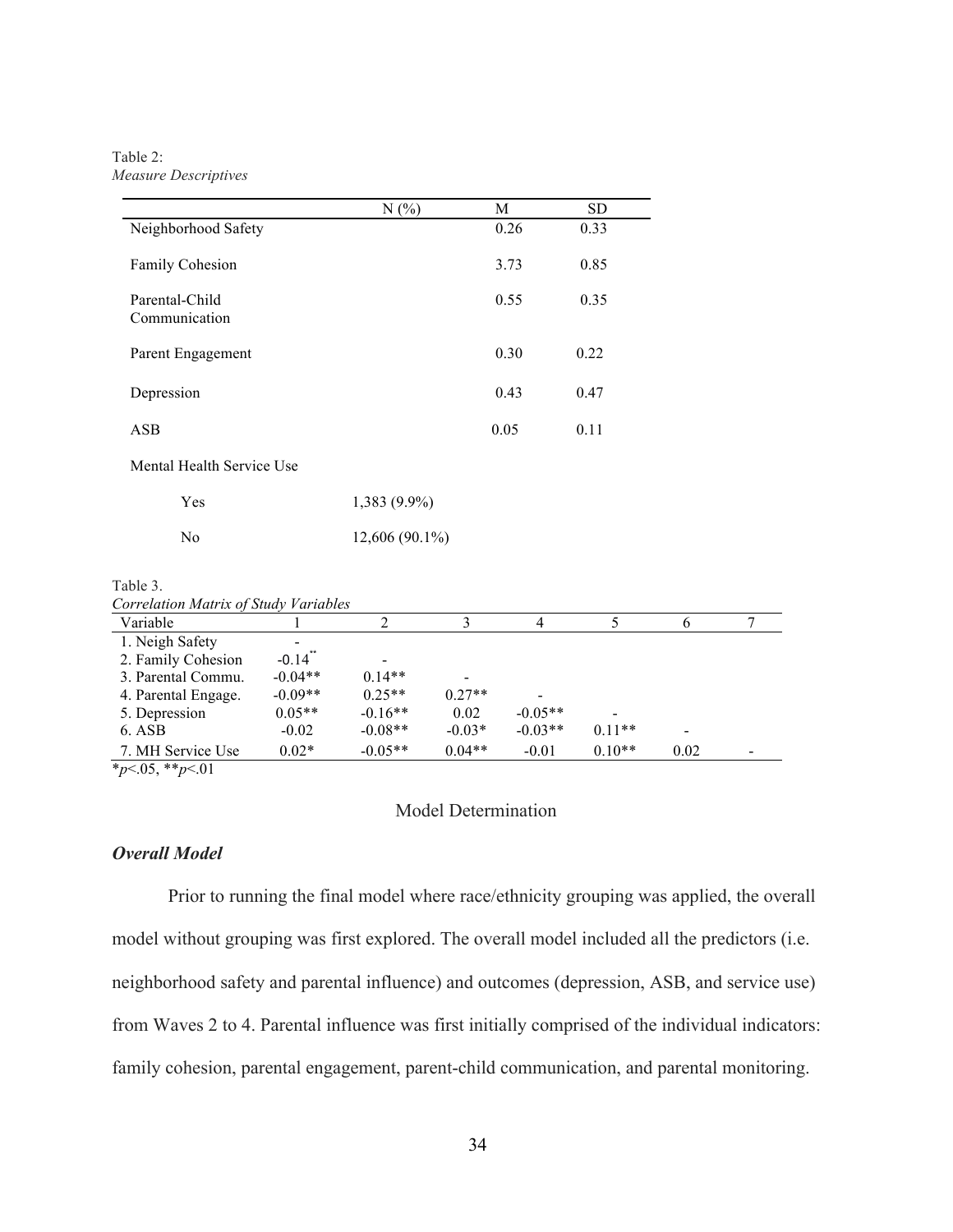The overall model suggested a moderate fit to the data,  $\chi^2$  = 748.346, *df* = 25, p <.001, CFI = .849; RMSEA = .043. Due to the parental monitoring indicator loading poorly and negatively onto the latent variable, the inclusion of parental monitoring resulted in a poorer measurement model. Model results suggested that parental monitoring reflected a dimension of parental influence that was distinct from other dimensions measured in the current study; thus, parental monitoring was not an acceptable indicator of the overall parental influence latent variable and was therefore excluded. When examining the factor loadings of family cohesion, parent-child communication, and parental-engagement onto the latent variable, results suggested that they each loaded positively and moderately strong onto the factor.

Once parental monitoring was removed as one of the indicators creating the latent variable, parental influence, fit statistics were analyzed once more for the overall model where grouping was not applied. The overall model suggested a moderate fit to the data,  $\chi^2$  = 605.376,  $df = 18$ ,  $p < .001$ , CFI = .872; RMSEA = .046. Although the CFI was not above .90, the RMSEA was below the .05 threshold, thus, the model was not altered to meet the recommended CFI as the RMSEA numerical value indicated a good model fit. Additionally, the CFI increased substantially once the parental monitoring indicator was removed. See Table 4 for the unstandardized path estimates and Figure 2 for all standardized path estimates of the overall model.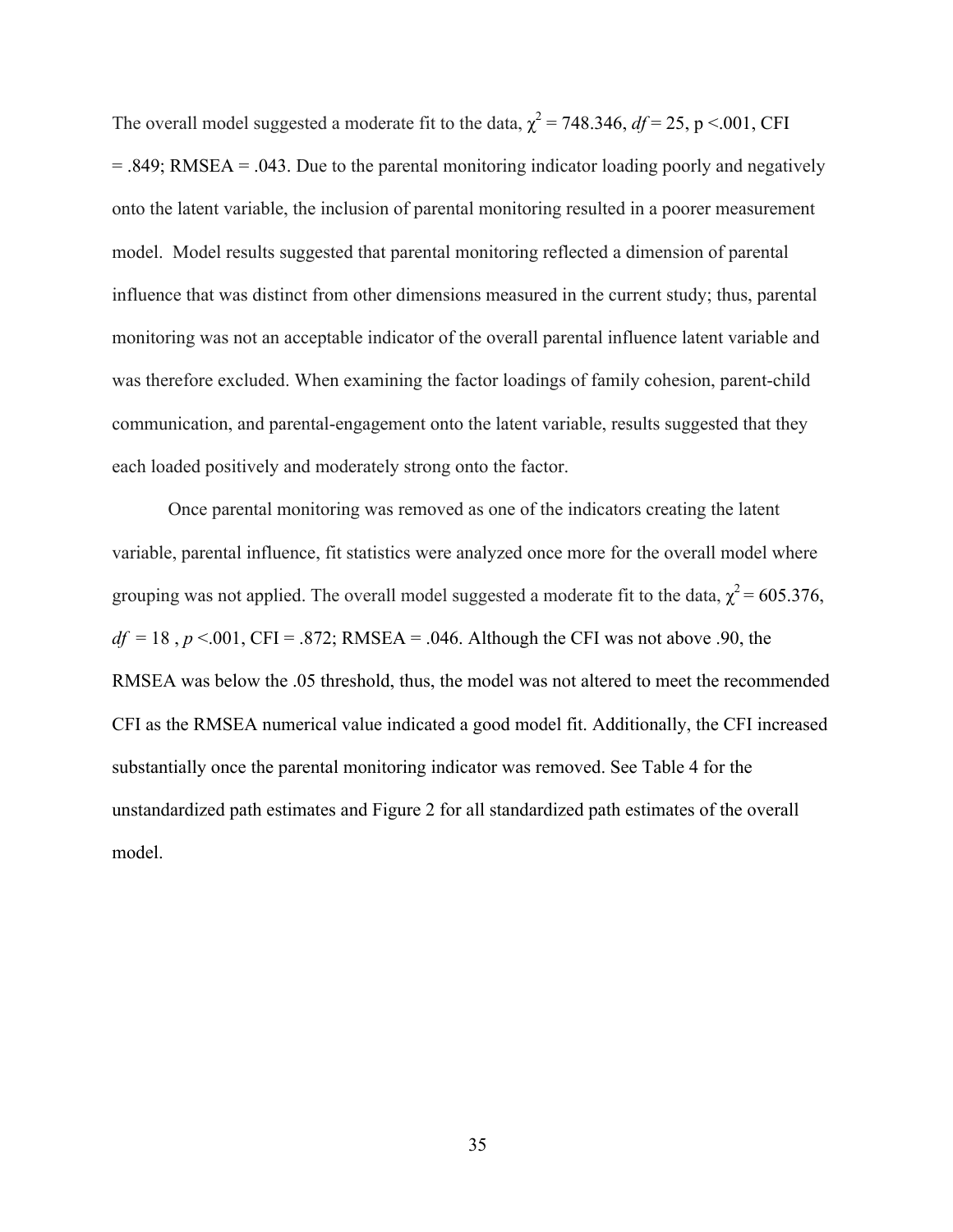Table 4. *Unstandardized Path Estimates*

|                                                 | b         | 95% CI         |
|-------------------------------------------------|-----------|----------------|
| Perceived Neighborhood Safety→Depression        | 0.02      | $-0.02 - 0.04$ |
| Perceived Neighborhood Safety $\rightarrow$ ASB | $-0.02**$ | $-0.03 - 0.01$ |
| Parental Influence $\rightarrow$ Depression     | $-0.24**$ | $-0.28 - 0.20$ |
| Parental Influence $\rightarrow$ ASB            | $-0.05**$ | $-0.06 - 0.04$ |
| Depression $\rightarrow$ Service Use            | $0.33**$  | $0.27 - 0.38$  |
| $ASB \rightarrow$ Service Use                   | 0.18      | $-0.08 - 0.44$ |
| <i>Note</i> . *p<.05, **p<.01.                  |           |                |

Figure 2. *Overall Model: Standardized Path Estimates*

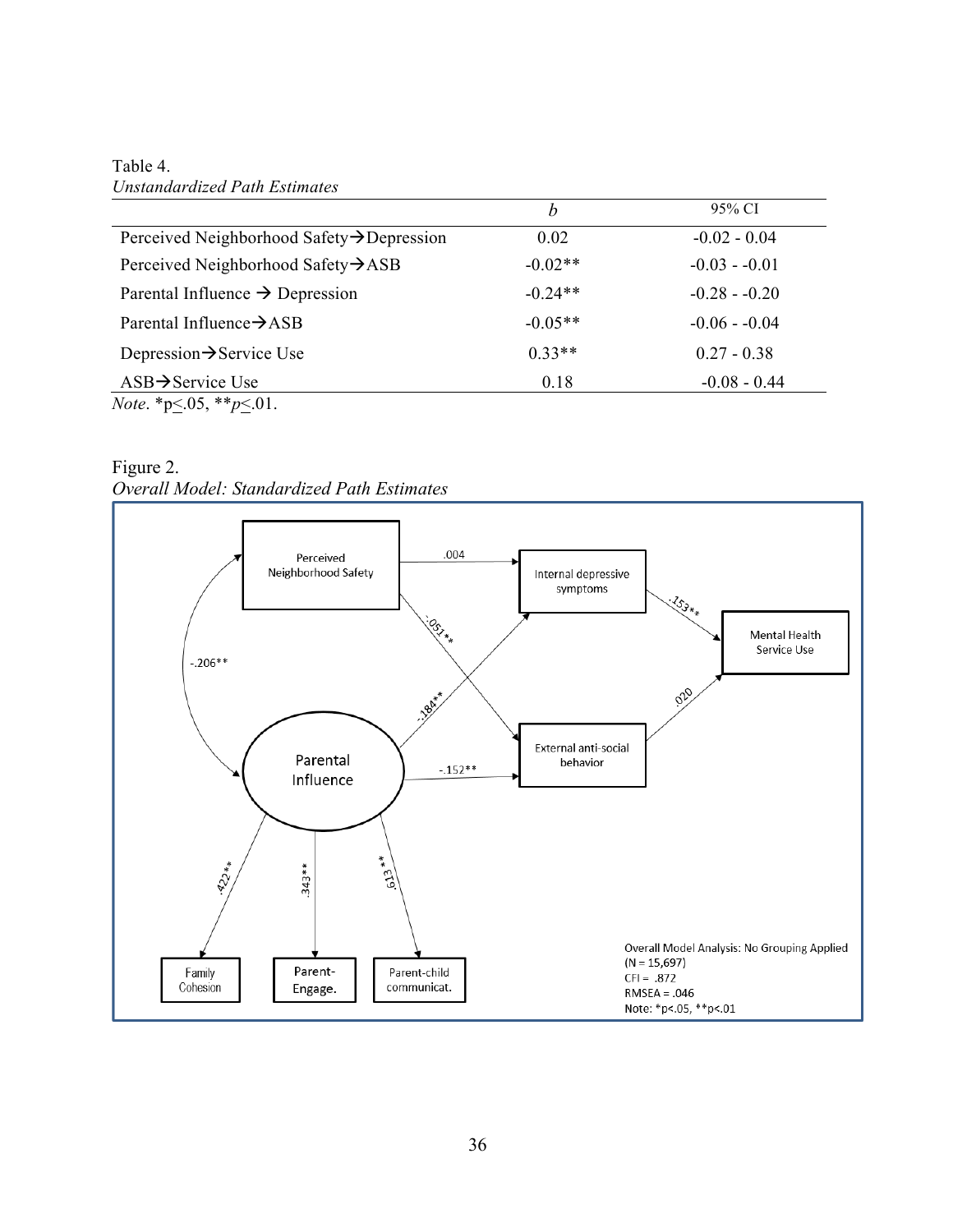Prior to applying race/ethnicity grouping, the standardized path estimates demonstrated multiple significant path estimates consistent with the current study hypotheses. First, when examining the effect of perceived neighborhood safety on youth mental health status, results revealed a significant negative relationship between perceived neighborhood safety and ASB. This result indicates that higher scores on perceived neighborhood safety were associated with lower ASB scores; this is consistent with one of the project's hypotheses. When examining the effect of perceived neighborhood safety on youth mental health, results revealed a nonsignificant positive relationship between perceived neighborhood safety and depression.

When examining the effect of parental influence on youth mental health status, results revealed a significant negative relationship between parental influence, ASB, and depression. These results indicate that higher scores on parental influence were associated with lower ASB and depression scores; this is consistent with one of the project's hypotheses. Furthermore, when examining the effect of depression on mental health service use, results revealed a significant positive relationship between depression and service use. This result indicates that youth depression status led to subsequent mental health service use. When examining the effect of ASB on mental health service use, results revealed a nonsignificant positive relationship between ASB and service use. When examining the correlation between parental influence and perceived neighborhood safety, results revealed a significant negative correlation between the two factors. This result indicates that higher scores on perceived neighborhood safety were associated with lower parental influence scores; although this path was not a proposed hypothesis, this result was expected based on past literature.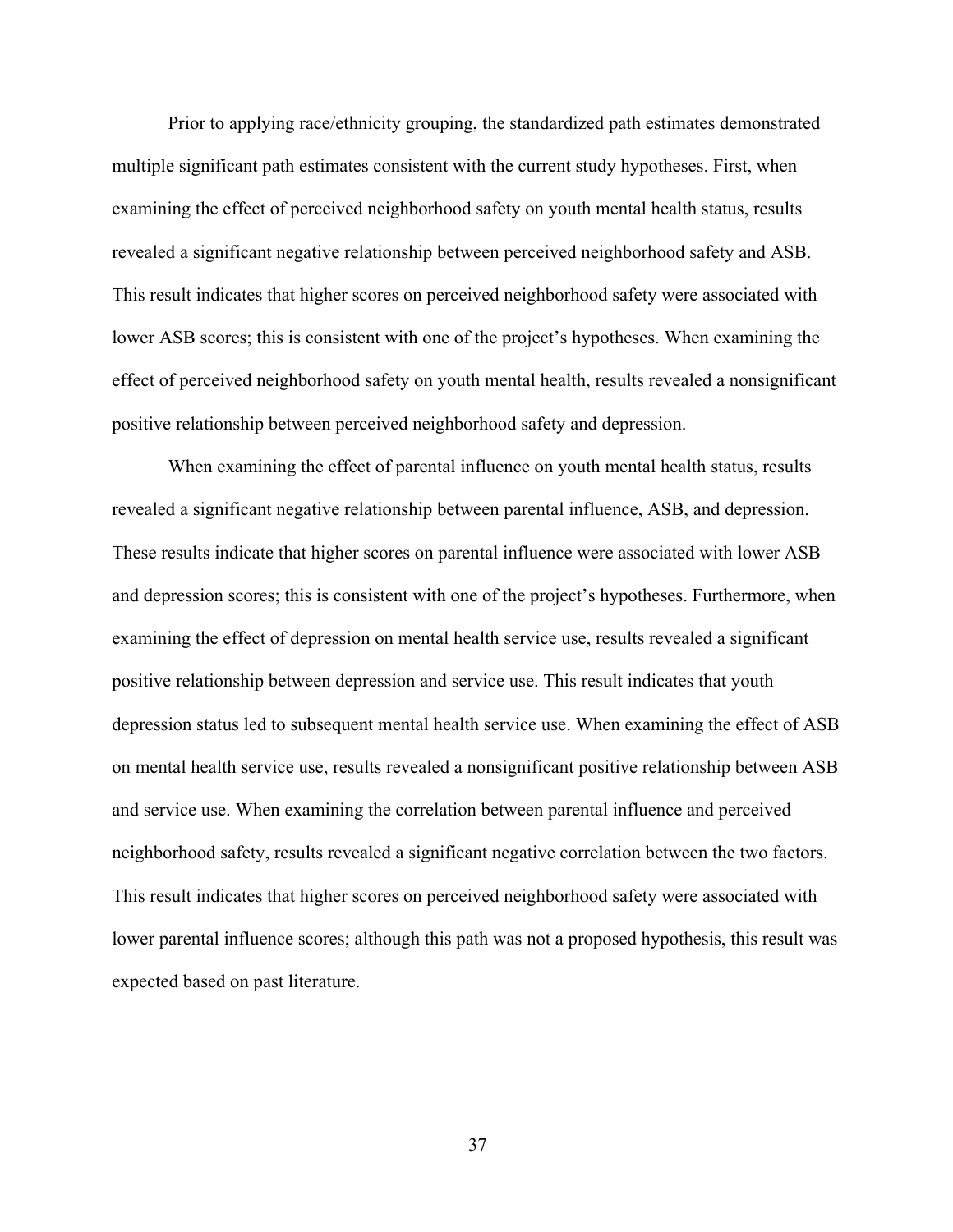### *Multigroup Path Models*

To examine whether race/ethnicity moderated the relationship between mental health status type and mental health service use, we first compared a fully constrained model to a fully unconstrained model where it was expected for there to be a significant chi square difference. The fully constrained model suggested a moderate fit to the data,  $\chi^2$  = 574.741, *df* = 54, *p* <.001,  $CFI = .871$ ; RMSEA = .045; the fully unconstrained model suggested a moderate fit to the data,  $\chi^2$  = 619.013, *df* = 41, *p* <.001, CFI = .857; RMSEA = .055. Chi-square difference tests were used to determine whether these models differed significantly with each other when accounting for race/ethnicity. When comparing the two models, results indicated that there was a significant difference between the fully constrained and fully unconstrained models,  $\chi^2 = 44.272$ ,  $df = 13$ , *p* <0.05; this suggested that this path differed significantly by race/ethnicity. This then led to follow-up comparisons.

Follow-up comparisons proceeded which compared the fully constrained model to multiple constrained models where the path between mental health status (i.e. depression and ASB) and mental health service use were released one at a time by ethnicity/race. Due to our hypotheses being specific to comparisons between White youths compared to the two racial/ethnic minority youth's groups, the necessary ethnic/race contrasts for internalizing and externalizing to mental health service use pathways were released and further examined.

First, we examined whether race/ethnicity differed when examining the paths between internalizing depressive symptoms and mental health service use. To examine whether African American youth differed significantly from White and Latinx youth when examining the path between internalizing depressive symptoms and mental health service use, this path was released while constraining White and Latinx youth together. This model suggested a moderate fit to the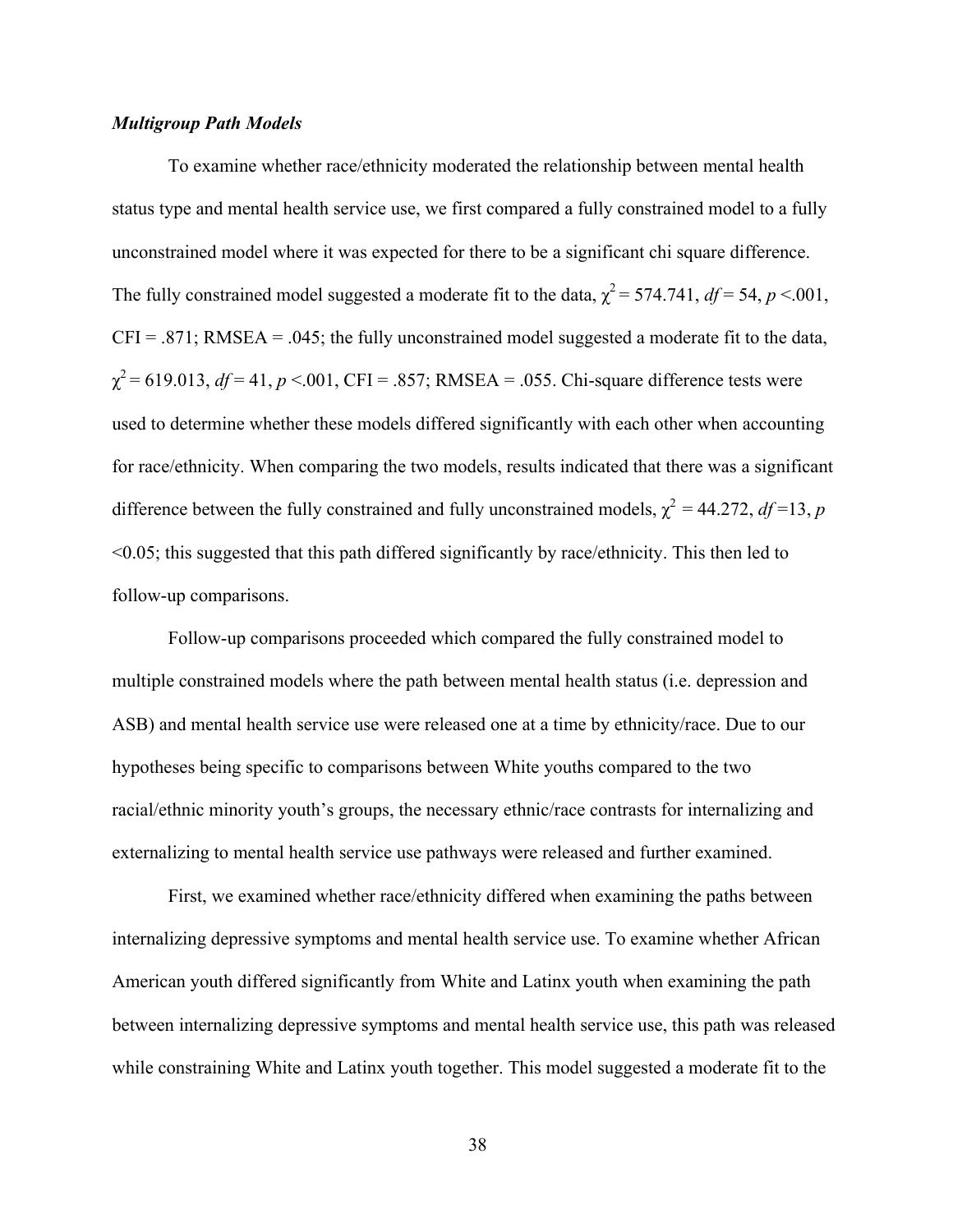data,  $\chi^2$  = 575.276, *df* = 53, *p* <.001, CFI = .871; RMSEA = .046. Chi square difference test revealed that race/ethnicity did not differ significantly across the models,  $\chi^2$  = .535, *df* = 1, p = .465. To examine whether Latinx youth differed significantly from White and African American youth when examining the path between internalizing depressive symptoms and mental health service use, this path was released while constraining White and African American youth together. This model suggested a moderate fit to the data,  $\chi^2$  = 573.777, *df* = 53, *p* <.001,  $CFI = .871$ ; RMSEA = .046. Chi square difference test revealed that race/ethnicity did not differ significantly across the models,  $\chi^2$  = .964, *df* = 1, p = .326. To examine whether White youth differed significantly from Latinx and African American youth when examining the path between internalizing depressive symptoms and mental health service use, this path was released while constraining Latinx and African American youth together. This model suggested a moderate fit to the data,  $\chi^2$  = 573.619, *df* = 53, *p* <.001, CFI = .871; RMSEA = .046. Chi square difference test revealed that race/ethnicity did not differ significantly across the models,  $\chi^2$  = 1.12,  $df = 1$ ,  $p = .290$ .

We then examined whether race/ethnicity differed when investigating the paths between externalizing ASB and mental health service use. To examine whether African American youth differed significantly from White and Latinx youth when examining the path between externalizing ASB and mental health service use, this path was released while constraining White and Latinx youth together. This model suggested a moderate fit to the data,  $\chi^2$  = 573.288,  $df = 53$ ,  $p < 001$ , CFI = .871; RMSEA = .046. Chi square difference test revealed that race/ethnicity did not differ significantly across the models,  $\chi^2 = 1.45$ ,  $df = 1$ , p = .229. To examine whether Latinx youth differed significantly from White and African American youth when examining the path between externalizing ASB and mental health service use, this path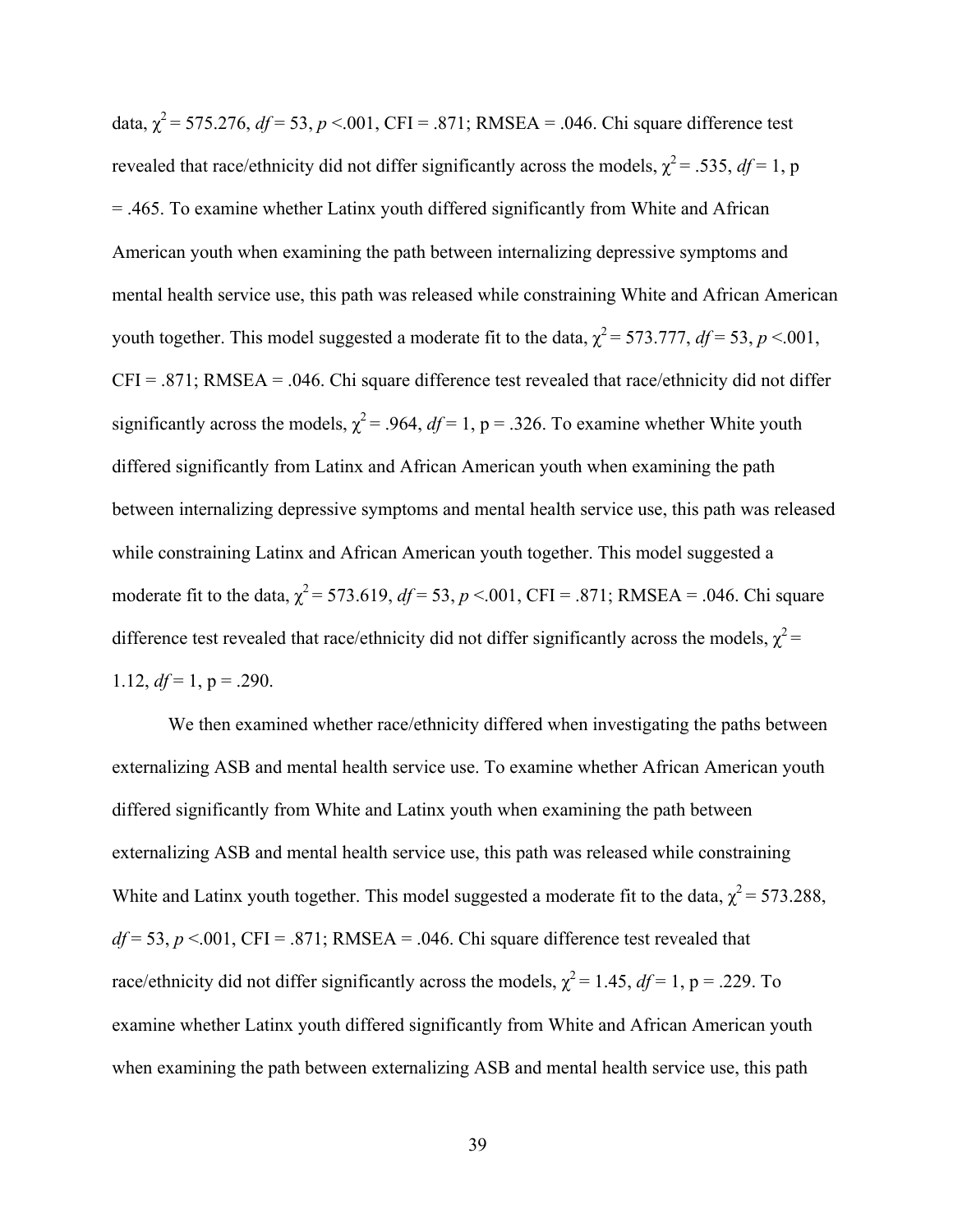was released while constraining White and African American youth together. This model suggested a moderate fit to the data,  $\chi^2$  = 575.2215,  $df$  = 53, *p* <.001, CFI = .871; RMSEA = .046. Chi square difference test revealed that race/ethnicity did not differ significantly across the models,  $\chi^2$  = .474, *df* = 1, p = .491. To examine whether White youth differed significantly from African American and Latinx youth when examining the path between externalizing ASB and mental health service use, this path was released while constraining African American and Latinx youth together. This model suggested a moderate fit to the data,  $\chi^2$  = 575.788, *df* = 53, *p*  $\leq$  001, CFI = .871; RMSEA = .046. Chi square difference test revealed that race/ethnicity did not differ significantly across the models,  $\chi^2$  = 1.05, *df* = 1, p = .306.

Overall, when comparing the fully constrained model to each constrained model where the path between mental health status type (i.e. depression and ASB) and mental health service use was released one at a time by each race/ethnicity, chi square difference tests showed that race/ethnicity did not differ significantly. Additionally, for each model comparison, the fully constrained model fit better to the existing data,  $\chi^2$  = 574.741, *df* = 54, *p* <.001, CFI = .871; RMSEA = .045. Due to there being no significant differences across race/ethnicity, the fully constrained model was chosen as the final model as it was the most parsimonious model; interpretations of each hypothesis were based on the fully constrained model. See Figure 3 for all standardized path estimates for the model.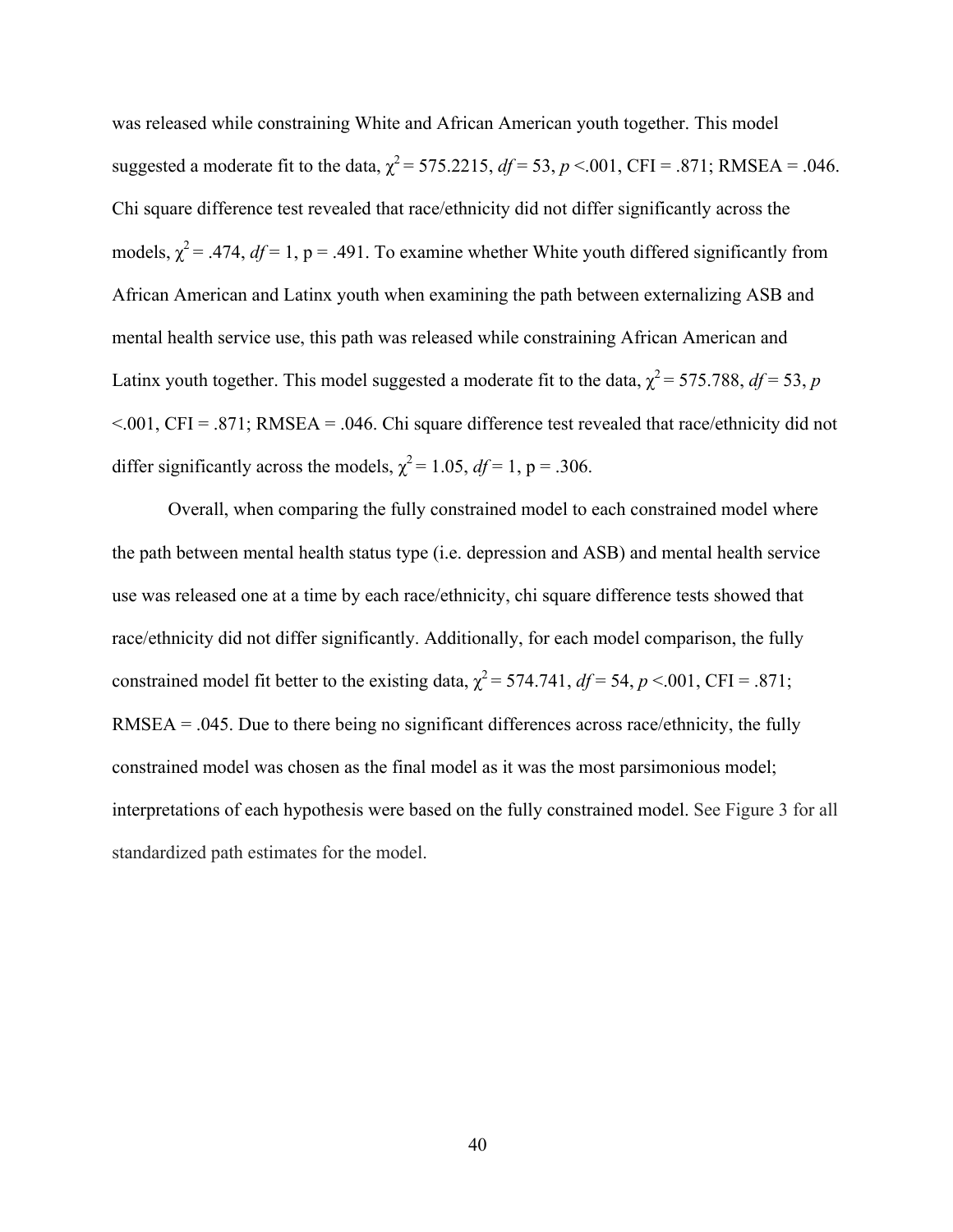

Figure 3 *Multigroup Model: Standardized Path Estimates by Race/Ethnicity*

## *Perceived Neighborhood Safety and Internalizing/Externalizing Problems*

It was hypothesized that perceived neighborhood safety would have a negative relationship with ASB and depression. It is imperative to note that racial/ethnic differences were not intended to be examined along these specific paths, therefore this hypothesis applied to all ethnic/racial backgrounds. For all racial/ethnic groups, there was a significant negative effect of perceived neighborhood safety on externalizing ASB. This result indicates that higher scores on perceived neighborhood safety were associated with lower ASB scores; this is consistent with one of the project's hypotheses. Inconsistent with the hypothesis, the path between perceived neighborhood safety on internalizing depressive symptoms illustrate non-significance across all race/ethnic grouping. This result indicates that higher scores on perceived neighborhood safety were not associated with lower depression scores.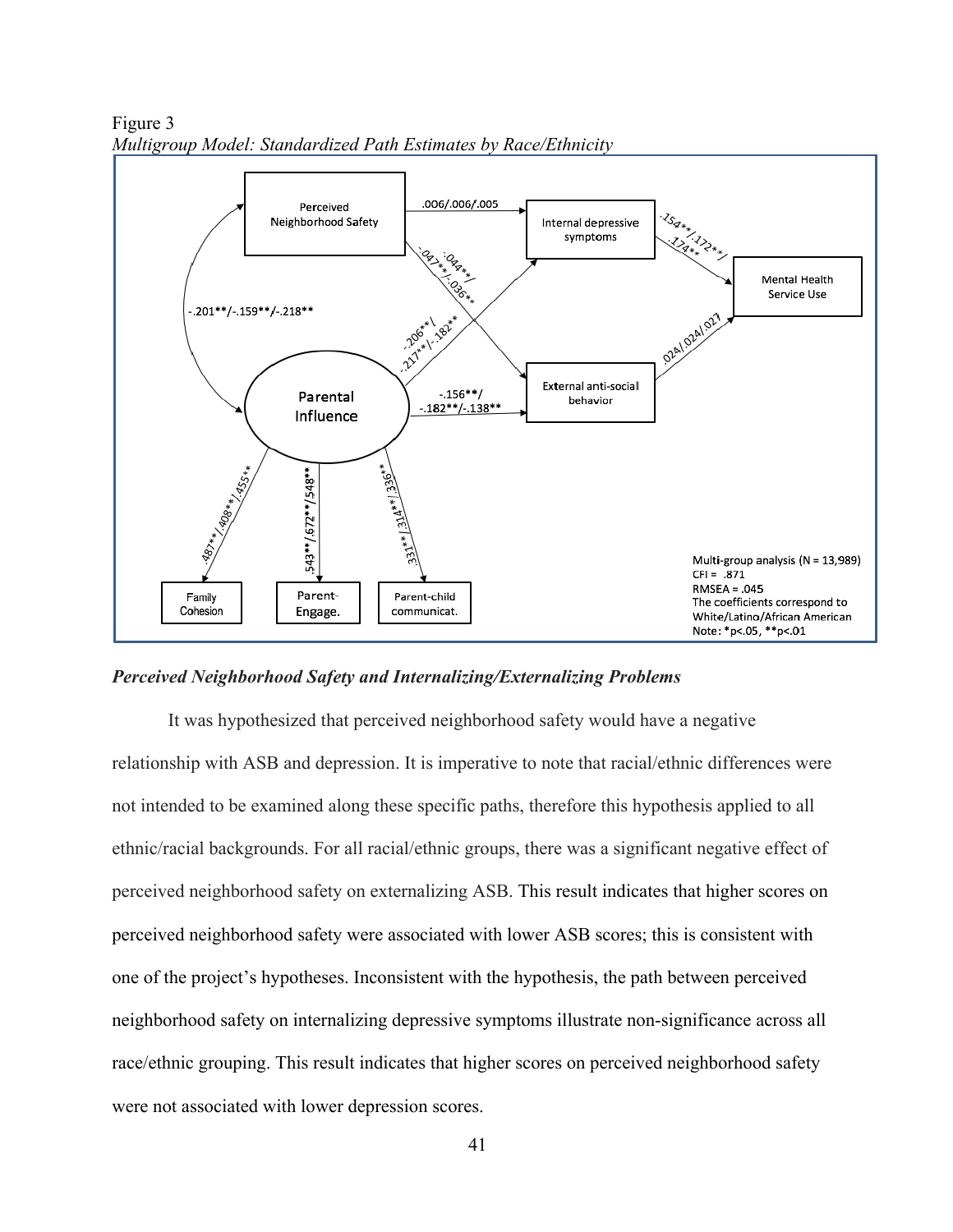### *Parental Influence and Internalizing/Externalizing Problems*

It was hypothesized that parental influence would have a negative relationship with depression and ASB. Racial/ethnic group differences were not intended to be examined along these specific paths. For all racial/ethnic groups, there was a significant negative effect of parental influence on externalizing ASB. This result indicates that higher scores on parental influence were associated with lower ASB scores; this is consistent with one of the project's hypotheses. Similarly, for all racial/ethnic groups, there was a significant negative effect of parental influence on internalizing depressive symptoms. This result indicates that higher scores on parental influence were associated with lower depressive scores; this is also consistent with one of the project's hypotheses.

### *Racial/Ethnic Differences Between Internalizing/Externalizing Problems and Service Use*

It was hypothesized that the relationship between mental health status problem type (e.g. internalizing vs. externalizing) and mental health service use would depend on race/ethnicity. Specifically, it was predicted that African Americans and Latinx youths would have a similar association between externalizing problem type and service use compared to White youths. However, it was predicted that African American and Latinx youth would have a weaker association between internalizing problem type and service use compared to Caucasian youths.

First, when examining the effect of internalizing depressive symptoms on mental health service use, results revealed a significant positive relationship between internalizing depressive symptoms and service use across all ethnic/race groups. When examining ethnic/racial group differences, results showed that African Americans exhibited the largest effect, followed by Latinx youth and White youth; this is inconsistent with past literature and the current study's hypothesis. This result indicates that African American youths were more likely to use mental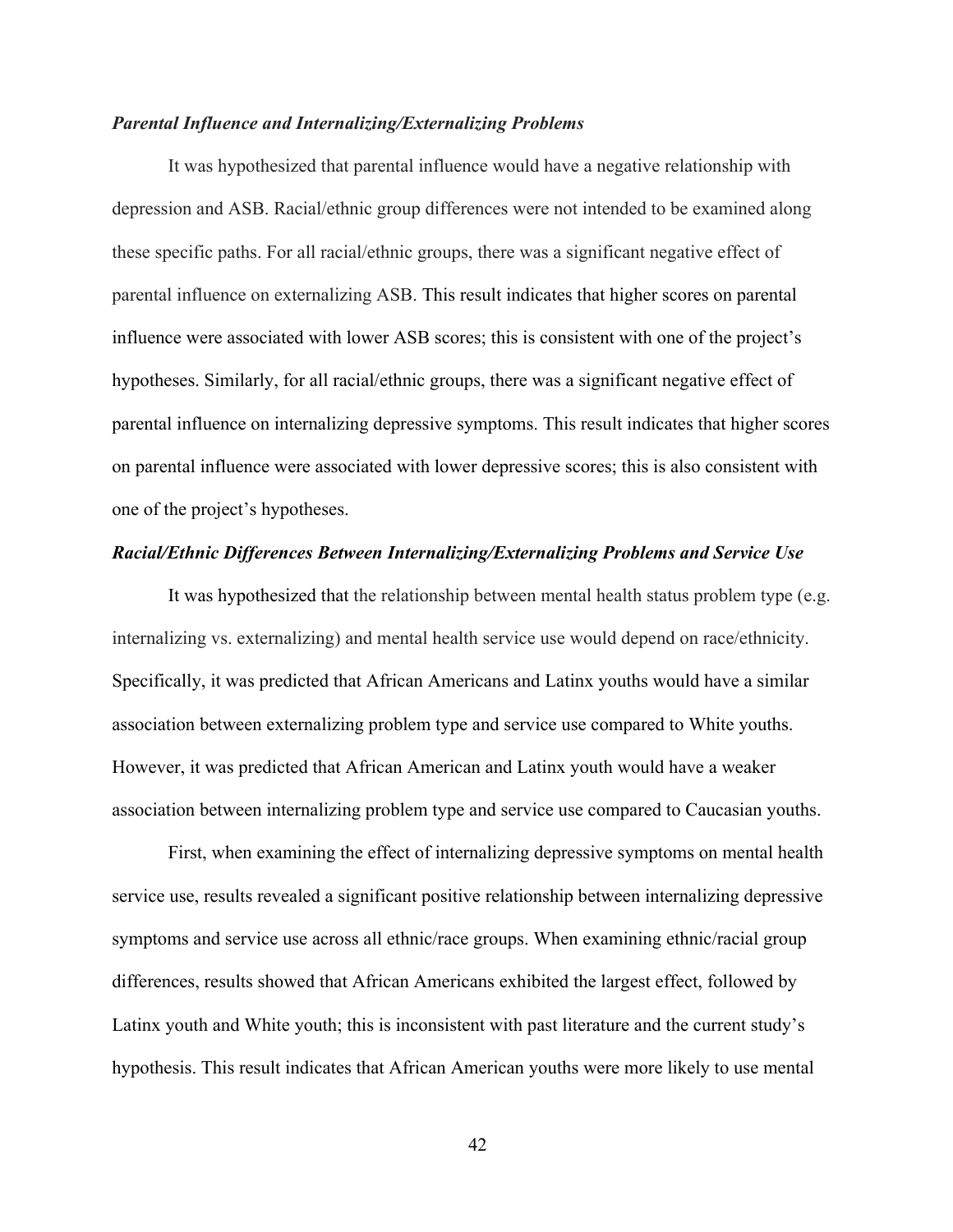health services when they had higher scores on depressive symptoms compared to Latinx and White youths. Second, when examining the effect of externalizing ASB on mental health service use, results revealed non-significance across all ethnic/racial groups. This result indicates that for all racial/ethnic groups, having externalizing ASB problems did not lead youths to subsequent mental health service use.

## *Correlation: Neighborhood Safety and Parental Influence*

Apart from the three proposed hypotheses, the correlation between perceived neighborhood safety and parental influence was also examined regardless of ethnic/racial differences. When examining the correlation between parental influence and perceived neighborhood safety, results revealed a significant negative relationship between the two predictors. This result indicates that higher scores on perceived neighborhood safety led to lower scores on parental influence scores.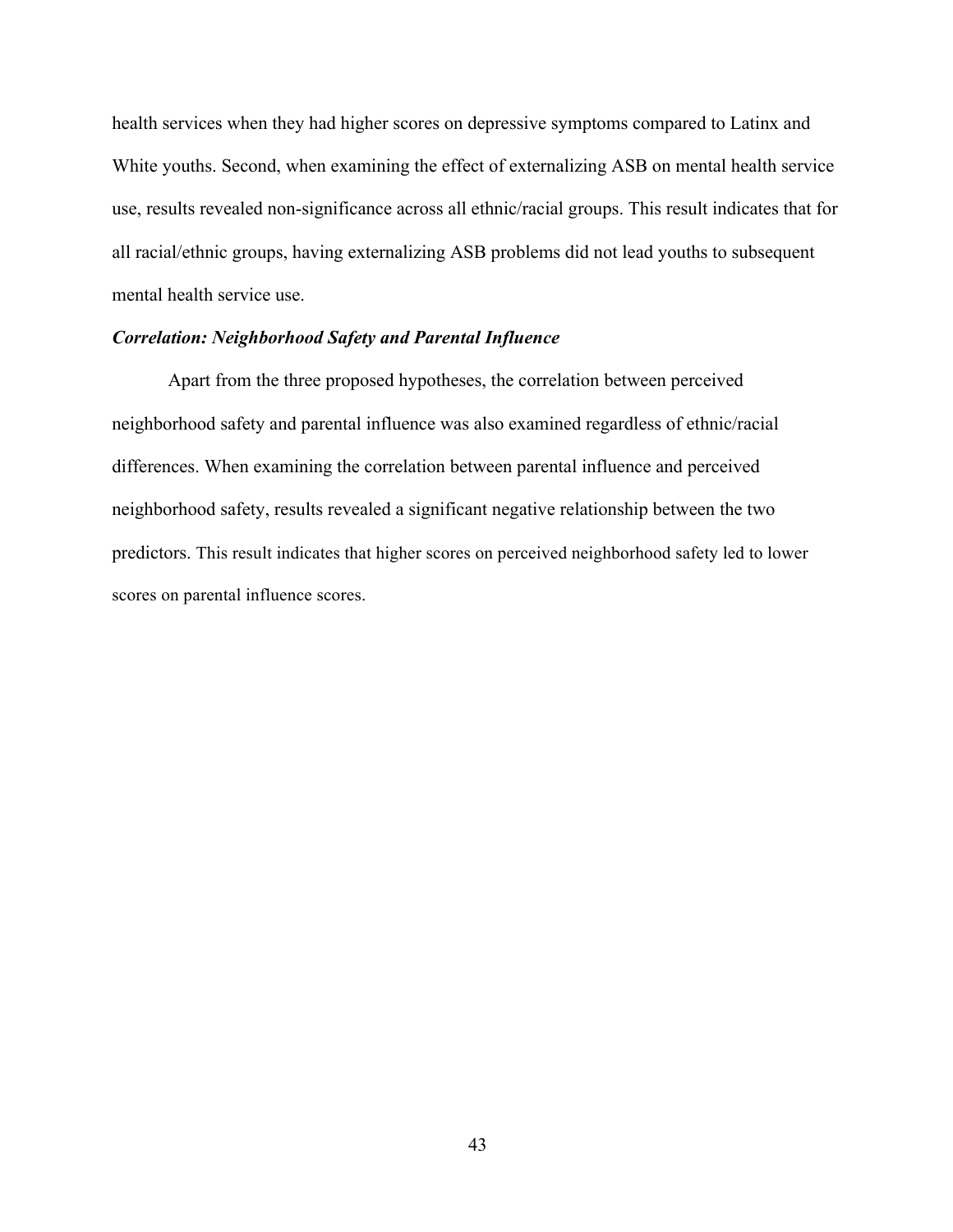#### CHAPTER V

### DISCUSSION

The objective of this study was to examine the extent to which perceived neighborhood safety and parental influences were associated with youth mental health status, and whether this led to subsequent receipt of mental health services in a sample of transitional age youth. A secondary goal of the current study was to examine whether race/ethnicity moderated the relationship between mental health problem type and receipt of mental health services. These aims were based on past literature that were intended to be replicated within this current study.

It was first hypothesized that perceived neighborhood safety would have a negative relationship with ASB and depression. Consistent with this hypothesis, results revealed a significant negative relationship between perceived neighborhood safety and ASB. This finding was consistent with past literature that has demonstrated how perceived neighborhood safety may indeed act as a youth protective factor when youths perceive their neighborhood as safe (Beyers, Bates, Pettit, & Dodge, 2003). Although significant, the effects were small across all ethnic/racial groups; significance may have likely been driven by the large sample size. Overall, the findings of this hypothesis revealed that examining neighborhood context is worth exploring to understand the possible manifestations of youth ASB. Clearly, it is important to study the effects of one's neighborhood context, as it may explain youth's psychosocial adjustment, such as ASB (Vieno et al., 2010).

Inconsistent with the first hypothesis however, the effect of neighborhood safety on depression was non-significant. This contradicts past literature that has documented an existing relationship between perceived neighborhood safety and youth depressive symptoms (Wilson-Genderson & Pruchno, 2013; Curtis, Dooley, & Phipps, 2004; Echeverría et al., 2008; Natsuaki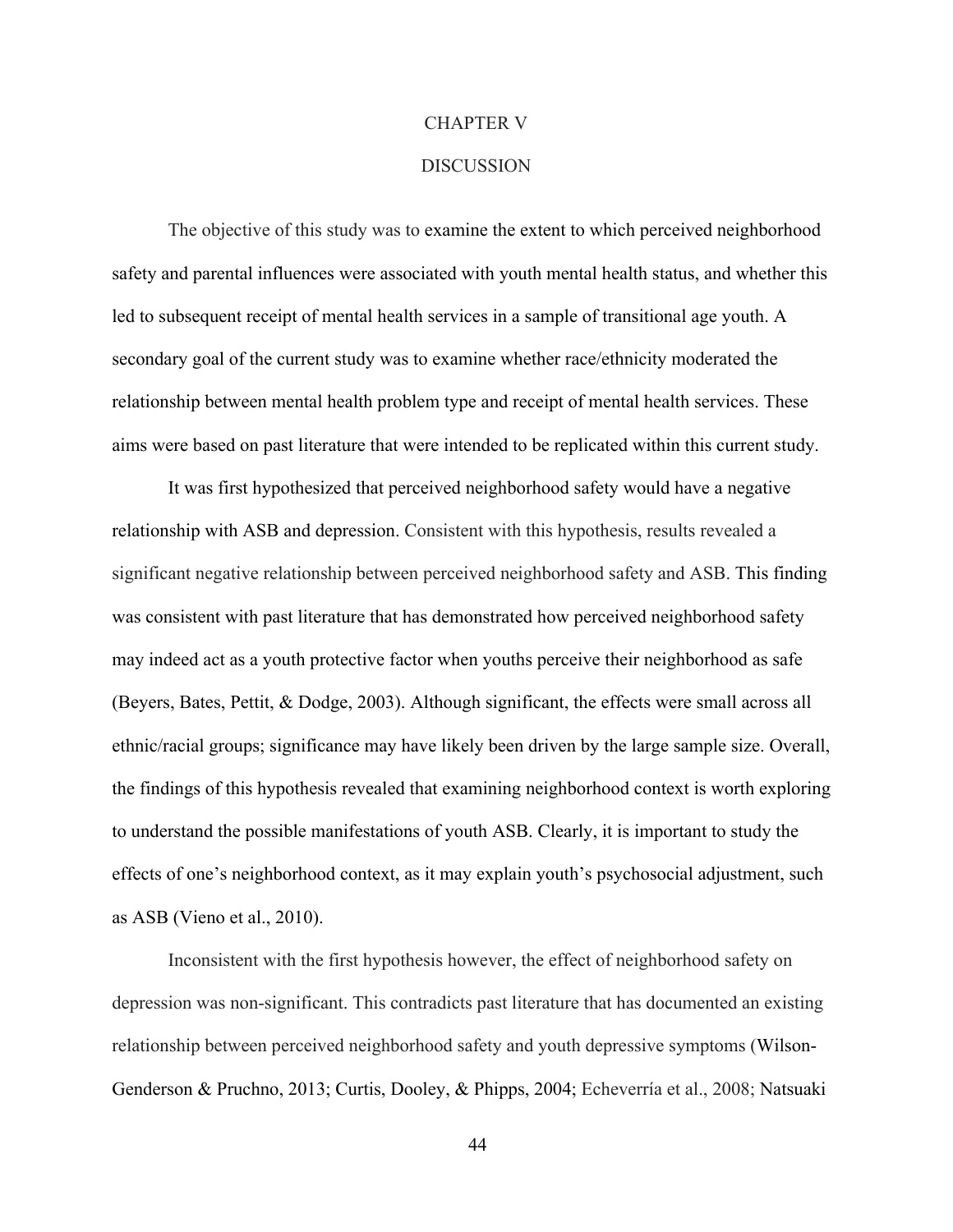et al., 2007). This nonsignificant finding may have been due to the location of the current study, which was North Carolina. For instance, when examining ethnicity, youth perceptions of neighborhood safety, and mean annual parental income, most adolescents self-identified as white, perceived their neighborhood safe, and had parents who made an annual income of \$45,930 or more. This is consistent with Timberlake (2006) who ran a trend analyses pertaining to ethnic and socioeconomic makeup of neighborhoods during the 1990's and found that more than 80% of Caucasian children were physically born into non-disadvantaged or low poverty neighborhoods. The relationship between perceived neighborhood safety and youth depressive symptoms have often been explored in states and cities such as New Jersey, Chicago, Los Angeles County, and New York where high diverse families are available which often is correlated to being disadvantaged neighborhoods that may undergo pressing issues (Wilson-Genderson & Pruchno, 2013; Echeverría et al., 2008; Latkin & Curry, 2003). It is often these urban neighborhoods that have youths develop mental health problems. With this said, perhaps it may have been important to examine high-risk neighborhoods and its youth, rather than examining youths who resided in a safe neighborhood; perhaps this might have yielded a significance between the effect of perceived neighborhood safety and internalizing depressive symptoms.

It was also hypothesized that parental influence would have a negative relationship with ASB and depression. Consistent with this hypothesis, results showed that there was a significant negative relationship between parental influence, ASB, and depression. First, the finding that parental influence had a negative relationship with ASB is consistent with past research. For instance, research has shown that factors such as high family cohesion and parent-child communication may act as a protective factor for youth against developing ASB (Richmond  $\&$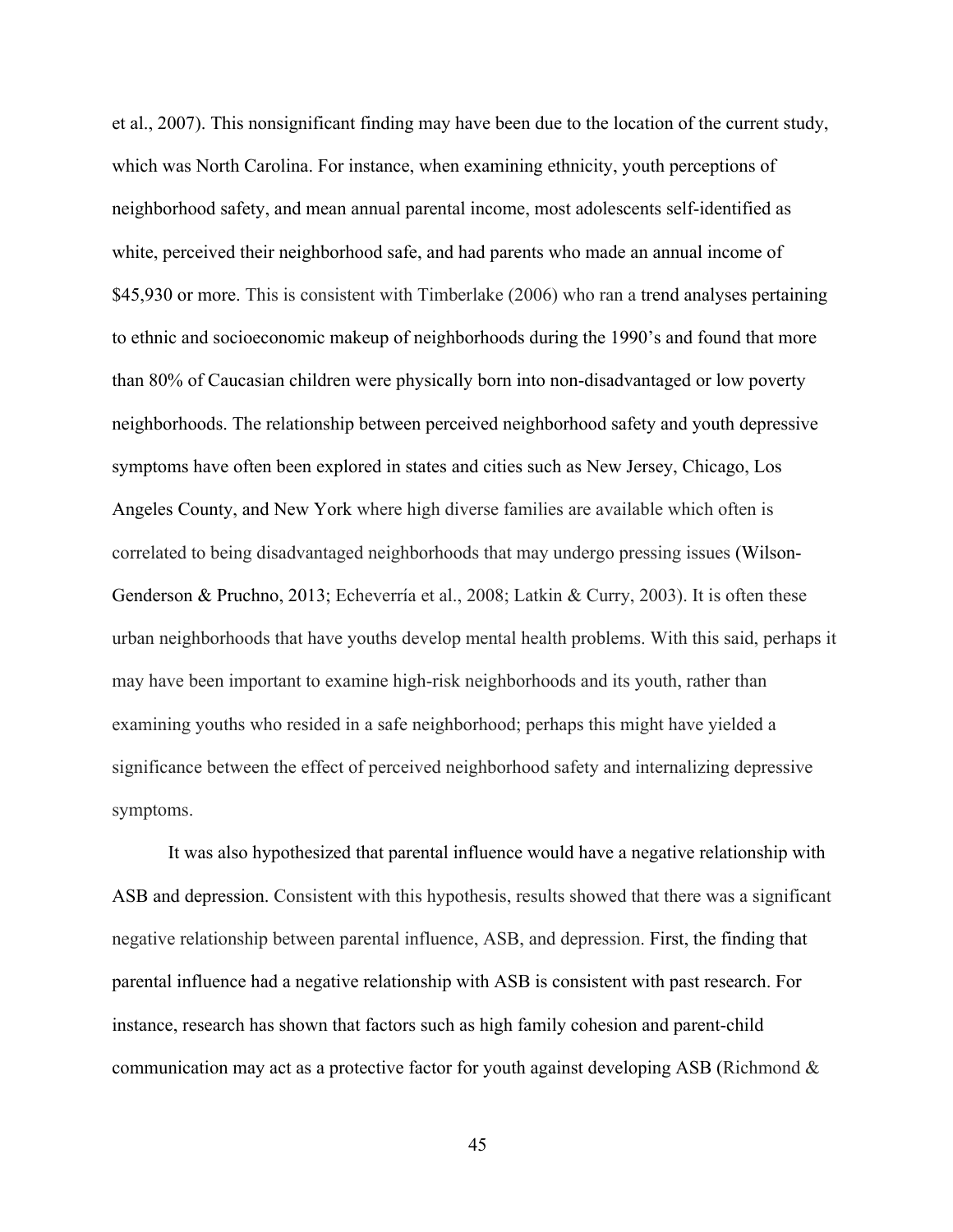Stocker, 2006; Furstenberg et al., 1999; Gorman-Smith et al., 2004; Bacchini, Concetta, & Affuso, 2011; Barnes & Farrell, 1992). Other research has shown that certain parental influences, such as low parental engagement, may act as a risk factor for developing youth ASB (Loeber & Farrington, 2000). When family cohesion, parental engagement, and parent-child communication were combined to create a latent construct of "parental influence", it was found that that parental influence overall acted as a protective factor against youth ASB. According to Bacchini, Concetta, and Affuso (2011), parental influence indicators, such as parental communication, may protect youth against negative emotional experiences which then gives youth's the perception that their parent care for them and consistently watch over them. It is perhaps these perceptions that youths internally encounter that may encourage them to think before enacting in ASB behaviors (Bacchini, Concetta, & Affuso, 2011; Ungar, 2005). This reasoning could explain the existing negative effect between parental influence and ASB.

Second, the finding that parental influences have a negative relationship with depression is consistent with past research. For instance, research has shown that individual factors such as low family cohesion, parent-child communication, and parental engagement can act as a youth risk factor for developing depression (Harris & Molock, 2000; Yu et al., 2006; Reinherz et al., 2003). When family cohesion, parental engagement, and parent-child communication were combined to create a latent construct of "parental influence", it was found that that parental influence overall acted as a protective factor against youth depressive symptoms. According to Frojd and colleagues (2007), perhaps parental characteristics reduce youth susceptibility to depressive symptoms because parents often attempt to ask for information from youths and communicate to their youth which inevitably illustrates concern for their adolescent's well-being. Similar to the Bacchini, Concetta, & Affuso (2011) reasoning, it may be this parental concern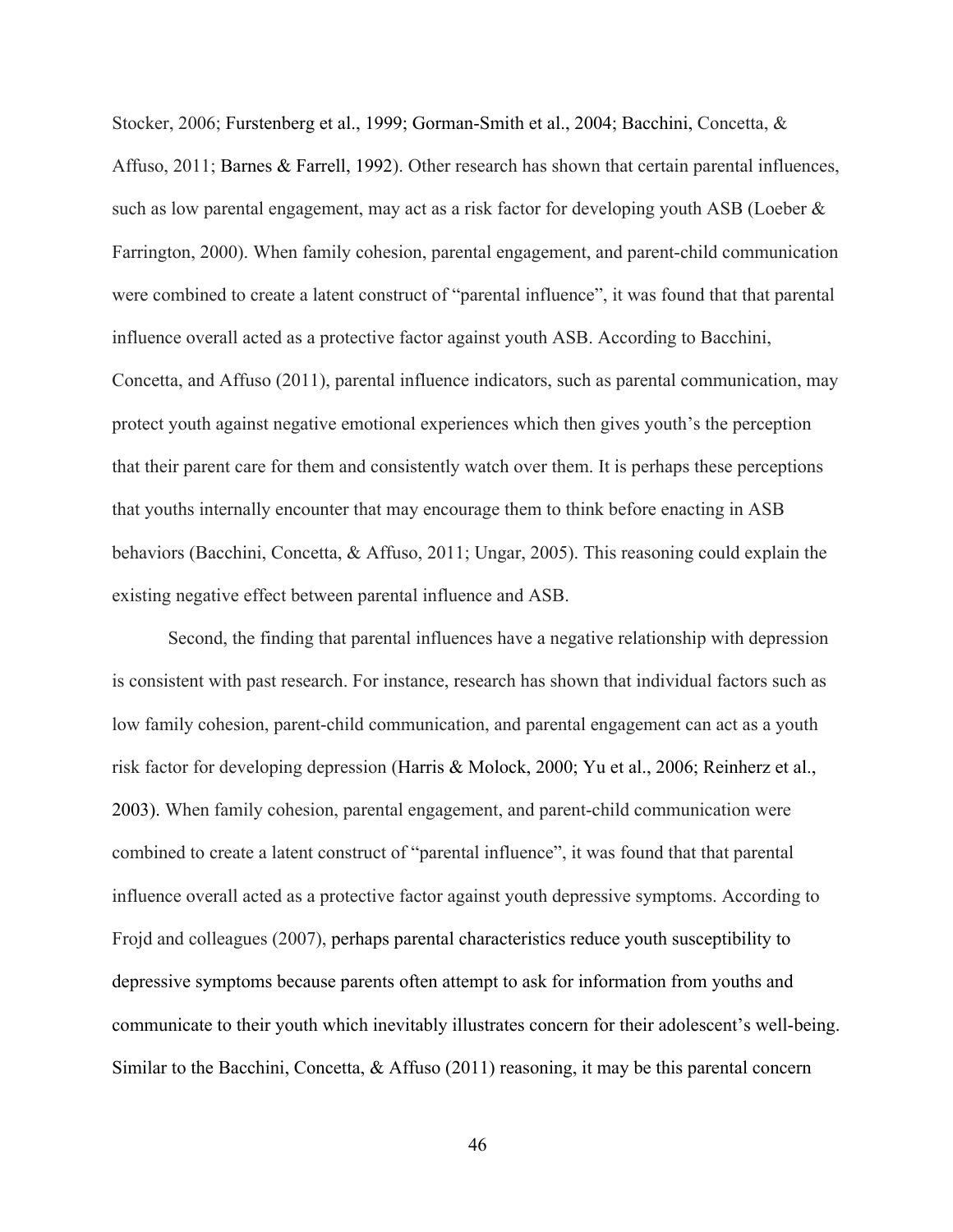and worry that youths see that allow them to communicate and engage with their parents effectively, ultimately lowering their chances of developing depressive symptoms. Overall, for both youth ASB and depressive symptoms, the knowledge of a child's well-being may be derived from parental characteristics such as parental engagement, communication and cohesion which can then be explored further by the parent(s) and possibly intervened prior to any negative youth manifestation were to occur.

The third hypothesis attempted to examine whether race/ethnicity moderated the relationship between mental health problem type and receipt of mental health services. Specifically, the current study attempted to replicate previous findings where we predicted a stronger association between externalizing ASB and mental health service use for African American and Latinx youth compared to White youth, and a weaker association between internalizing depressive symptoms and mental health service use for African American and Latinx compared to White youth (Gudiño et al., 2009; Gudiño, Martinez, & Lau., 2012; Martinez, Gudiño, & Lau, 2013). As indicated earlier, to test whether race/ethnicity moderated the relationship between mental health status type and mental health service use for the third hypothesis, we compared a fully constrained model to multiple constrained models where the path between mental health status (i.e. depression and ASB) and mental health service use was released one at a time by ethnicity/race. Results indicated that there were no racial/ethnic differences throughout either models thus we remained with the fully constrained model, due to parsimony, to interpret our results.

Prior to examining how model path vary by race/ethnicity, results showed that externalizing ASB did not lead youths to attain mental health services while internalizing depressive symptoms led youths to attain mental health services. These results reveal the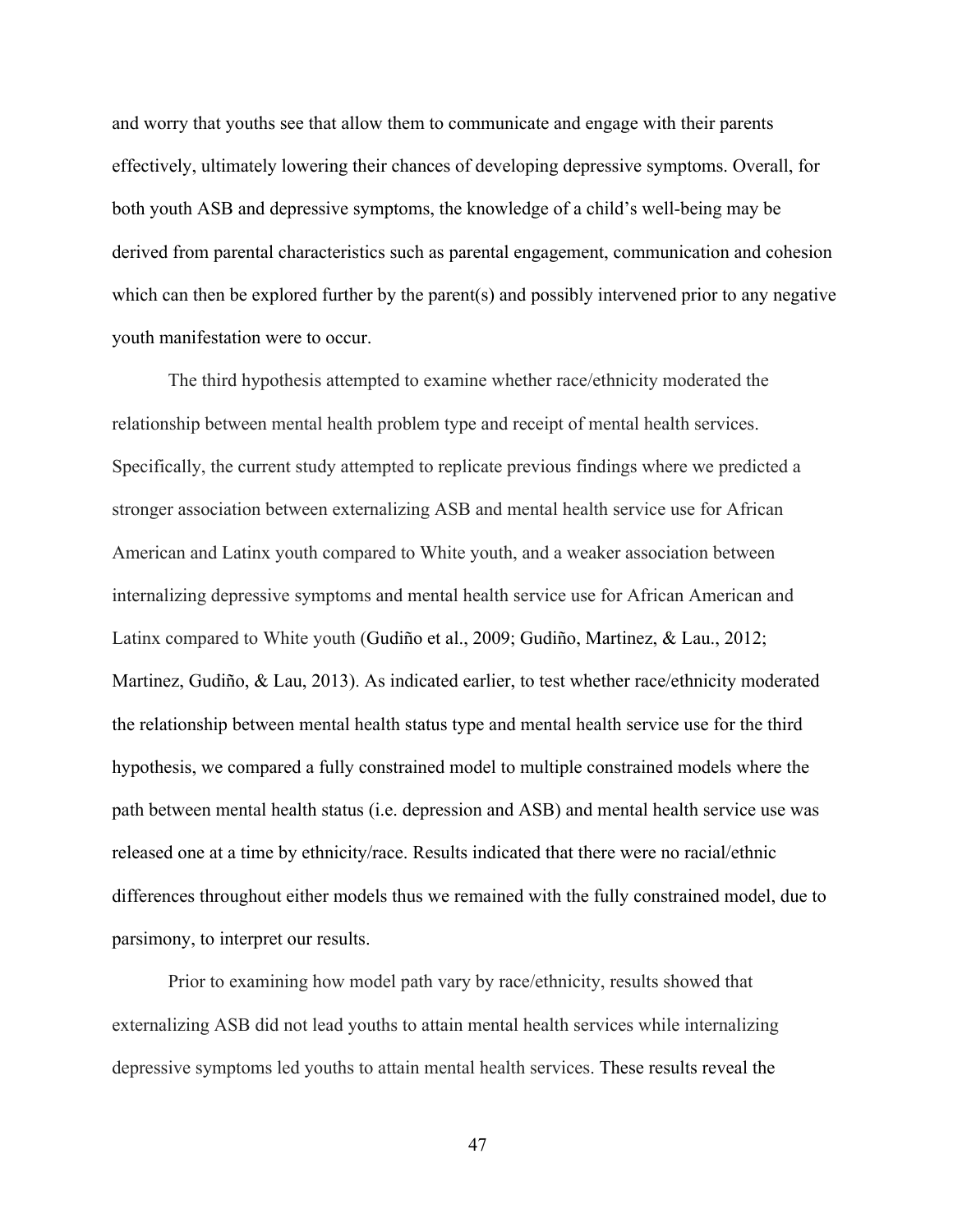opposite of what was expected. Often, externalizing symptoms lead to mental health service use in comparison to internalizing symptoms as they are more recognized and addressed within youth populations due to their behaviors being observed either in school and/or in other public settings (Merikangas et al., 2011). Services for any internalizing disorders such as mood and anxiety disorders may require the individual to self-recognize that he or she should attain mental health services to receive treatment; sometimes it may require close observation by a family member (Merikangas et al., 2011). Inconsistent with previous literature, when looking at externalizing ASB and whether race/ethnicity moderated the relationship between ASB and service use, there was no significance at all. This indicates that for all race/ethnic groups, having externalizing ASB problems did not lead to any mental health services.

Inconsistent with previous literature and the current study hypothesis, when examining the path between internalizing depressive symptoms to mental health service use, although all ethnic/racial backgrounds were found to be significant, certain ethnicities/races yielded stronger effects not consistent with previous literature. For instance, the strongest effect regarding the internalizing depressive symptoms to mental health service use path was yielded by African American youth, followed by Latinx, and then White youth. This reveals that African American youth were more likely to attain mental health services when displaying internalizing depressive symptoms compared to Latinx and White youth. This is inconsistent with previous research. For instance, past researchers have found that often White youth attain mental health services more when exhibiting internalizing symptoms followed ethnic/minority youth (Martinez, Gudiño, & Lau, 2013). Past findings have also indicated that there exist substantial racial/ethnic disparities when examining internalizing disorders, thus causing white youth to have higher rates in attaining mental health services (Merikangas et al., 2011). These disparities are due to barriers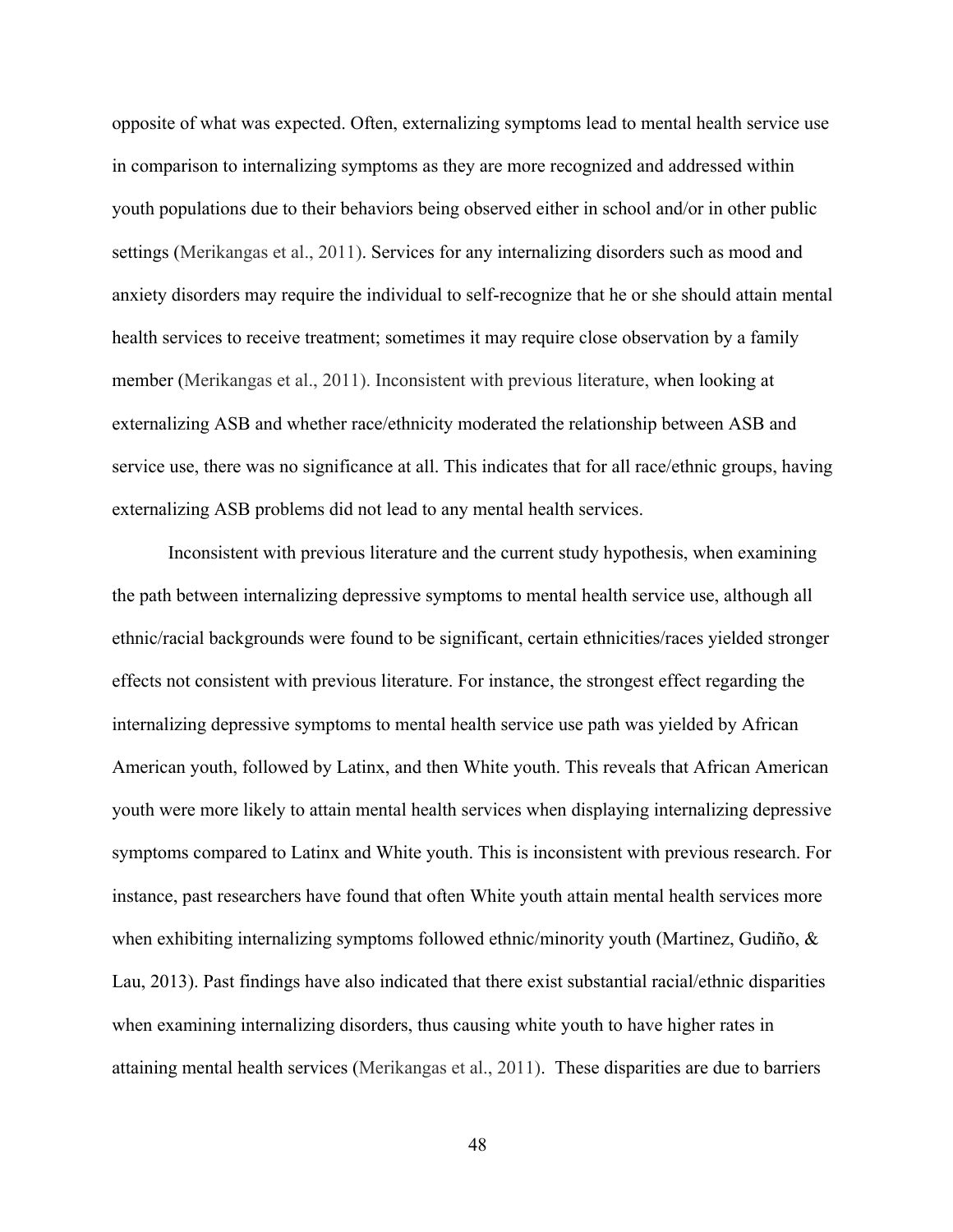such as concerns of stigma, financial barriers to service access, and/or perceived lack of culturally-competent or effective therapeutic services that may have prevented or discouraged help-seeking behavior within ethnic/racial youth populations (Merikangas et al., 2011; Pumariega et al., 1998; Wu et al., 2001; Angold et al., 2002; McMiller & Weisz, 1996; Cauce et al., 2002; Martinez, Gudiño, & Lau, 2013; Cunningham & Freiman, 1996). Despite numerous research that illustrates how white youth tend to have a stronger attainment in mental health services when exhibiting internalizing depressive symptoms, that did not take place within this study.

Due to the inconsistent findings, it is believed that perhaps there lied a limitation within this study that could possibly explain some of the inconsistent findings within this study. For instance, when considering the mental health service use variable, this variable was a binary variable in which youths answered either yes or no to seeking mental health services within the past 12 months. Due to the mental health service variable not being entirely nuanced and having uneven responses (i.e. 9.9% Yes, 90.1% No), this may have been the reason why our third hypothesis was not fully met within this study. If the mental health service use variable was a continuous measure, where perhaps the measure was on a Likert scale and included dispersed variability, the overall hypothesis and significance may have possibly been detected for all paths between problem type and mental health service use. Future studies should analyze a different variable that is more statistically sensitive as it may lead to the results that were initially proposed in this study. Another possible limitation is when mental health service use was measured within this study; this binary question was asked in Wave 4. By the time this question was asked, 6 years had passed since Wave 3. Youths were no longer youths but were now transitional age youths which may have impacted results tremendously.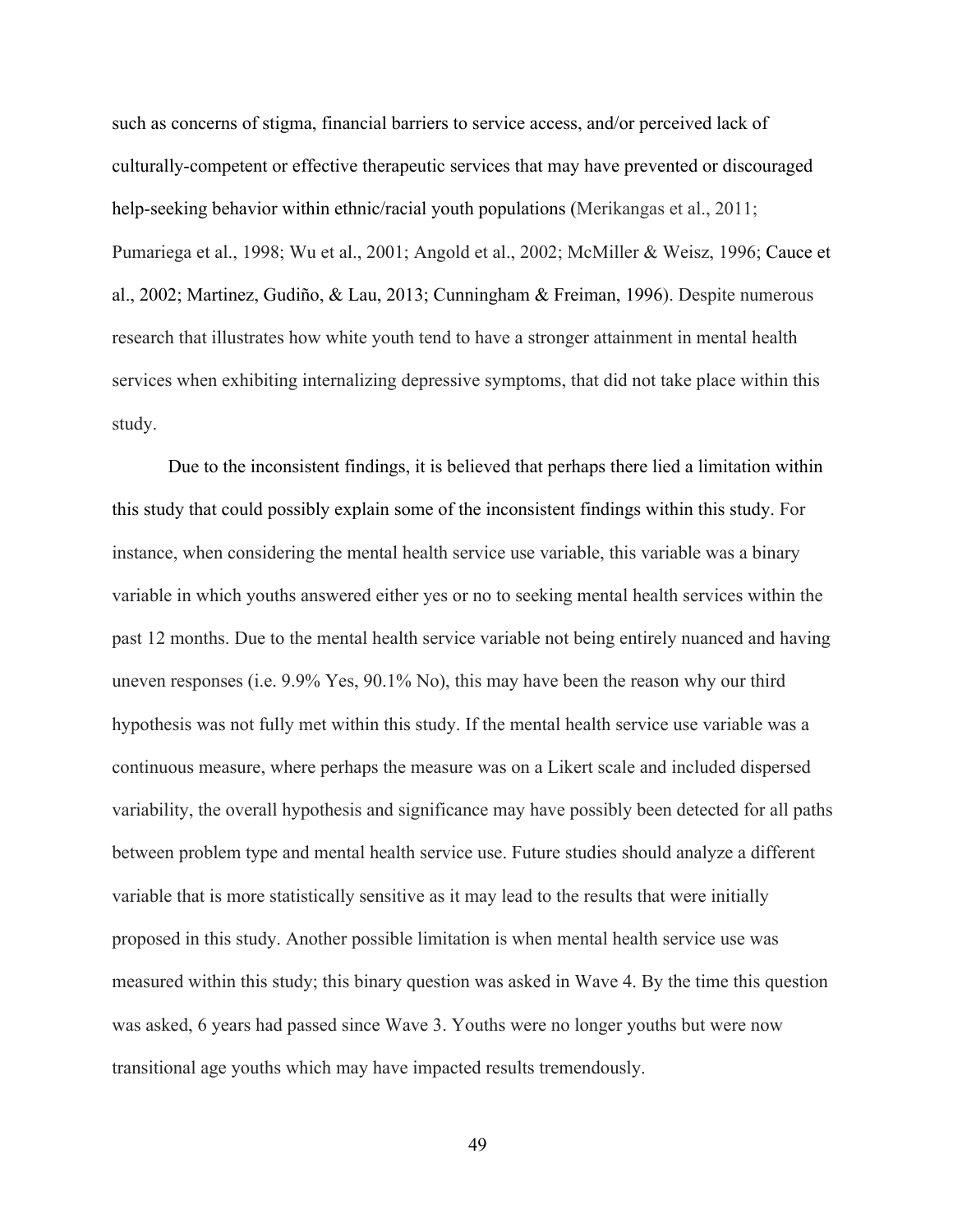Last, although not a hypothesis, the correlation between perceived neighborhood safety and parental influence was explored. Results indicated a negative relationship between perceived neighborhood safety and parental influence. This indicates that high perceptions of neighborhood safety led to lower scores on parental influence. Research has suggested that parental characteristics and family characteristics are strongly related to one's neighborhood of residence (Shuey & Leventhal, 2017). According to Pinderhughes and colleagues (2001), neighborhood instability may compromise positive parenting behaviors. For instance, research has shown that when parents reside among neighbors who are unemployed and have a limited familial income, parents are seen displaying less warmth and higher levels of harsh discipline and monitoring behaviors (Jarrett, 1997; Simons, Johnson, Conger, & Lorenz, 1997). Other research studies have contradicted these previous findings and found that low neighborhood safety and neighborhood concerns represents a significant psychological factor that influences a child's parent to be more empathetic and concerned toward their child (Vieno et al., 2010; Coulton, Korbin, & Su, 1996; Jarrett, 1997). Regardless, due to the youths within this study having higher scores on the perceived neighborhood safety measure, the opposite finding of what has been found in the literature was present within this study. Although there have been correlational findings that link neighborhood conditions and parenting together, there are few studies that have attempted to estimate the causal association within this area (Shuey & Leventhal, 2017). Overall, it is known that parenting is influenced by neighborhood safety perceptions in a manner that may in fact alter youth mental health status and act as a risk factor (Vieno et al., 2010). The notion that neighborhood context effects parenting characteristics such as engagement, communication, and cohesion supports the complexity of the mesosystem within the EST model proposed by Bronfenbrenner (1977).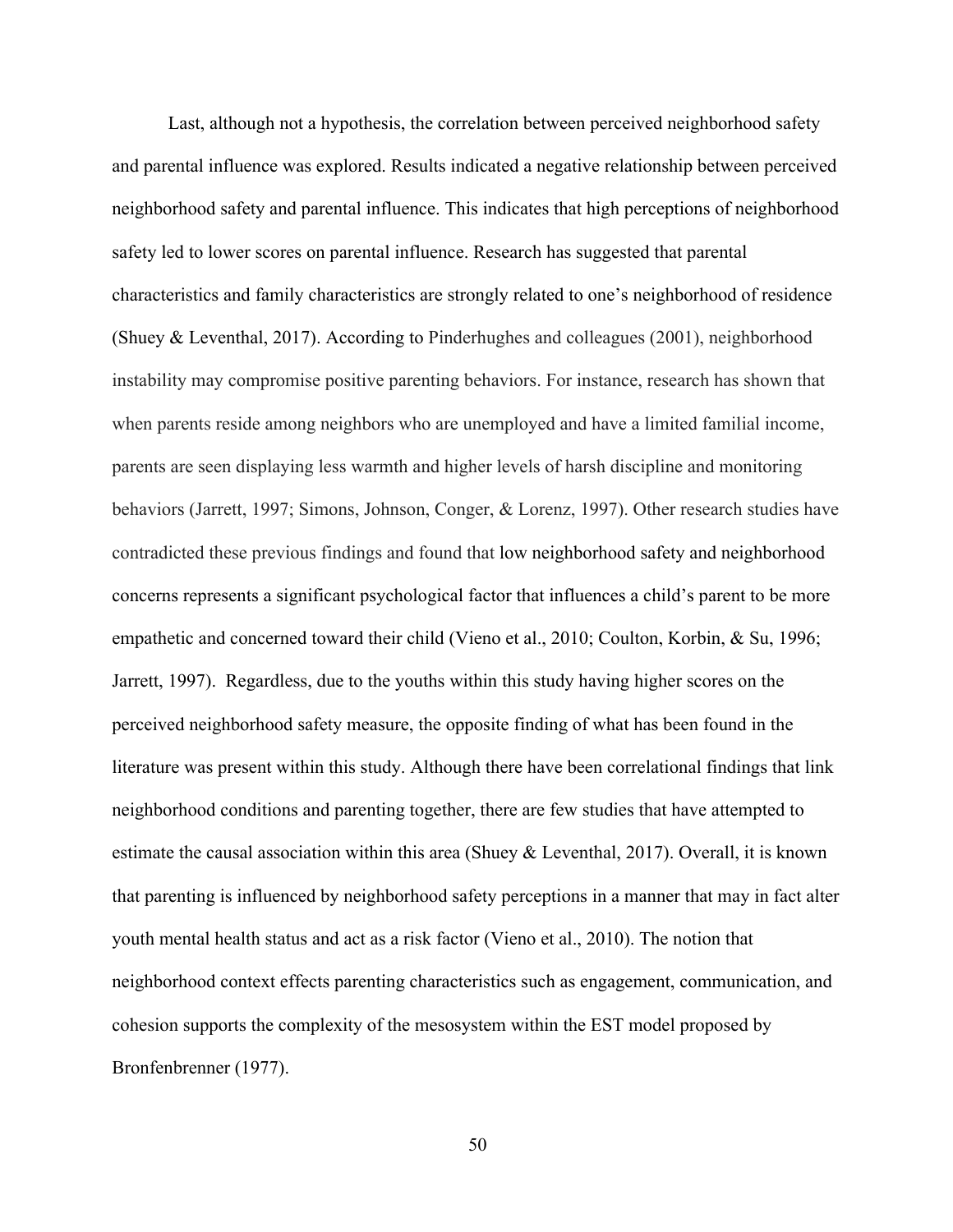There are some limitations to consider when interpreting the current study's findings. When considering race/ethnicity, there existed unequal sample sizes of the racial/ethnic groups; the sample makeup was mostly composed of Caucasian youths, thus equal comparisons were not entirely feasible within this analysis. When considering the neighborhood safety measure, the current study focused on youth's perceptions of one's neighborhood; neighborhood physical characteristics were not examined which may be considered a limitation. Although examining physical features was not measured in the current study, research has shown that an individuals' perception may be equally as significant defining behavior and/or influencing mental health (Meyer, Casro-Schilo, & Aguilar-Gaxiola, 2014). Nonetheless, future research should attempt to incorporate both subjective and objective measures of the neighborhood to get a better understanding of the impact neighborhood context has on youth mental health status (Meyer, Casro-Schilo, & Aguilar-Gaxiola, 2014). When regarding the perceived neighborhood safety scale, multiple items were more related to the concept of neighborhood cohesion; this itself is also a limitation. Research has shown that perceptions of neighborhood cohesion are associated with higher levels of neighborhood safety (Wen, Kandula, & Lauderdale, 2007; King, 2008). For instance, research has shown that residents who report having greater levels of neighborhood cohesion perceived their neighborhood as safer compared to residents who reported lower levels of neighborhood cohesion (De Jesus et al., 2010). Perhaps, the current study should have added an extra layer by including the impact of perceived neighborhood cohesion and its effect on mental health status or omitted the perceived neighborhood safety entirely. Lastly, the current study did not include any control variables; several control variables such as age, socioeconomic status and gender could have been controlled within the current study which might have altered our current study results.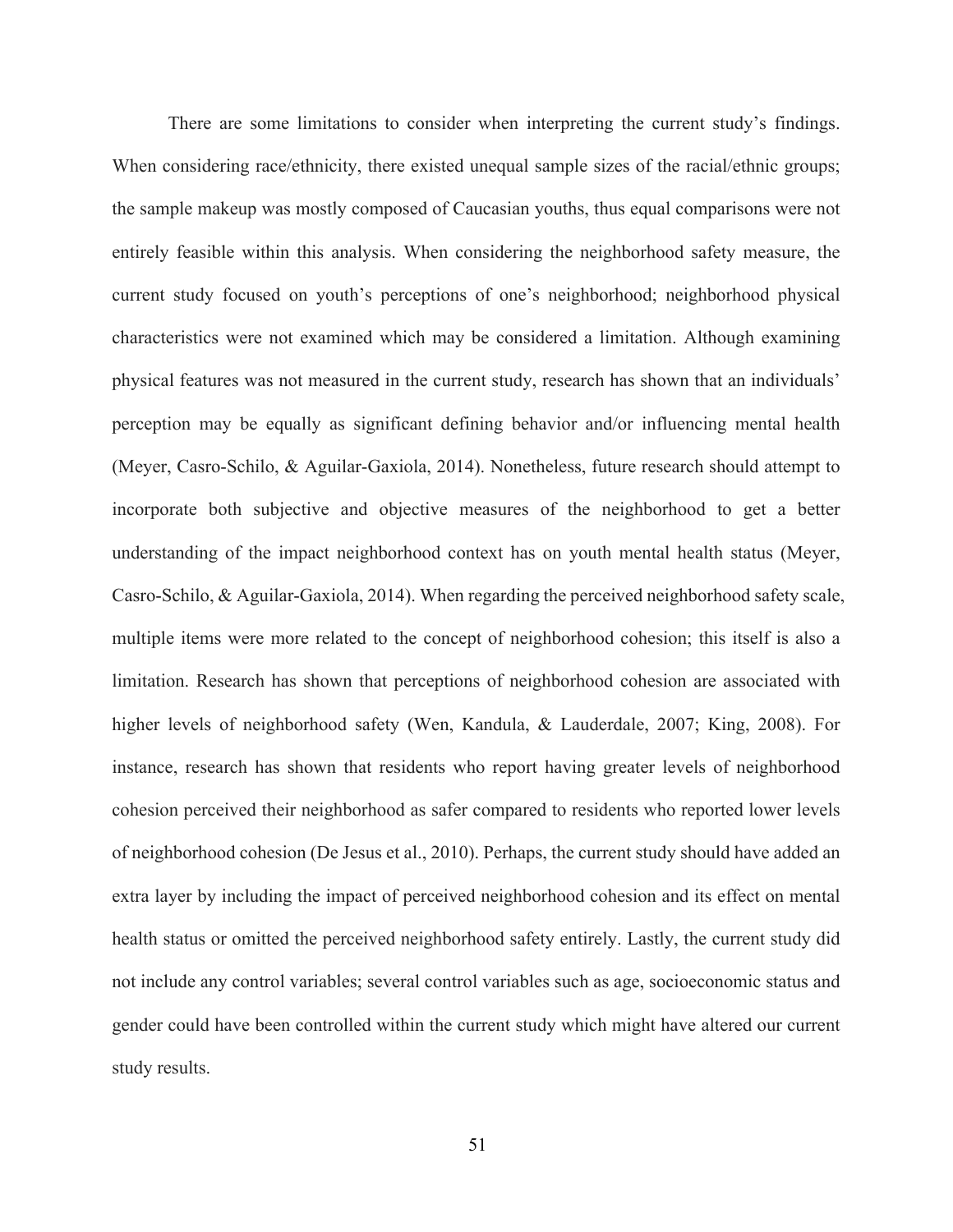When considering the latent variable of parental influence, multiple individual indicators that created the factor, parental engagement and parent-child communication, were modified to increase completion rate and/or internal reliability. Initially, parental-engagement utilized both mothers and fathers, however due to low adolescent completion rate, only questions pertaining to mothers were kept within the study to avoid losing numerous participants; unfortunately, this lowered the measures internal reliability. Other limitations pertain to the number of waves used for this analysis. Perhaps more data waves would have been more beneficial for the current study to test out the long-term impact of environmental context on mental health status. For instance, we were limited to neighborhood questions during Waves 1 and 2 during data collection. Although research has shown that a single point measure is a good indicator for youth's neighborhood environment over time and that neighborhood origin is more reflective of symptom manifestation than concurrent neighborhoods; this analysis was limited as we were unable to examine the influence of moving or changing one's neighborhood on youth mental health status in Waves 3 or 4 (Kunz et al., 2003; Wheaton & Clark, 2003; Barr, 2018). Lastly, one may argue that it is difficult to disentangle the effects of the family and the effects of one's neighborhood from each other; this alone illustrates how the mesosystem may affect mental health in a complex manner and should therefore be further explored (Leventhal & Brooks-Gunn, 2003; Bronfenbrenner, 1977).

Despite these limitations, the current study has various strengths worth mentioning. For instance, the Add Health data is a longitudinal on-going project that allowed this study to take advantage of all waves. For instance, all predictors of the study were examined in Wave 2, all mental health outcomes were examined in Wave 3, and mental health service use was examined in Wave 4. Examining the paths between neighborhood safety and mental health outcome was a strength as much of the neighborhood research is cross-sectional or based on a single point in time.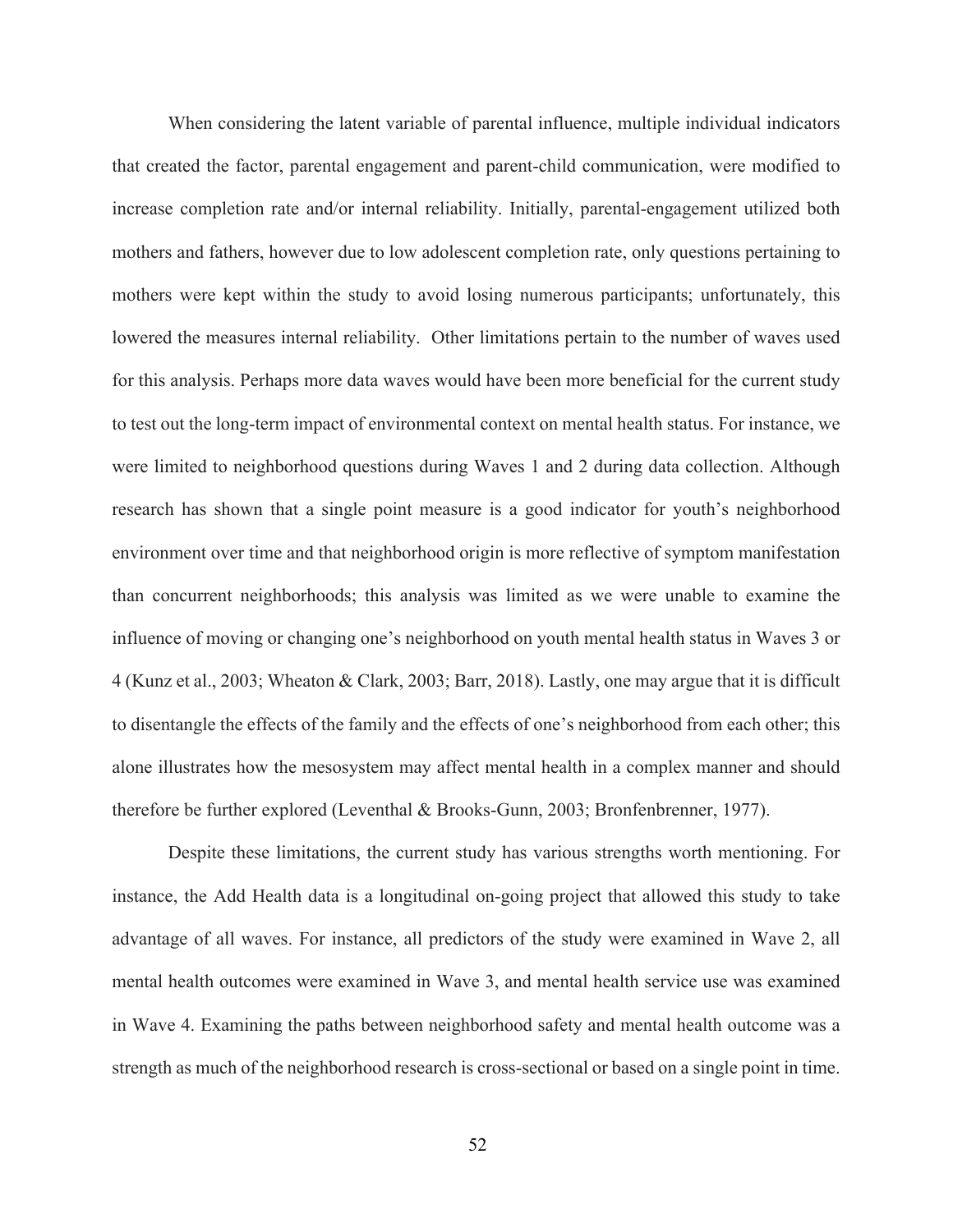Another strength of this study included the large sample size and ethnic diversity of the Add Health project (Echeverría et al., 2008). Although the ethnic/race group was not equal within this study, the current project consisted of a large sample size. Additionally, the current study focused on selfreport measures of perceived neighborhood safety and parental influence. The significant paths between these predictors and outcomes illustrate that youth perceptions are powerful in manifesting internalizing and externalizing symptoms. This is consistent with the PVEST theoretical model mentioned earlier which argues that it is not just the experiences that adolescents face that affects their mental health development, it is also the adolescent's perception of their experiences and the interconnection with cultural context that may influence how an adolescent behaves. Lastly, the application of analytic methods to examine whether race/ethnicity moderated the relationship between mental health problem type and mental health service use is a significant strength of this study.

The current study has multiple policy implications should the findings of this research be replicated once more. For instance, the findings from this study suggests that there should be interventions specifically targeted at improving neighborhood contexts as they can serve as protective factors against mental health status (Kruger et al., 2007). Regarding parental influence and its effect on youth mental health status, risk prevention interventions should include both the youths and their parents and should address areas such as communication and engagement as they are protective factors (Yu et al., 2006). These risk prevention intervention strategies may be significant among young pre-teen adolescent's and youths during the beginning of their risk trajectories (Yu et al., 2006). According to Yu and colleagues (2006), parent's may have a more influential impact during this developmental phase; parent's influencing youth's behaviors afterwards may require more intensive intervention. Research has shown that there exist mental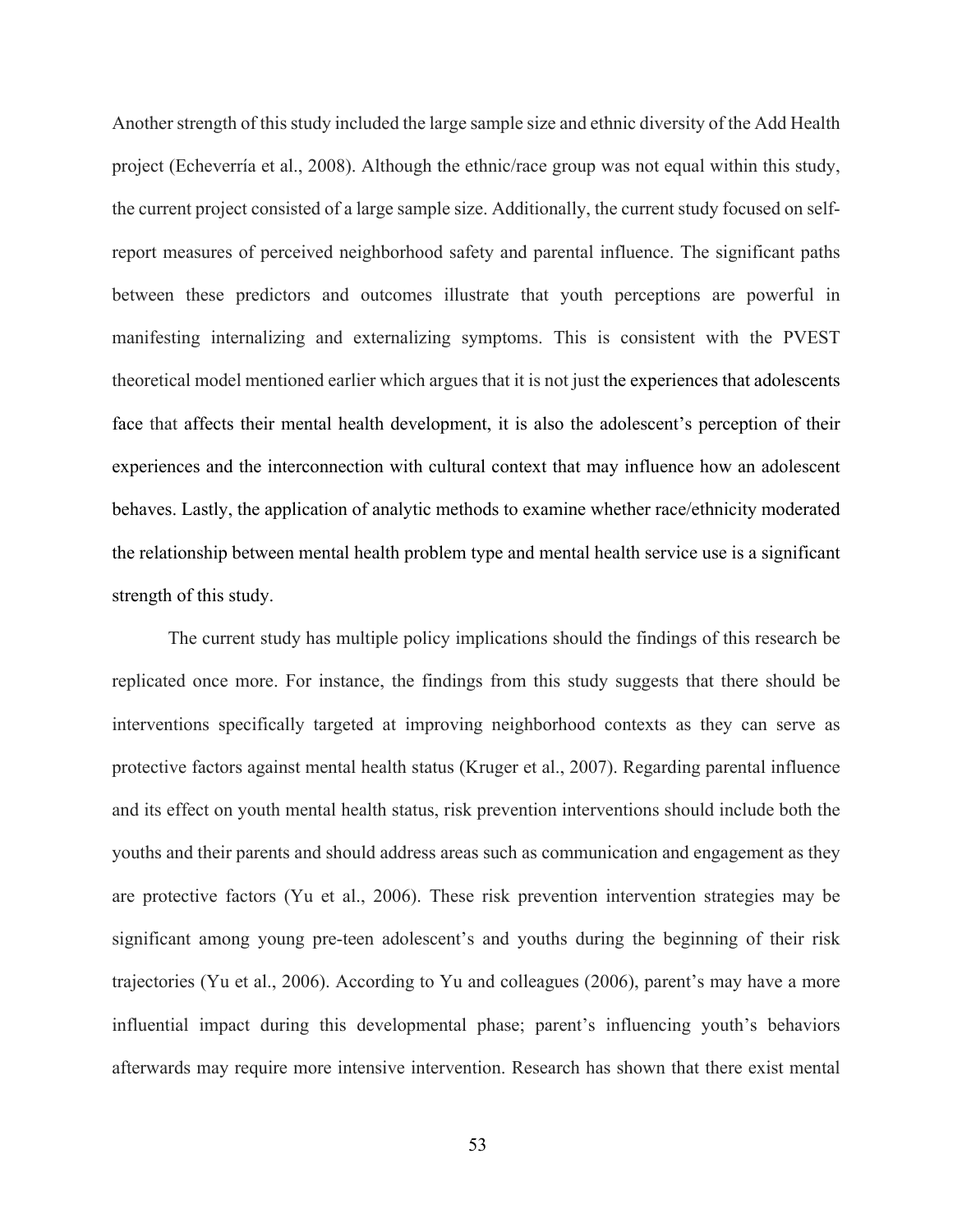health service use disparities within ethnic groups, however based on the current study findings, there should also be an increased awareness of these disparities based on problem type (Martinez, Gudiño, & Lau, 2013).

Researchers should continue to examine the effects of these contextual domains on other youth mental health status. For instance, future studies should explore the relationship between perceived neighborhood safety and parental influence on mental health status such as substance use and anxiety. In addition, how these contextual domains affect youth academic achievement should also be examined. Although this study did not examine how ethnicity/race moderated the relationships between all paths, future studies should attempt to examine how ethnicity/race impacts the paths between neighborhood safety, parental influence and mental health status. Further research should also examine how cultural values, gender, SES, and age affects the relationship between the moderates the relationship between mental health status type and mental health service use.

The findings of this study are important to consider. First, this study further provides support for the EST, PVEST theory and past research findings that have examined the effect of perceived neighborhood safety and parental influence on youth mental health status. These findings illustrate that when examining the mental health status of youths, scientists and mental health providers should consider how one's neighborhood and familial context affects them. Furthermore, the findings suggest a more complicated relationship between race/ethnicity and mental health service use than what has been consistently implied in previous racial/ethnic disparity research. The findings of this research suggest that researchers and mental health providers should understand the nuances among race/ethnicity, perceived neighborhood safety, parental influence, mental health status and service use.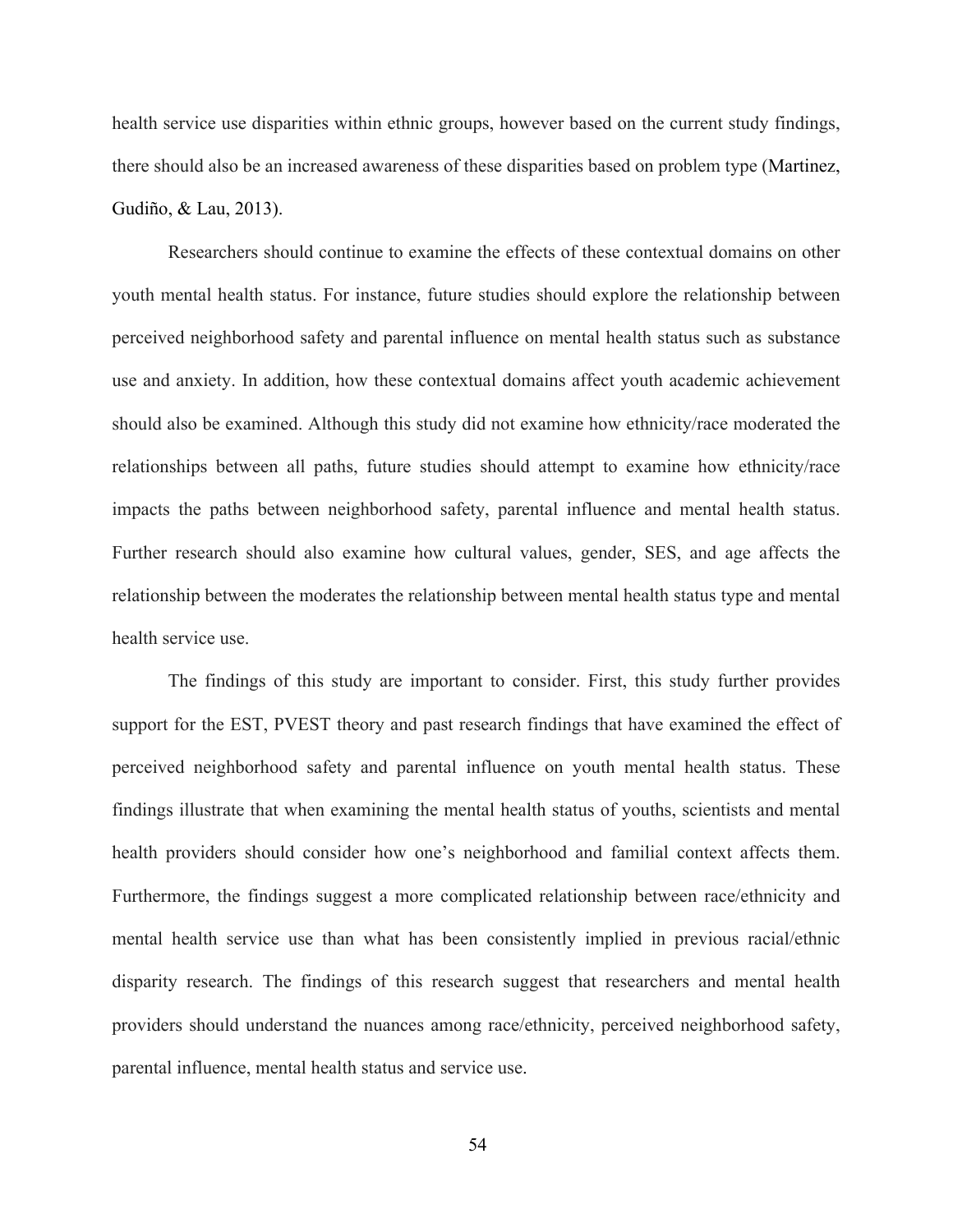### REFERENCES

- Angold, A., Erkanli, A., Farmer, E. M., Fairbank, J. A., Burns, B. J., Keeler, G., & Costello, E.J. (2002). Psychiatric disorder, impairment, and service use in rural African American and white youth. *Archives of General Psychiatry*, *59*(10), 893-901. doi:10.1001/archpsyc.59.10.893
- American Psychiatric Association. (2013). Diagnostic and statistical manual of mental disorders (DSM-5). *American Psychiatric Publication.*
- Aufseeser, D., Jekielek, S., & Brown, B. (2006). The family environment and adolescent wellbeing: Exposure to positive and negative family influences. *Child Trends*.
- Bacchini, D., Concetta Miranda, M., & Affuso, G. (2011). Effects of parental monitoring and exposure to community violence on antisocial behavior and anxiety/depression among adolescents. *Journal of Interpersonal Violence*, *26*(2), 269-292. doi:10.1177/0886260510362879
- Badiee, M., & Andrade, E. (2018). Microsystem and Macrosystem Predictors of Latinx College Students' Depression and Anxiety. *Journal of Hispanic Higher Education*. doi:10.1177/1538192718765077
- Barnes, G. M., & Farrell, M. P. (1992). Parental support and control as predictors of adolescent drinking, delinquency, and related problem behaviors. *Journal of Marriage and the Family*, 763-776. doi:10.2307/353159
- Barr, P. B. (2018). Neighborhood conditions and trajectories of alcohol use and misuse across the early life course. *Health & Place*, *51*, 36-44. doi:10.1016/j.healthplace.2018.02.007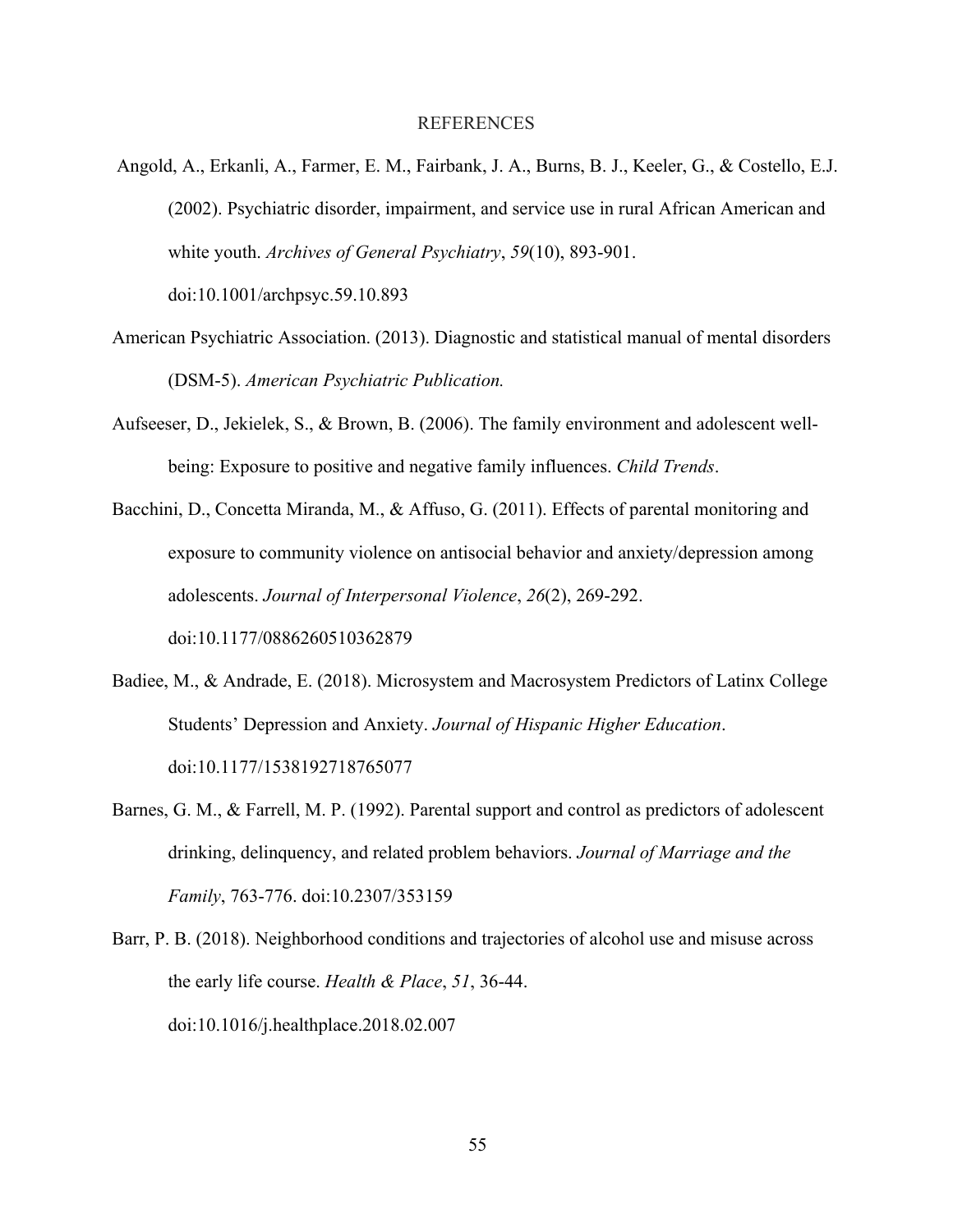- Bentler, P.M. (1990), Comparative fit Indexes in structural models. *Psychological Bulletin, 107*(2), 238-46. doi:10.1037/0033-2909.107.2.238
- Beyers, J. M., Bates, J. E., Pettit, G. S., & Dodge, K. A. (2003). Neighborhood structure, parenting processes, and the development of youths' externalizing behaviors: A multilevel analysis. *American Journal of Community Psychology*, *31*(1-2), 35-53. doi:10.1023/A:1023018502759
- Bhatia, S. K., & Bhatia, S. C. (2007). Childhood and adolescent depression. *American Family Physician*, *75*(1), 73-80.
- Blumstein, A. (2000). Disaggregating the violence trends. *The Crime Drop in America*, *13*, 20- 25.
- Blumstein, A., & Cohen, J. (1987). Characterizing criminal careers. *Science, 237,* 985–991. doi:10.1126/science.237.4818.985
- Borkowski, J. G., Ramey, S. L., & Bristol-Power, M. (Eds.). (2001). Parenting and the child's world: Influences on academic, intellectual, and social-emotional development. *Psychology Press*.
- Brent, D. A. (2001). Assessment and treatment of the youthful suicidal patient. *Annals of the New York Academy of Sciences*, *932*(1), 106-131. doi:10.1111/j.1749- 6632.2001.tb05801.x
- Bronfenbrenner, U. (1961). Toward a theoretical model for the analysis of parent-child relationships in a social context. *Parental Attitudes and Child Behavior*, 90-108.
- Bronfenbrenner, U. (1977). Toward an experimental ecology of human development. *American Psychologist*, *32*(7), 513. doi: 10.1037/0003-066X.32.7.513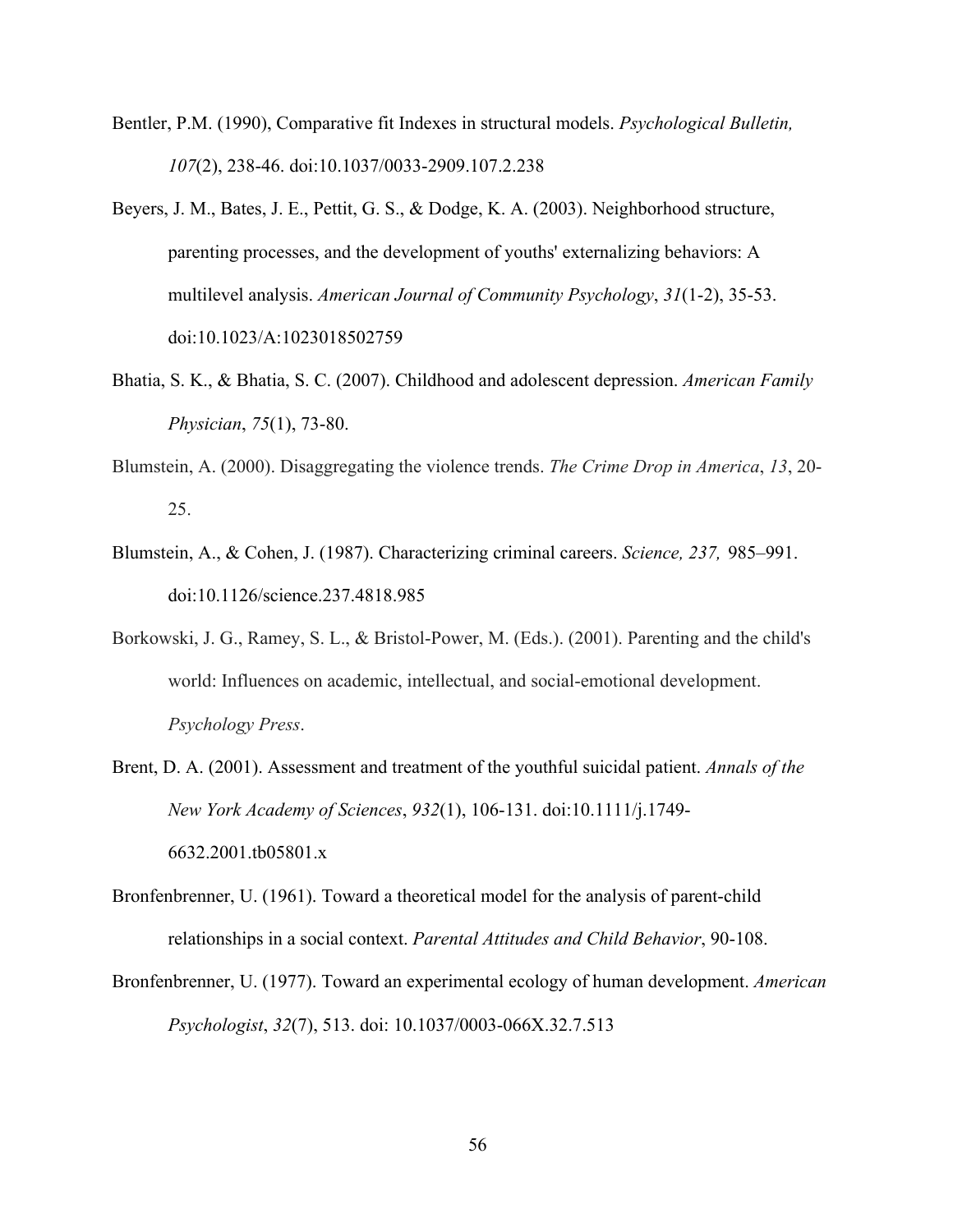- Bronfenbrenner, U. (1986). Ecology of the family as a context for human development: Research perspectives. *Developmental Psychology*, *22*(6), 723. doi:10.1037/0012-1649.22.6.723
- Bronfenbrenner, U., & Morris, P. A. (2006). The bioecological model of human development. *Handbook of Child Psychology*.
- Brown, B. B., Perkins, D. D., & Brown, G. (2004). Incivilities, place attachment and crime: Block and individual effects. *Journal of Environmental Psychology*, *24*(3), 359-371. doi:10.1016/j.jenvp.2004.01.001
- Bulhan, H. A. (1985). Black Americans and psychopathology: An overview of research and theory. *Psychotherapy: Theory, Research, Practice, Training*, *22*(2S), 370. doi:10.1037/h0085517
- Cantillon, D. (2006). Community social organization, parents, and peers as mediators of perceived neighborhood block characteristics on delinquent and prosocial activities. *American Journal of Community Psychology*, *37*(1-2), 413-413. doi:10.1007/s10464-005-9000-9
- Cauce, A. M., Domenech-Rodríguez, M., Paradise, M., Cochran, B. N., Shea, J. M., Srebnik, D., & Baydar, N. (2002). Cultural and contextual influences in mental health help seeking: A focus on ethnic minority youth. *Journal of Consulting and Clinical Psychology*, *70*(1), 44. doi:10.1037/0022-006X.70.1.44
- Ceballo, R., Ramirez, C., Hearn, K. D., & Maltese, K. L. (2003). Community violence and children's psychological well-being: Does parental monitoring matter? *Journal of Clinical Child and Adolescent Psychology*, *32*(4), 586-592. doi:10.1207/S15374424JCCP3204\_11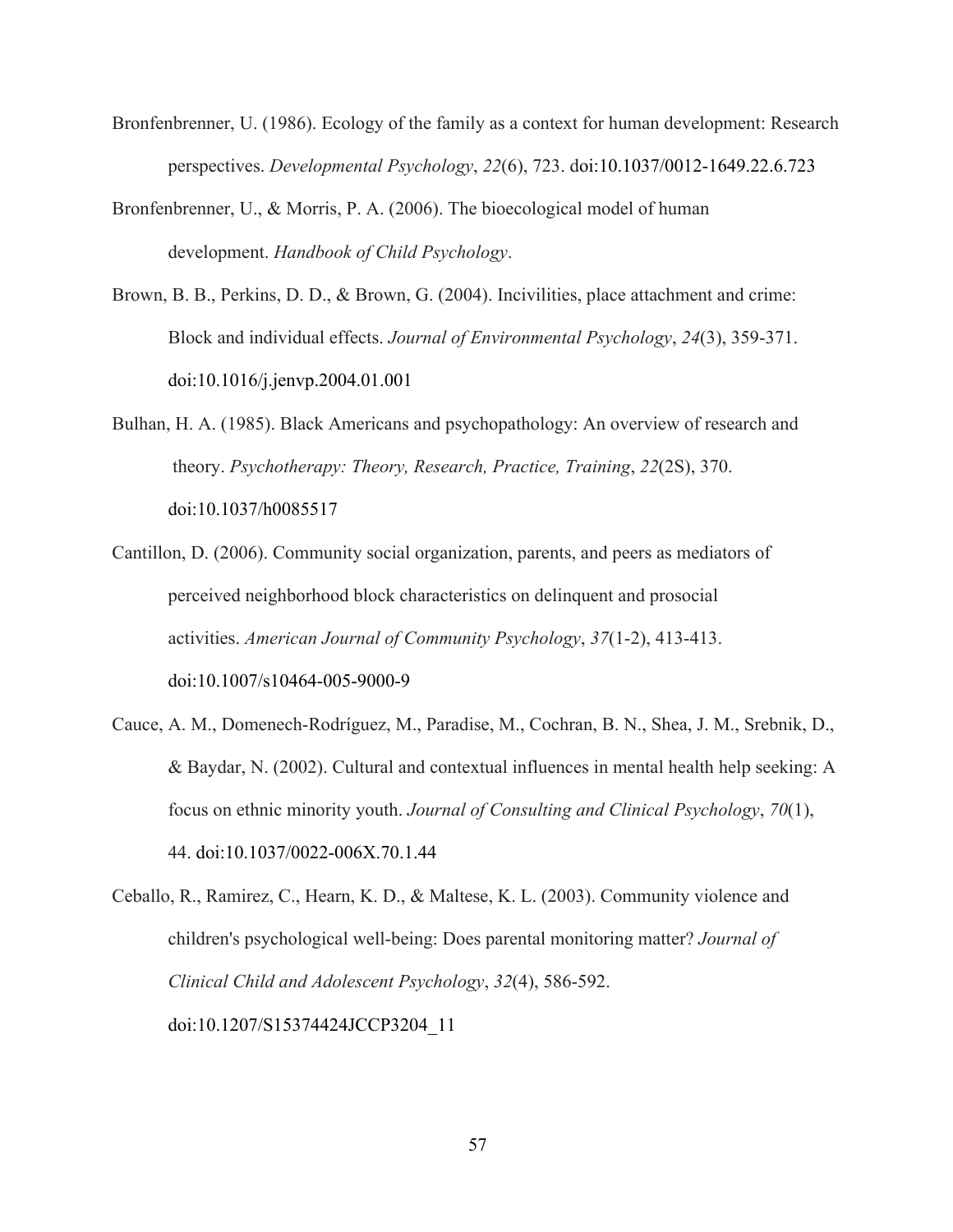- Centers for Disease Control and Prevention. (2005). National center for injury prevention and control. *Web-based Injury Statistics Query and Reporting System (WISQARS)[on-line]*.
- Chen, F. R., & Jaffee, S. R. (2017). Using three-group propensity score method to estimate effects of relationship status and quality on men's antisocial behavior. *Journal of Criminal Justice*. *54,* 88-98.
- Chestang, L. W. (1972). Character development in a hostile environment. University of Chicago.
- Chow, J. C. C., Jaffee, K., & Snowden, L. (2003). Racial/ethnic disparities in the use of mental health services in poverty areas. *American Journal of Public Health*, *93*(5), 792-797. doi:10.2105/AJPH.93.5.792
- Cohen, M. A., & Piquero, A. R. (2009). New evidence on the monetary value of saving a high risk youth. *Journal of Quantitative Criminology*, *25*(1), 25-49. doi:10.1007/s10940- 008-9057-3
- Cohen, M. A., Rust, R. T., & Steen, S. (2006). Prevention, crime control or cash? Public preferences towards criminal justice spending priorities. *Justice Quarterly*, *23*(3), 317- 335. doi:10.1080/07418820600869103
- Cohen, M. A., Rust, R. T., Steen, S., & Tidd, S. T. (2004). Willingness-to-pay for crime control programs. *Criminology*, *42*(1), 89-110. doi:10.1111/j.1745-9125.2004.tb00514.x
- Coulton, C. J., Crampton, D. S., Irwin, M., Spilsbury, J. C., & Korbin, J. E. (2007). How neighborhoods influence child maltreatment: A review of the literature and alternative pathways. *Child Abuse & Neglect*, *31*(11), 1117-1142. doi:10.1016/j.chiabu.2007.03.023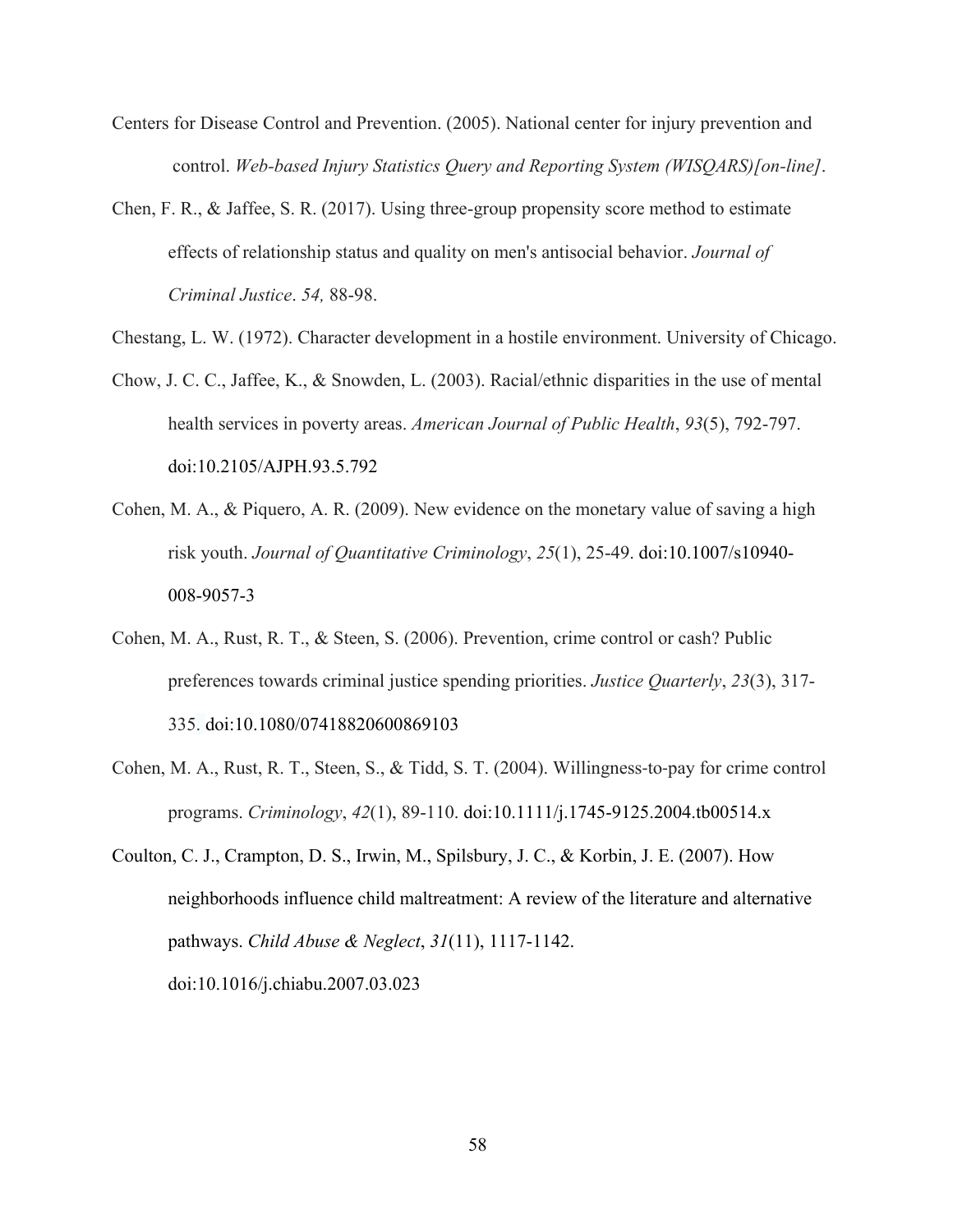- Coulton, C. J., Korbin, J. E., & Su, M. (2002). Measuring neighborhood context for young children in an urban area. In *Ecological Research to Promote Social Change*. doi:10.1007/BF02511881
- Crick, N. R., & Grotpeter, J. K. (1995). Relational aggression, gender, and social-psychological adjustment. *Child Development*, 710-722. doi:10.2307/1131945
- Cummings, J. R. (2014). Contextual socioeconomic status and mental health counseling use among US adolescents with depression. *Journal of Youth and Adolescence*, *43*(7), 1151- 1162. doi: 10.1007/s10964-013-0021-7
- Cunningham, P. J., & Freiman, M. P. (1996). Determinants of ambulatory mental health services use for school-age children and adolescents. *Health Services Research*, *31*(4), 409.
- Curtis, L. J., Dooley, M. D., & Phipps, S. A. (2004). Child well-being and neighbourhood quality: Evidence from the canadian national longitudinal survey of children and youth. *Social Science & Medicine*, *58*(10), 1917-1927. doi:10.1016/j.socscimed.2003.08.007
- Darity, W. A., Jr., & Myers, S. L., Jr. (1998). Persistent disparity: Race and economic inequality in the United States since 1945*. Southern Economic Association, 66*(2), 493-495.
- De Jesus, M., Puleo, E., Shelton, R. C., & Emmons, K. M. (2010). Associations between perceived social environment and neighborhood safety: Health implications. *Health & Place*, *16*(5), 1007-1013. doi:10.1016/j.healthplace.2010.06.005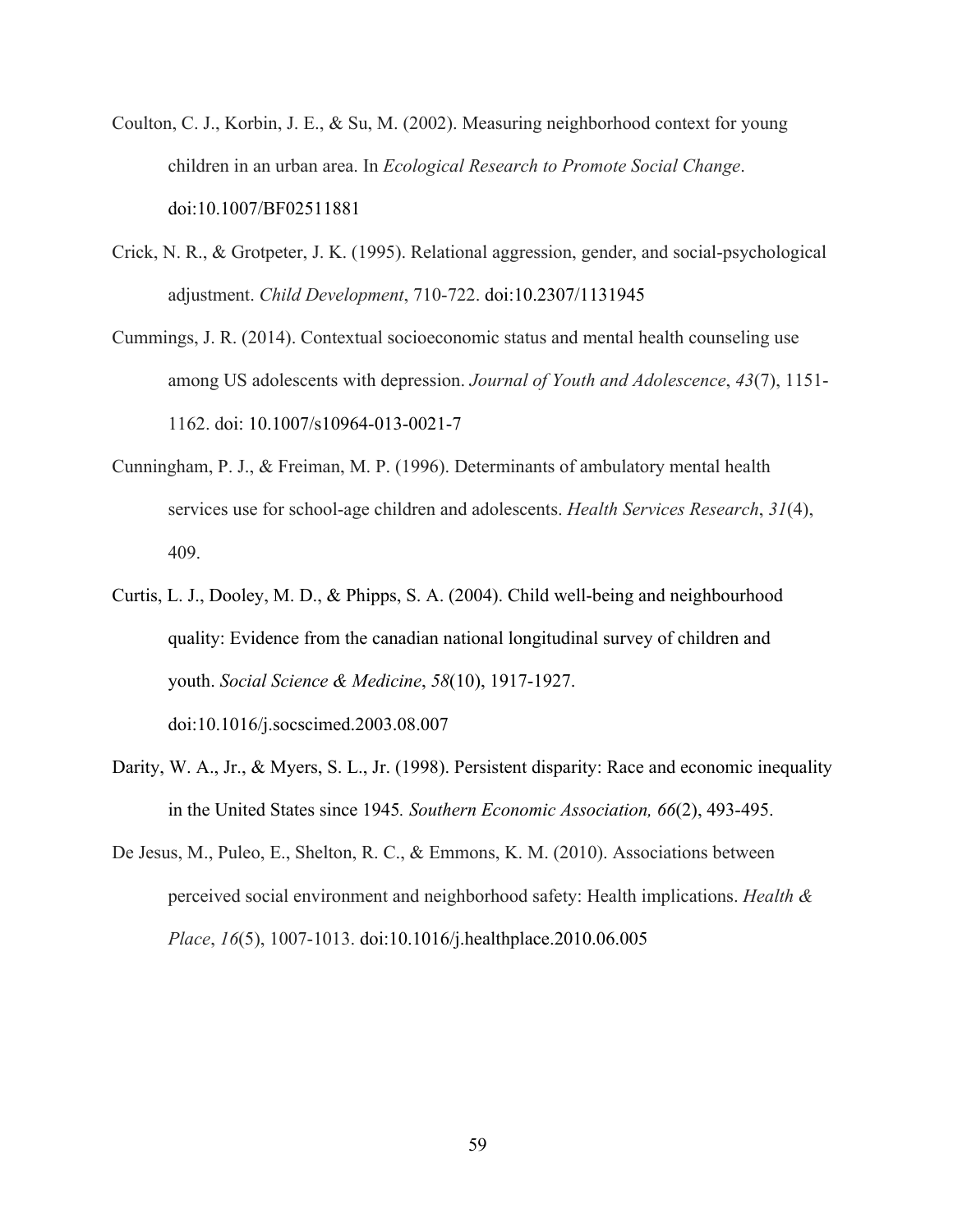- Deković, M., Janssens, J. M., & As, N. (2003). Family predictors of antisocial behavior in adolescence. *Family Process*, *42*(2), 223-235. doi:10.1111/j.1545-5300.2003.42203.x
- Dodge, K. A., Coie, J. D., & Lynam, D. (2008). Aggression and antisocial behavior in youth. *Handbook of Child Psychology*.
- Echeverría, S., Diez-Roux, A. V., Shea, S., Borrell, L. N., & Jackson, S. (2008). Associations of neighborhood problems and neighborhood social cohesion with mental health and health behaviors: The multi-ethnic study of atherosclerosis. *Health & Place*, *14*(4), 853-865. doi:10.1016/j.healthplace.2008.01.004
- Farrington D.P., Welsh B.C. (2007) Saving children from a life of crime. Westview, Boulder, CO
- Fröjd, S., Kaltiala-Heino, R., & Rimpelä, M. (2007). The association of parental monitoring and family structure with diverse maladjustment outcomes in middle adolescent boys and girls. *Nordic Journal of Psychiatry*, *61*(4), 296-303. doi:10.1080/08039480701415277
- Furstenberg, F. F., Cook, T. D., Eccles, J., Elder, G. H., Sameroff, A., Ardelt, M., ... & Kim, J. R. (1999). Managing to make it: Urban families and adolescent success. University of Chicago Press.
- George, D., & Mallery, M. (2010). SPSS for Windows Step by Step: A Simple Guide and Reference, 17.0 update (10a ed.) Boston: Pearson.
- Gordon-Larsen, P., Adair, L. S., Nelson, M. C., & Popkin, B. M. (2004). Five-year obesity incidence in the transition period between adolescence and adulthood: The national longitudinal study of adolescent health. *The American Journal of Clinical Nutrition*, *80*(3), 569-575.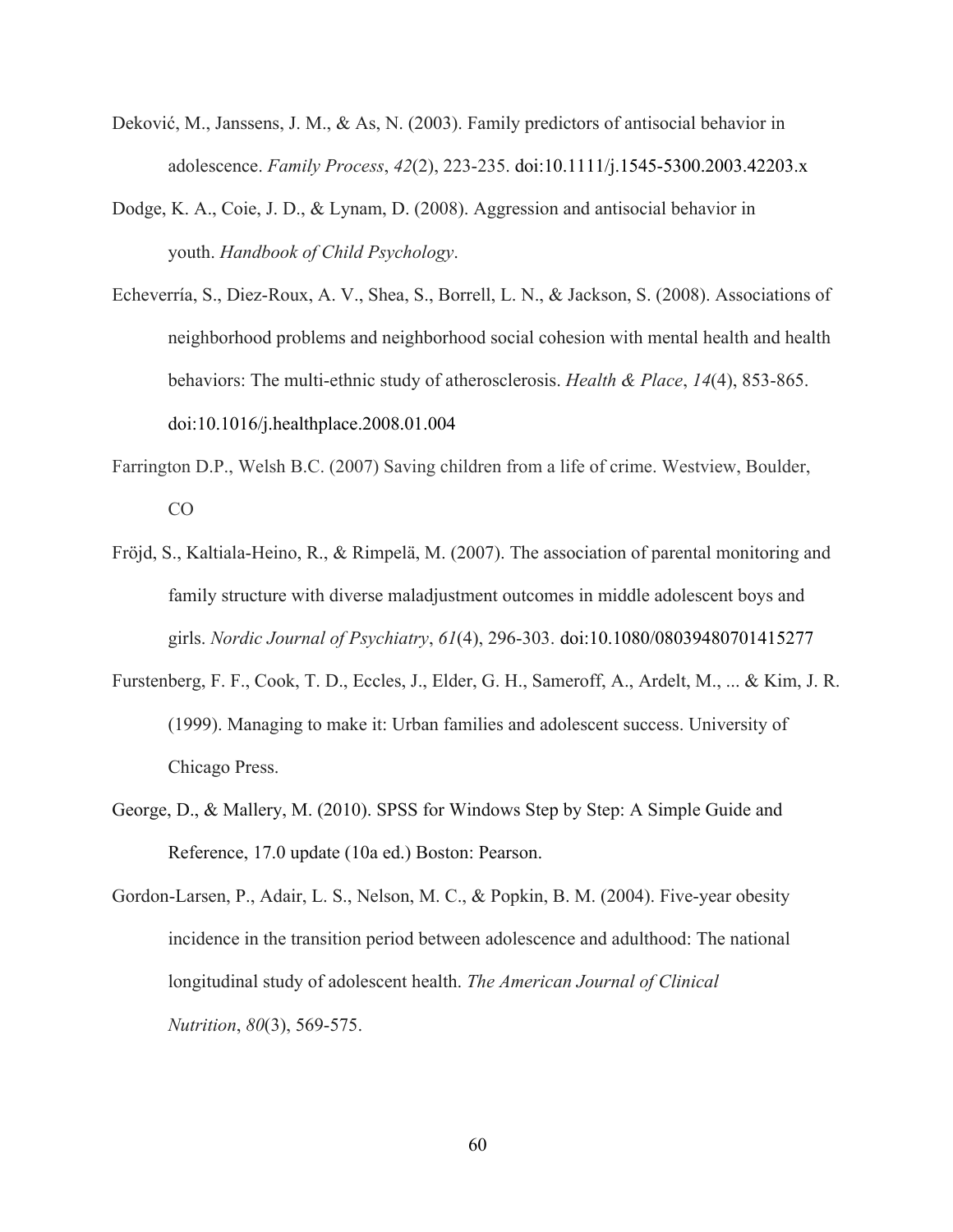- Gorman-Smith, D., Henry, D. B., & Tolan, P. H. (2004). Exposure to community violence and violence perpetration: The protective effects of family functioning. *Journal of Clinical Child and Adolescent Psychology*, *33*(3), 439-449. doi:10.1207/s15374424jccp3303\_2
- Griffin, K. W., Botvin, G. J., Scheier, L. M., Diaz, T., & Miller, N. L. (2000). Parenting practices as predictors of substance use, delinquency, and aggression among urban minority youth: Moderating effects of family structure and gender. *Psychology of Addictive Behaviors*, *14*(2), 174. doi:10.1037/0893-164X.14.2.174
- Gudiño, O. G., Lau, A. S., Yeh, M., McCabe, K. M., & Hough, R. L. (2009). Understanding racial/ethnic disparities in youth mental health services: Do disparities vary by problem type? *Journal of Emotional and Behavioral Disorders*, *17*(1), 3-16. doi:10.1177/1063426608317710
- Gudiño, O. G., Martinez, J. I., & Lau, A. S. (2012). Mental health service use by youths in contact with child welfare: Racial disparities by problem type. *Psychiatric Services*, *63*(10), 1004-1010. doi:10.1176/appi.ps.201100427
- Guo, M., Li, S., Liu, J., & Sun, F. (2015). Family relations, social connections, and mental health among Latino and Asian older adults. *Research on Aging*, *37*(2), 123-147. doi:10.1177/0164027514523298
- Hair, E. C., Moore, K. A., Garrett, S. B., Kinukawa, A., Lippman, L. H., & Michelson, E. (2005). The parent-adolescent relationship scale: In what do children need to flourish?, 183-202. doi:10.1007/0-387-23823-9\_12
- Harris, K. M. (2013). The add health study: Design and accomplishments. *Chapel Hill: Carolina Population Center, University of North Carolina at Chapel Hill*.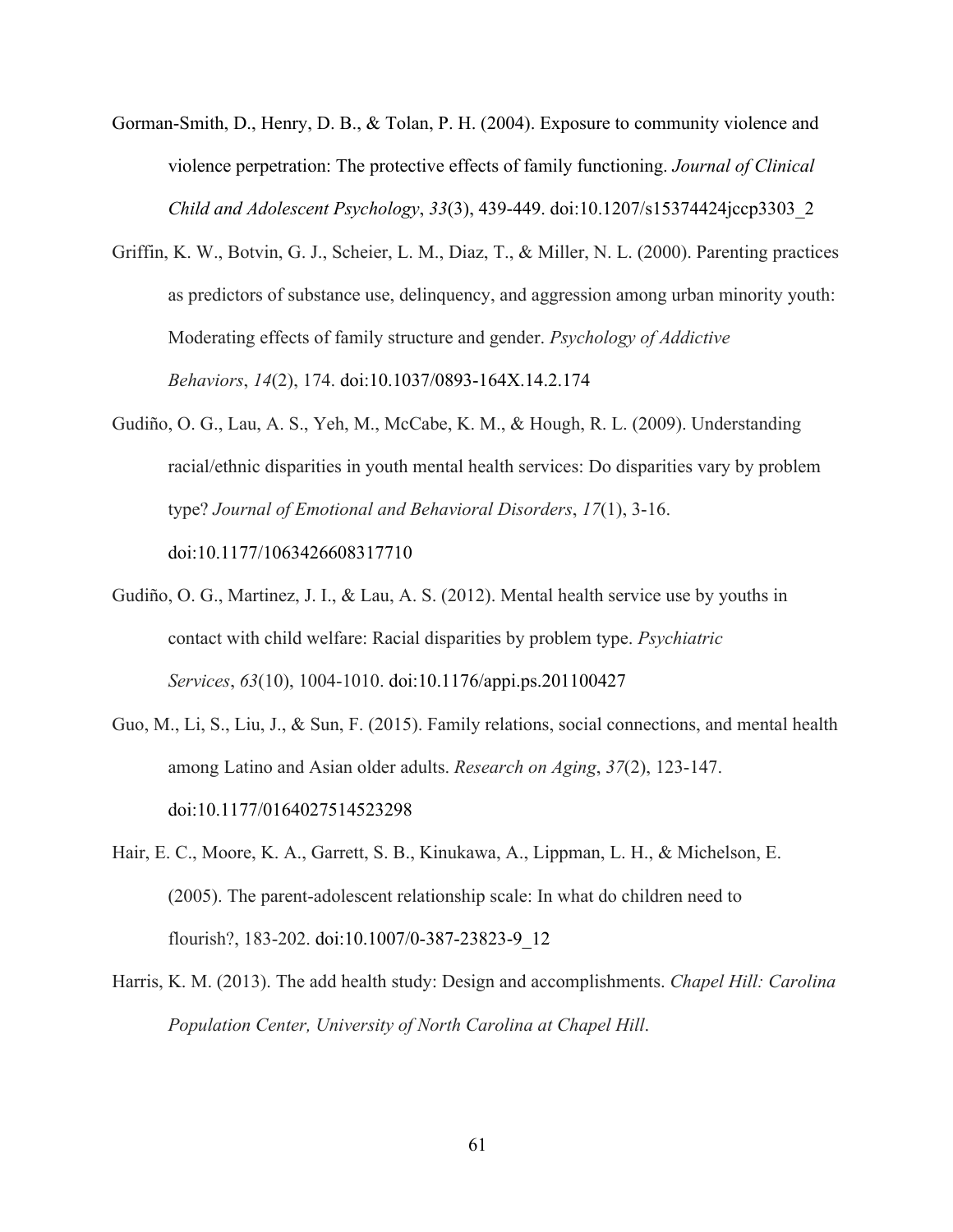- Harris, T. L., & Molock, S. D. (2000). Cultural orientation, family cohesion, and family support in suicide ideation and depression among African American college students. *Suicide and Life-Threatening Behavior*, *30*(4), 341-353.
- Hill, T. D., & Maimon, D. (2013). Neighborhood context and mental health. In *Handbook of the Sociology of Mental Health,* 479-501. doi:10.1007/978-94-007-4276-5\_23

Horowitz, J. L., & Garber, J. (2006). The prevention of depressive symptoms in children and adolescents: A meta-analytic review. *Journal of Consulting and Clinical Psychology*, *74*(3), 401. doi:10.1037/0022-006X.74.3.401

Howell, J. C., Krisberg, B., & Jones, M. (1995). Trends in juvenile crime and youth violence: A sourcebook. *Serious, violent, and chronic juvenile offenders*, 1-35.

Jacobson, K. C., & Crockett, L. J. (2000). Parental monitoring and adolescent adjustment: An ecological perspective. *Journal of Research on Adolescence*, *10*(1), 65-97. doi:10.1207/SJRA1001\_4

- Jarrett, R. L. (1997). Bringing families back in: Neighborhood effects on child development. *Neighborhood poverty*, *2*, 48-64.
- Jones, R., Heim, D., Hunter, S., & Ellaway, A. (2014). The relative influence of neighbourhood incivilities, cognitive social capital, club membership and individual characteristics on positive mental health. *Health & Place*, *28*, 187-193. doi: 10.1016/j.healthplace.2014.04.006

Kann, L., Kinchen, S., Shanklin, S. L., Flint, K. H., Hawkins, J., Harris, W. A., ... & Whittle, L. (2014). Youth risk behavior surveillance—United States, 2013. *Morbidity and Mortality Weekly Report: Surveillance Summaries*, *63*(4), 1-168.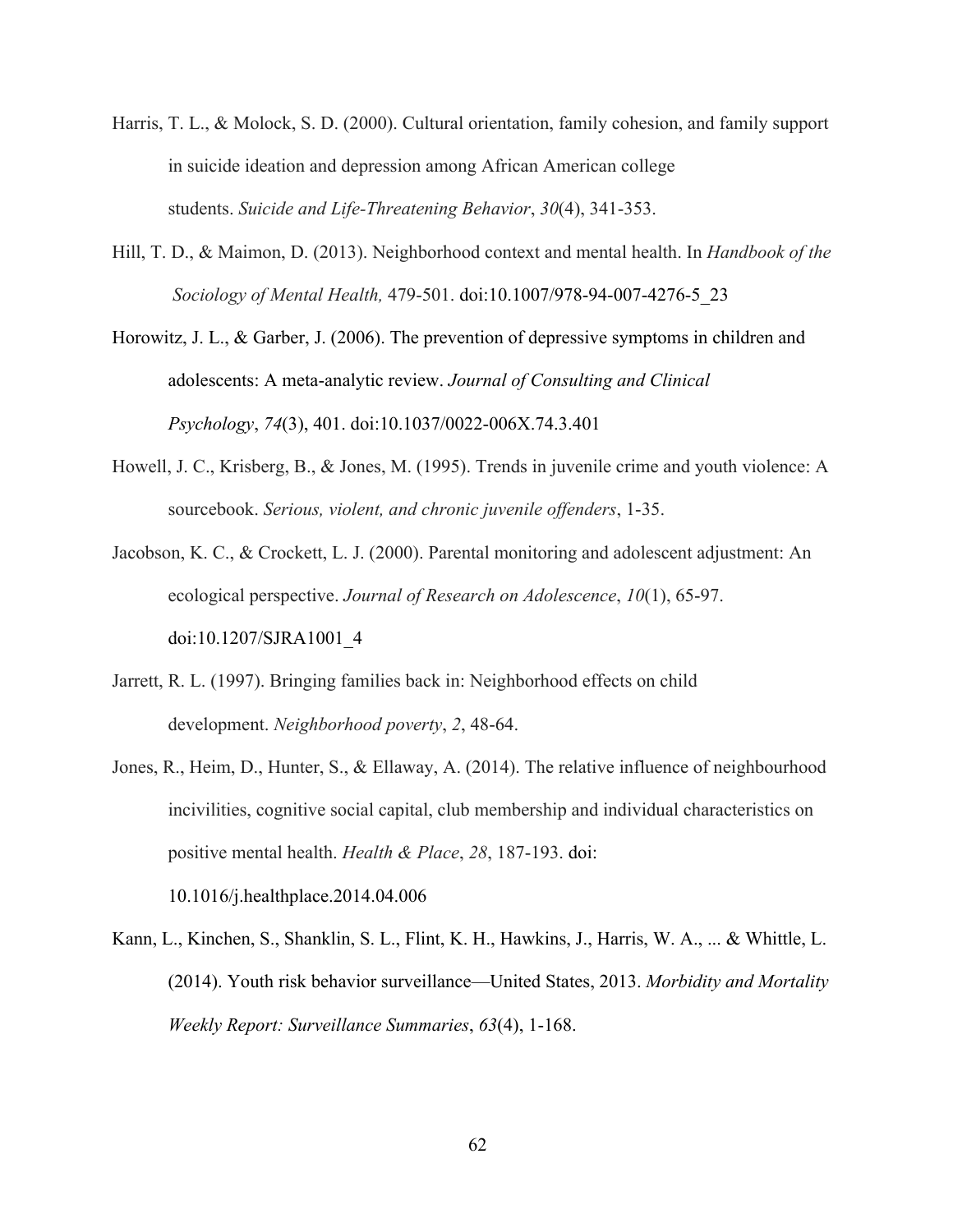- Kann, L., Kinchen, S. A., Williams, B. I., Ross, J. G., Lowry, R., Grunbaum, J. A., & Kolbe, L. J. (2000). Youth risk behavior surveillance: United States, 1999. *Journal of School Health*, *70*(7), 271-285. doi:10.1111/j.1746-1561.2000.tb07252.x
- Kataoka, S. H., Zhang, L., & Wells, K. B. (2002). Unmet need for mental health care among US children: Variation by ethnicity and insurance status. *American Journal of Psychiatry*, *159*(9), 1548-1555. doi:10.1176/appi.ajp.159.9.1548
- King, D. (2008). Neighborhood and individual factors in activity in older adults: results from the neighborhood and senior health study. *Journal of aging and physical activity*, *16*(2), 144- 170. Doi:10.1123/japa.16.2.144
- Kim, J. (2010). Neighborhood disadvantage and mental health: The role of neighborhood disorder and social relationships. *Social Science Research*, *39*(2), 260-271. doi: 10.1016/j.ssresearch.2009.08.007
- Krishnan, V. (2010). Early child development: A conceptual model. *In Early Childhood Council Annual Conference,* 1-17.
- Kruger, D. J., Reischl, T. M., & Gee, G. C. (2007). Neighborhood social conditions mediate the association between physical deterioration and mental health. *American journal of Community Psychology*, *40*(3-4), 261-271. doi:10.1007/s10464-007-9139-7
- L'Abate, L. (1990). Building family competence: Primary and secondary prevention strategies. Sage Publications, Inc.
- Kunz, J., Page, M. E., & Solon, G. (2003). Are point-in-time measures of neighborhood characteristics useful proxies for children's long-run neighborhood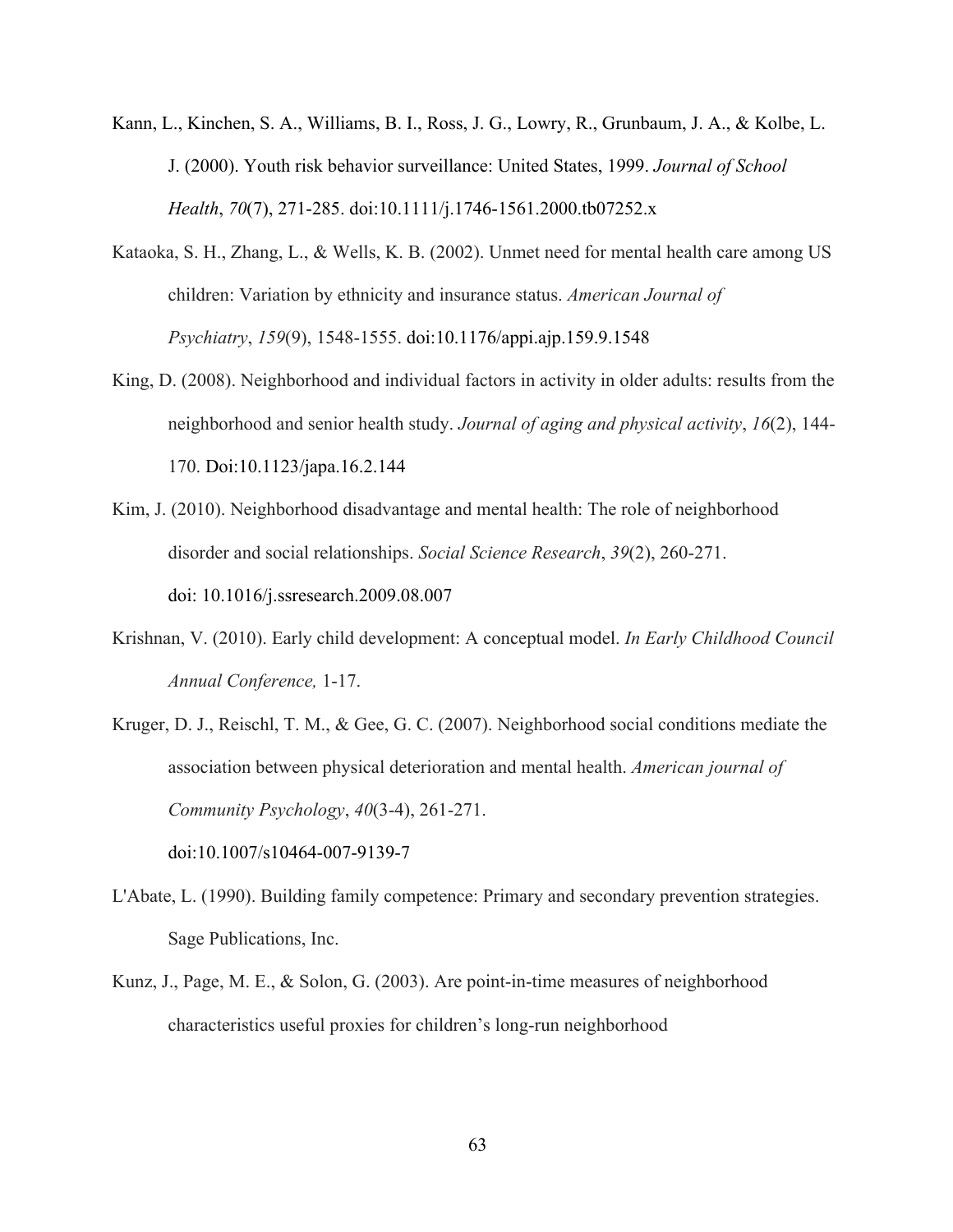environment? *Economics Letters*, *79*(2), 231-237. doi:10.1016/S0165-

1765(02)00324-5

- Langton, C. E., & Berger, L. M. (2011). Family structure and adolescent physical health, behavior, and emotional well-being. *The Social Service Review*, *85*(3), 323–357. doi:10.1086/661922
- Latkin, C. A., & Curry, A. D. (2003). Stressful neighborhoods and depression: A prospective study of the impact of neighborhood disorder. *Journal of Health and Social Behavior*, 34- 44. doi:10.2307/1519814
- Leventhal, T., & Brooks-Gunn, J. (2003). Children and youth in neighborhood contexts. *Current Directions in Psychological Science*, *12*(1), 27-31. doi:10.1111/1467-8721.01216
- Leventhal, T., & Brooks-Gunn, J. (2000). The neighborhoods they live in: The effects of neighborhood residence on child and adolescent outcomes. *Psychological bulletin*, *126*(2), 309. doi:10.1037/0033-2909.126.2.309
- Leventhal, T., Dupéré, V., & Brooks-Gunn, J. (2009). Neighborhood influences on adolescent development. *Handbook of Adolescent Psychology*, *2*, 411-443. doi:10.1002/9780470479193.adlpsy002013
- Levy, S. (2014). Adolescent substance use. *Pediatric Annals*, *43*(10), 406-407. doi:10.3928/00904481-20140924-06
- Little, T., Henrich, C., Jones, S., & Hawley, P. (2003). Disentangling the whys from the whats of aggressive behaviour. *International Journal of Behavioral Development*, *27*(2), 122-133. doi:10.1080/01650250244000128
- Loeber, R., & Farrington, D. P. (2000). Young children who commit crime: Epidemiology, developmental origins, risk factors, early interventions, and policy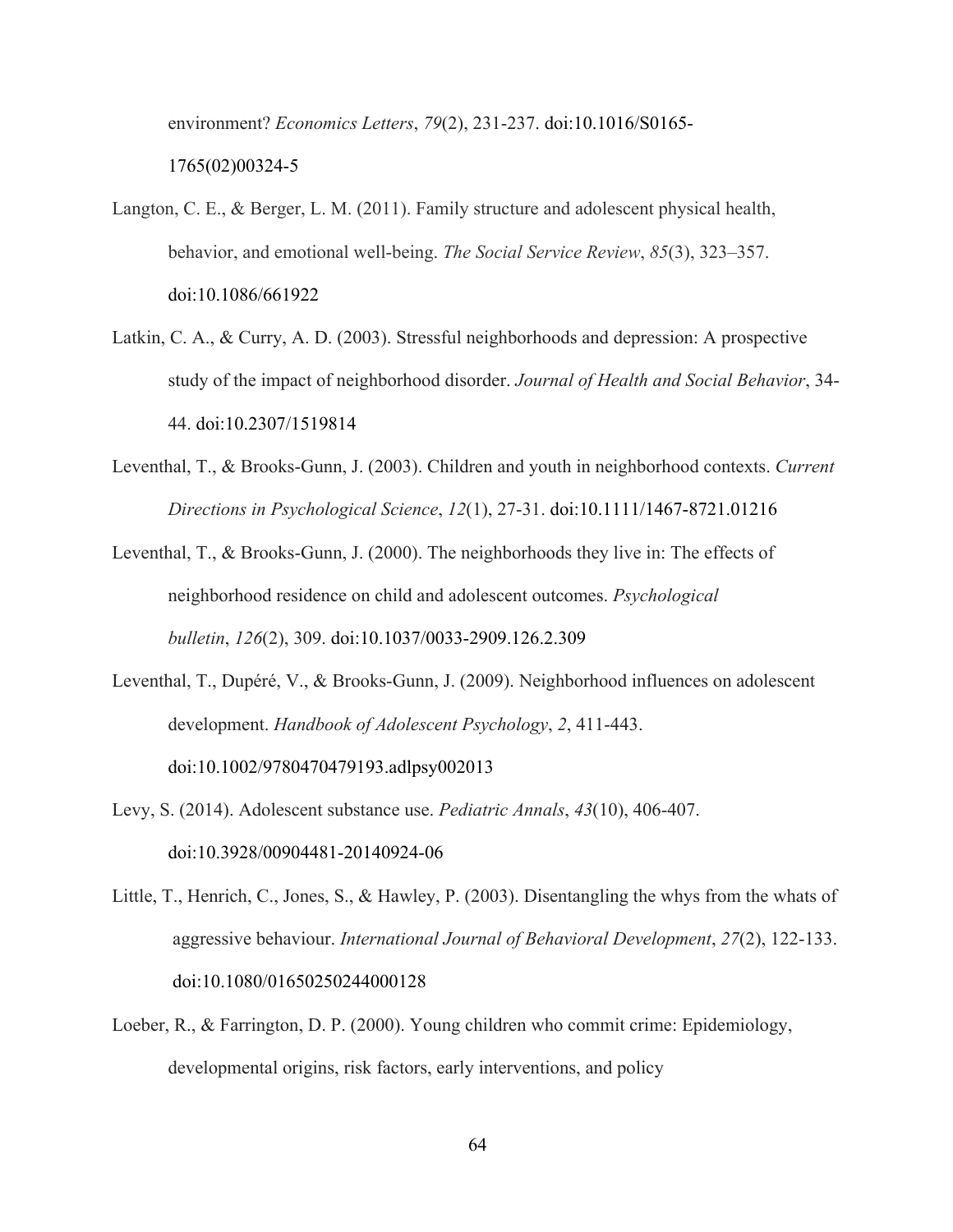implications. *Development and Psychopathology*, *12*(4), 737-762.

doi:10.1017/S0954579400004107

- Loeber, R., Farrington, D. P., Stouthamer-Loeber, M., & Van Kammen, W. B. (1998). Antisocial behavior and mental health problems: Explanatory factors in childhood and adolescence. Psychology Press.
- Lomas, T. (2015). Positive social psychology: A multilevel inquiry into sociocultural well-being initiatives. *Psychology, Public Policy, and Law*, *21*(3), 338. doi:10.1037/law0000051
- Mair, C. F., Roux, A. V. D., & Galea, S. (2008). Are neighborhood characteristics associated with depressive symptoms? A critical review. *Journal of Epidemiology & Community Health*. doi:10.1136/jech.2007.066605
- Martin-Storey, A., & Crosnoe, R. (2014). Perceived neighborhood safety and adolescent school functioning. *Applied Developmental Science*, *18*(2), 61-75. doi:10.1080/10888691.2014.876276
- Martinez, C. R., & Eddy, J. M. (2005). Effects of culturally adapted parent management training on Latino youth behavioral health outcomes. *Journal of Consulting and Clinical Psychology*, *73*(5), 841. doi:10.1037/0022-006X.73.5.841
- Martinez, J. I., Gudiño, O. G., & Lau, A. S. (2013). Problem-specific racial/ethnic disparities in pathways from maltreatment exposure to specialty mental health service use for youth in child welfare. *Child Maltreatment*, *18*(2), 98-107. doi:10.1177/1077559513483549
- Mason, M., Cheung, I., & Walker, L. (2004). Substance use, social networks, and the geography of urban adolescents. *Substance Use & Misuse*, *39*(10-12), 1751-1777. doi:10.1081/JA-200033222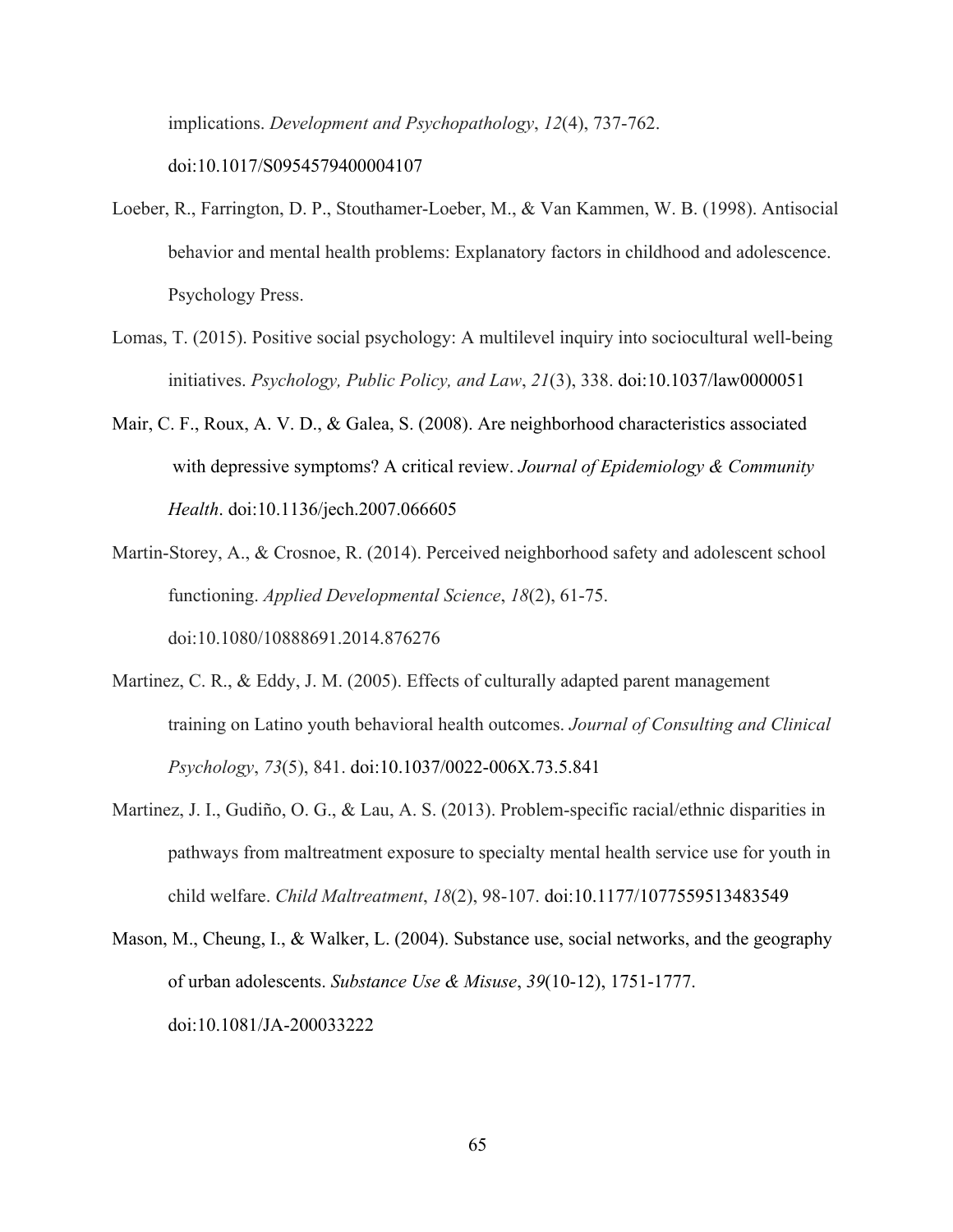- Mason, W. A., Hitch, J. E., Kosterman, R., McCarty, C. A., Herrenkohl, T. I., & Hawkins, J. D. (2010). Growth in adolescent delinquency and alcohol use in relation to young adult crime, alcohol use disorders, and risky sex: A comparison of youth from low- versus middle-income backgrounds. *Journal of Child Psychology and Psychiatry, and Allied Disciplines*, *51*(12), 1377–1385. doi:10.1111/j.1469-7610.2010.02292.x
- McCart, M. R., Priester, P. E., Davies, W. H., & Azen, R. (2006). Differential effectiveness of behavioral parent-training and cognitive-behavioral therapy for antisocial youth: A metaanalysis. *Journal of Abnormal Child Psychology*, *34*(4), 525-541. doi:10.1007/s10802-006-9031-1
- McMiller, W. P., & Weisz, J. R. (1996). Help-seeking preceding mental health clinic intake among African-American, Latino, and Caucasian youths. *Journal of the American Academy of Child & Adolescent Psychiatry*, *35*(8), 1086-1094. doi:10.1097/00004583-199608000-00020
- Merikangas, K. R., He, J., Burstein, M. E., Swendsen, J., Avenevoli, S., Case, B., … Olfson, M. (2011). Service utilization for lifetime mental disorders in u.s. adolescents: Results of the national comorbidity survey adolescent supplement (NCS-A). *Journal of the American Academy of Child and Adolescent Psychiatry*, *50*(1), 32–45. doi:10.1016/j.jaac.2010.10.006
- Meyer, O. L., Castro-chilo, L., & Aguilar-Gaxiola, S. (2014). Determinants of mental health and self-rated health: A model of socioeconomic status, neighborhood safety, and physical activity. *American Journal of Public Health*, *104*(9), 1734–1741. doi:10.2105/AJPH.2014.302003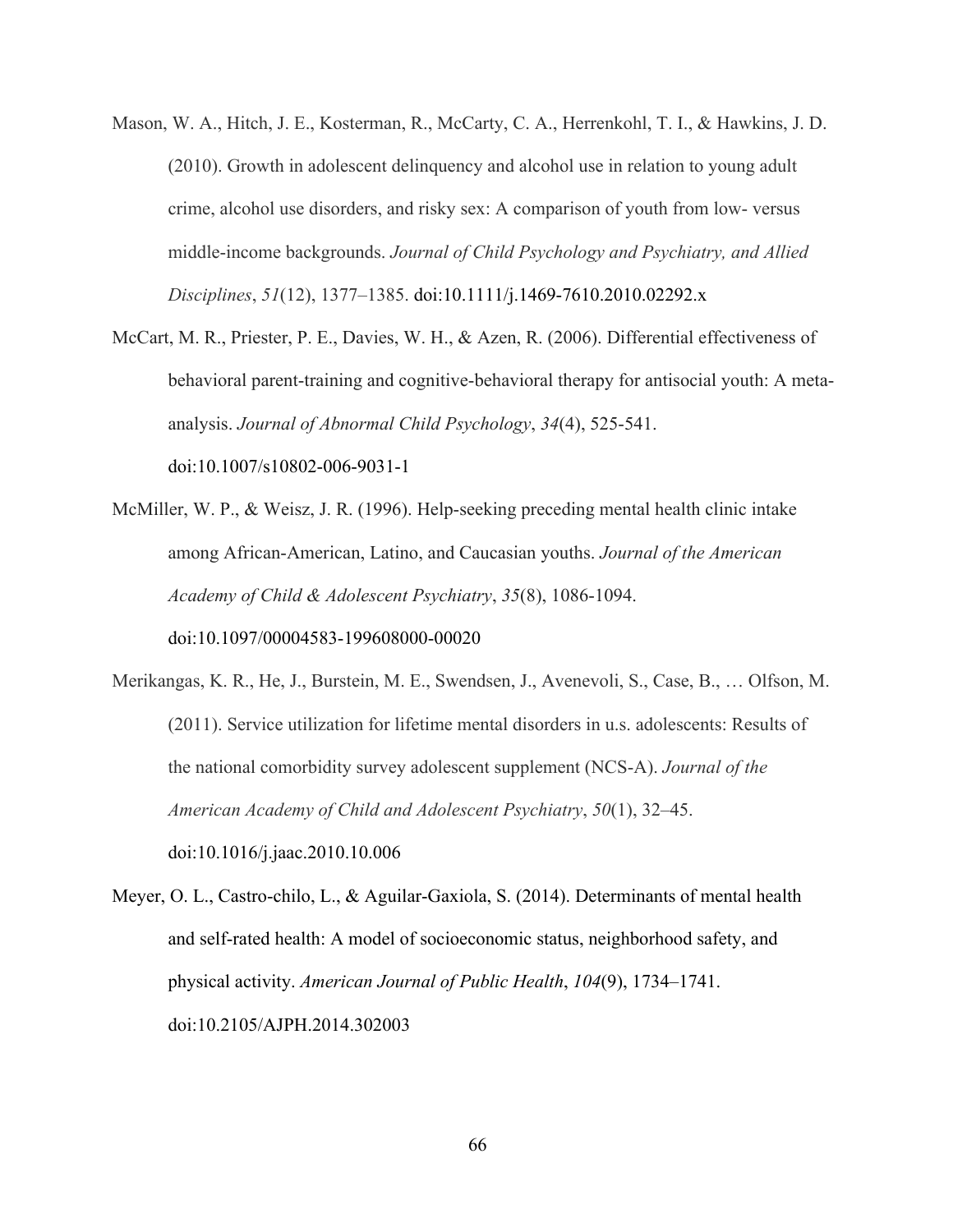- Munafò, M. R., Hitsman, B., Rende, R., Metcalfe, C., & Niaura, R. (2008). Effects of progression to cigarette smoking on depressed mood in adolescents: evidence from the national longitudinal study of adolescent health. *Addiction*, *103*(1), 162-171. doi:10.1111/j.1360-0443.2007.02052.x
- Munz, E. A. (2016). Parent–Child Communication. *The International Encyclopedia of Interpersonal Communication*.
- Muthén, L.K. and Muthén, B.O. (1998-2017). Mplus User's Guide. Eighth Edition. Los Angeles, CA: Muthén & Muthén
- Natsuaki, M. N., Ge, X., Brody, G. H., Simons, R. L., Gibbons, F. X., & Cutrona, C. E. (2007). African American children's depressive symptoms: The prospective effects of neighborhood disorder, stressful life events, and parenting. *American Journal of Community Psychology*, *39*(1-2), 163-176. doi:10.1007/s10464-007-9092-5
- Neal, J. W., & Neal, Z. P. (2013). Nested or networked? Future directions for ecological systems theory. *Social Development*, *22*(4), 722-737. doi:10.1111/sode.12018
- Olson, D. H., Russell, C. S., & Sprenkle, D. H. (1983). Circumplex model of marital and family systems: Vl. Theoretical update. *Family Process*, *22*(1), 69-83. doi:10.1111/j.1545- 5300.1983.00069.x
- Ornelas, I. J., Perreira, K. M., & Ayala, G. X. (2007). Parental influences on adolescent physical activity: A longitudinal study. *International Journal of Behavioral Nutrition and Physical Activity*, *4*(1), 3. doi:10.1186/1479-5868-4-3
- Parker, J. S., & Benson, M. J. (2004). Parent-adolescent relations and adolescent functioning: Self-esteem, substance abuse, and delinquency. *Adolescence*, *39*(155), 519.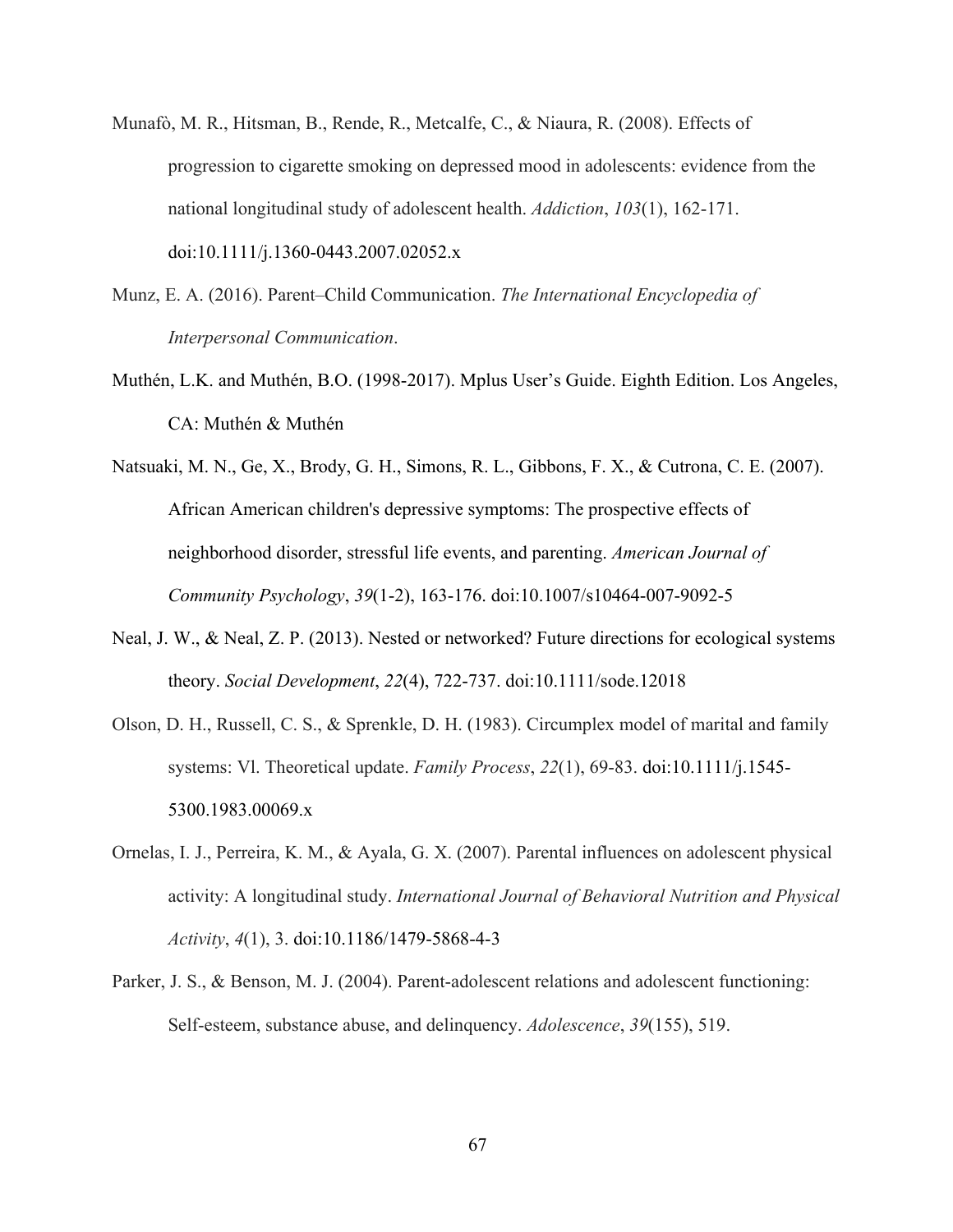- Perkins, D. D., Meeks, J. W., & Taylor, R. B. (1992). The physical environment of street blocks and resident perceptions of crime and disorder: Implications for theory and measurement. *Journal of Environmental Psychology*, *12*(1), 21-34. doi:10.1016/S0272-4944(05)80294-4
- Petersen, A. C., Compas, B. E., Brooks-Gunn, J., Stemmler, M., Ey, S., & Grant, K. E. (1993). Depression in adolescence. *American Psychologist*, *48*(2), 155. doi:10.1037/0003- 066X.48.2.155
- Pettit, G. S., Bates, J. E., Dodge, K. A., & Meece, D. W. (1999). The impact of after-school peer contact on early adolescent externalizing problems is moderated by parental monitoring, perceived neighborhood safety, and prior adjustment. *Child Development*, *70*(3), 768- 778. doi:10.1111/1467-8624.00055
- Pinderhughes, E. E., Nix, R., Foster, E. M., Jones, D., & Conduct Problems Prevention Research Group. (2001). Parenting in context: Impact of neighborhood poverty, residential stability, public services, social networks, and danger on parental behaviors. *Journal of Marriage and Family*, *63*(4), 941-953. doi:10.1111/j.1741-3737.2001.00941.x
- Popkin, B. M., & Udry, J. R. (1998). Adolescent obesity increases significantly in second and third generation US immigrants: The national longitudinal study of adolescent health. *The Journal of Nutrition*, *128*(4), 701-706. doi:10.1093/jn/128.4.701
- Pratt, L. A., & Brody, D. J. (2008). Depression in the United States household population, 2005- 2006.
- Pumariega, A. J., Glover, S., Holzer, C. E., & Nguyen, H. (1998). Utilization of mental health services in a tri-ethnic sample of adolescents. *Community Mental Health Journal*, *34*(2), 145-156. doi:10.1023/A:1018788901831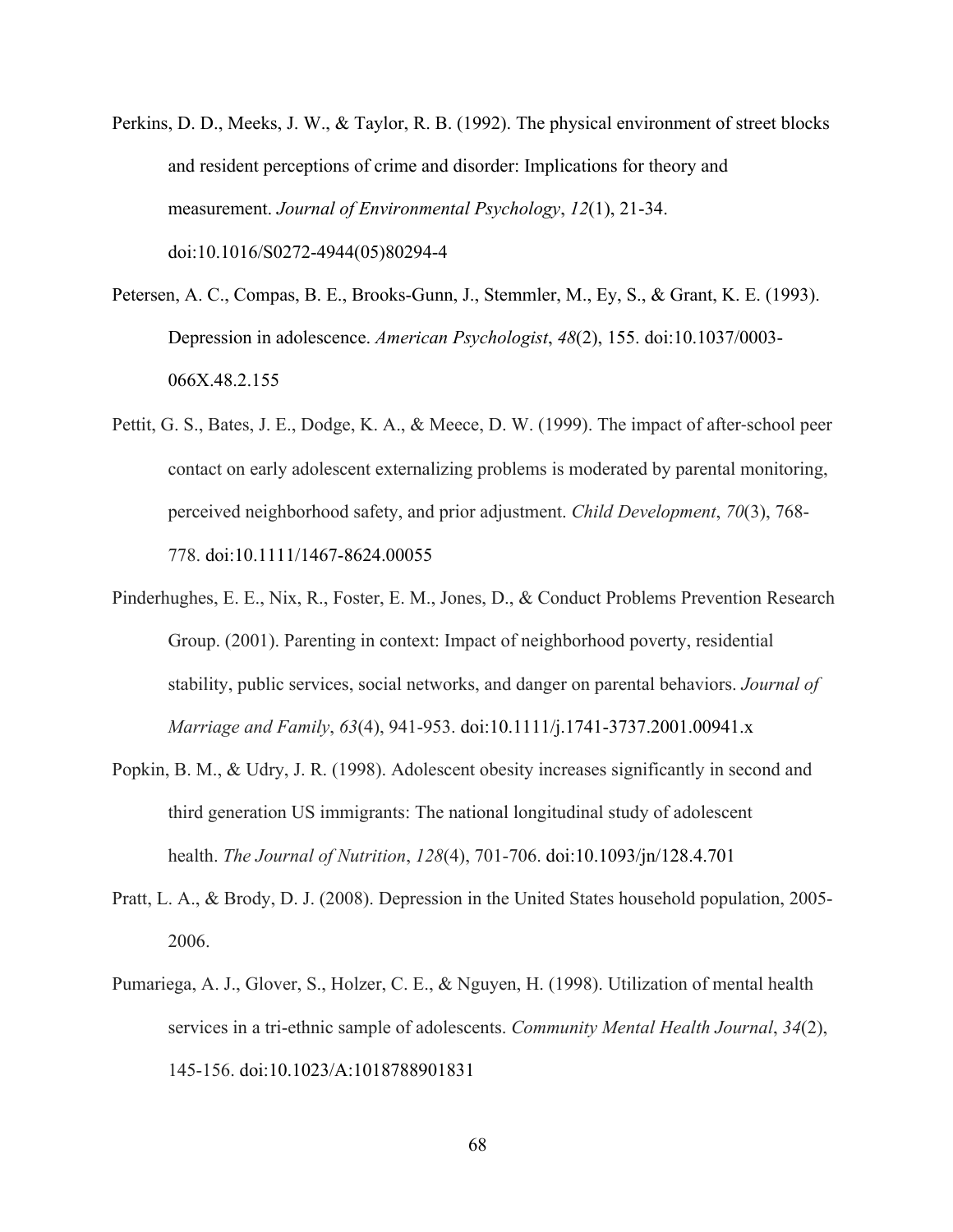Reinherz, H. Z., Paradis, A. D., Giaconia, R. M., Stashwick, C. K., & Fitzmaurice, G. (2003). Childhood and adolescent predictors of major depression in the transition to adulthood. *American Journal of Psychiatry*, *160*(12), 2141-2147. doi:10.1176/appi.ajp.160.12.2141

Resnick, M. D., Ireland, M., & Borowsky, I. (2004). Youth violence perpetration: What protects? what predicts?: Findings from the national longitudinal study of adolescent health. *Journal of adolescent health*, *35*(5), 424-e1. doi:10.1016/j.jadohealth.2004.01.011

Richmond, M. K., & Stocker, C. M. (2006). Associations between family cohesion and adolescent siblings' externalizing behavior. *Journal of Family Psychology*, *20*(4), 663- 669. doi:10.1037/0893-3200.20.4.663

Ryan, D. P. J. (2001). Bronfenbrenner's ecological systems theory.

Sacks, V., Moore, K. A., Shaw, A., & Cooper, P. M. (2014). The family environment and adolescent well-being. *Research Brief Child Trends, Publication*, *52*.

Santrock, J.W. (2014). Adolescence (15th Edition). New York, NY: McGraw-Hill Education.

- Schwab-Stone, M. E., Ayers, T. S., Kasprow, W., Voyce, C., Barone, C., Shriver, T., & Weissberg, R. P. (1995). No safe haven: A study of violence exposure in an urban community. *Journal of the American Academy of Child & Adolescent Psychiatry*, *34*(10), 1343-1352. doi:10.1097/00004583-199510000-00020
- Shaw, D. S., Gilliom, M., Ingoldsby, E. M., & Nagin, D. S. (2003). Trajectories leading to school-age conduct problems. *Developmental Psychology*, *39*(2), 189. doi:10.1037/0012-1649.39.2.189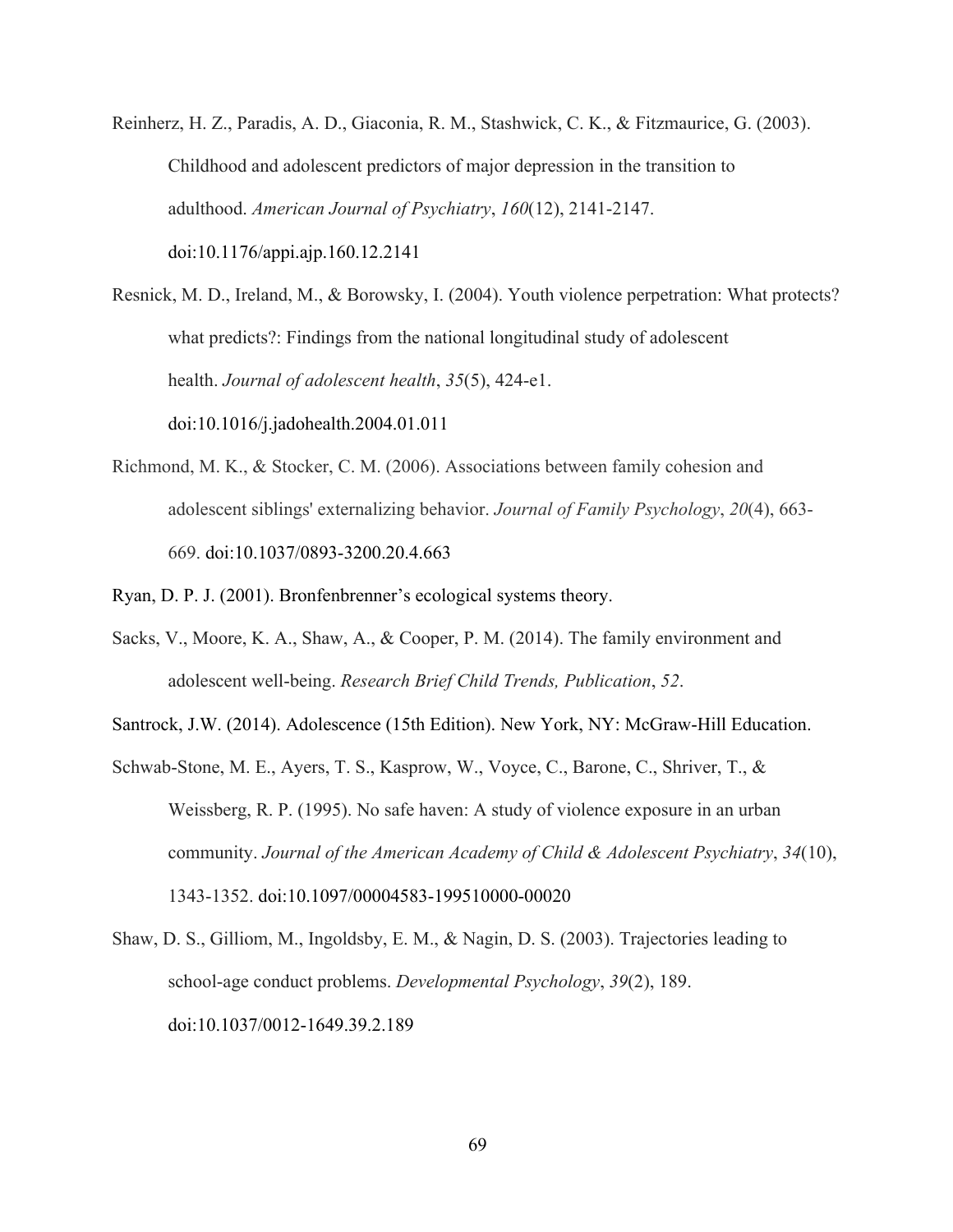- Shuey, E. A., & Leventhal, T. (2017). Pathways of risk and resilience between neighborhood socioeconomic conditions and parenting. *Children and Youth Services Review*, *72*, 52-59. doi:10.1016/j.childyouth.2016.09.031
- Simons, R. L., Johnson, C., Conger, R. D., & Lorenz, F. O. (1997). Linking community context to quality of parenting: A study of rural families. *Rural Sociology*, *62*(2), 207-230. doi: 10.1111/j.1549-0831.1997.tb00651.x
- Smith, E. P., Faulk, M., & Sizer, M. A. (2016). Exploring the meso-system: The roles of community, family, and peers in adolescent delinquency and positive youth development. *Youth & Society*, *48*(3), 318-343. doi:10.1177/0044118X13491581
- Spencer, M. B. (2006). Phenomenology and ecological systems theory: Development of diverse groups. *Handbook of child psychology*.
- Spencer, M. B., Dupree, D., & Hartmann, T. (1997). A phenomenological variant of ecological systems theory (PVEST): A self-organization perspective in context. *Development and Psychopathology*, *9*(4), 817-833. doi:10.1017/S0954579497001454
- Steiger, J.H. (2007). Understanding the limitations of global fit assessment in structural equation modeling. *Personality and Individual Differences*, 42(5), 893-98. doi:10.1016/j.paid.2006.09.017
- Steinberg, L., & Morris, A. S. (2001). Adolescent development. *Annual Review of Psychology*, *52*(1), 83-110. doi:10.1146/annurev.psych.52.1.83
- Substance Abuse and Mental Health Services Administration. (2009). *Results from the 2008 National Survey on Drug Use and Health: National Findings* (Office of Applied Studies, NSDUH Series H-36, HHS Publication No. SMA 09-4434). Rockville, MD.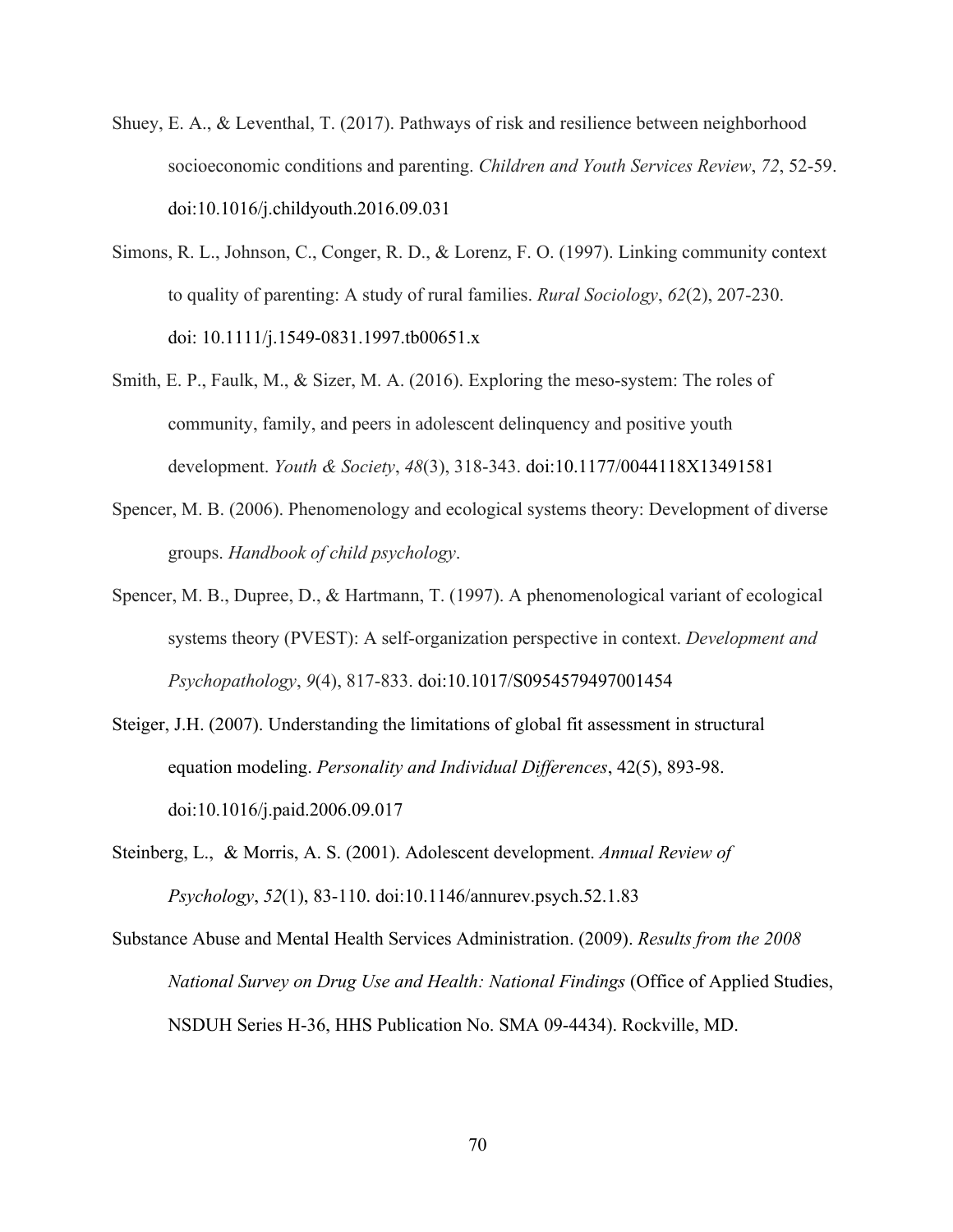- Swick, K. J., & Williams, R. D. (2006). An analysis of Bronfenbrenner's bio-ecological perspective for early childhood educators: Implications for working with families experiencing stress. *Early Childhood Education Journal*, *33*(5), 371-378. doi:10.1007/s10643-006-0078-y
- *The National Longitudinal Study of Adolescent Health: Research Design.*

[http://www.cpc.unc.edu/projects/addhealth/design]

- Timberlake JM. Racial and ethnic inequality in the duration of children's exposure to neighborhood poverty and affluence. 2006 Working Paper available at http://www.npc.umich.edu/publications/working\_papers/index.php?low\_date=2006- 01-01&high\_date=2006-12-31.
- Trentacosta, C. J., Hyde, L. W., Shaw, D. S., & Cheong, J. (2009). Adolescent dispositions for antisocial behavior in context: The roles of neighborhood dangerousness and parental knowledge. *Journal of Abnormal Psychology*, *118*(3), 564–575. doi:10.1037/a0016394
- Ungar, M. (Ed.). (2005). Handbook for working with children and youth: Pathways to resilience across cultures and contexts. Sage Publications.
- Urban, J. B., Lewin-Bizan, S., & Lerner, R. M. (2009). The role of neighborhood ecological assets and activity involvement in youth developmental outcomes: Differential impacts of asset poor and asset rich neighborhoods. *Journal of Applied Developmental Psychology*, *30*(5), 601-614. doi:10.1016/j.appdev.2009.07.003
- U.S. Department of Justice. (2003). *Crime in the United States: Uniform Crime Reports, 2002.*  Washington, DC: U.S. Government Printing Office.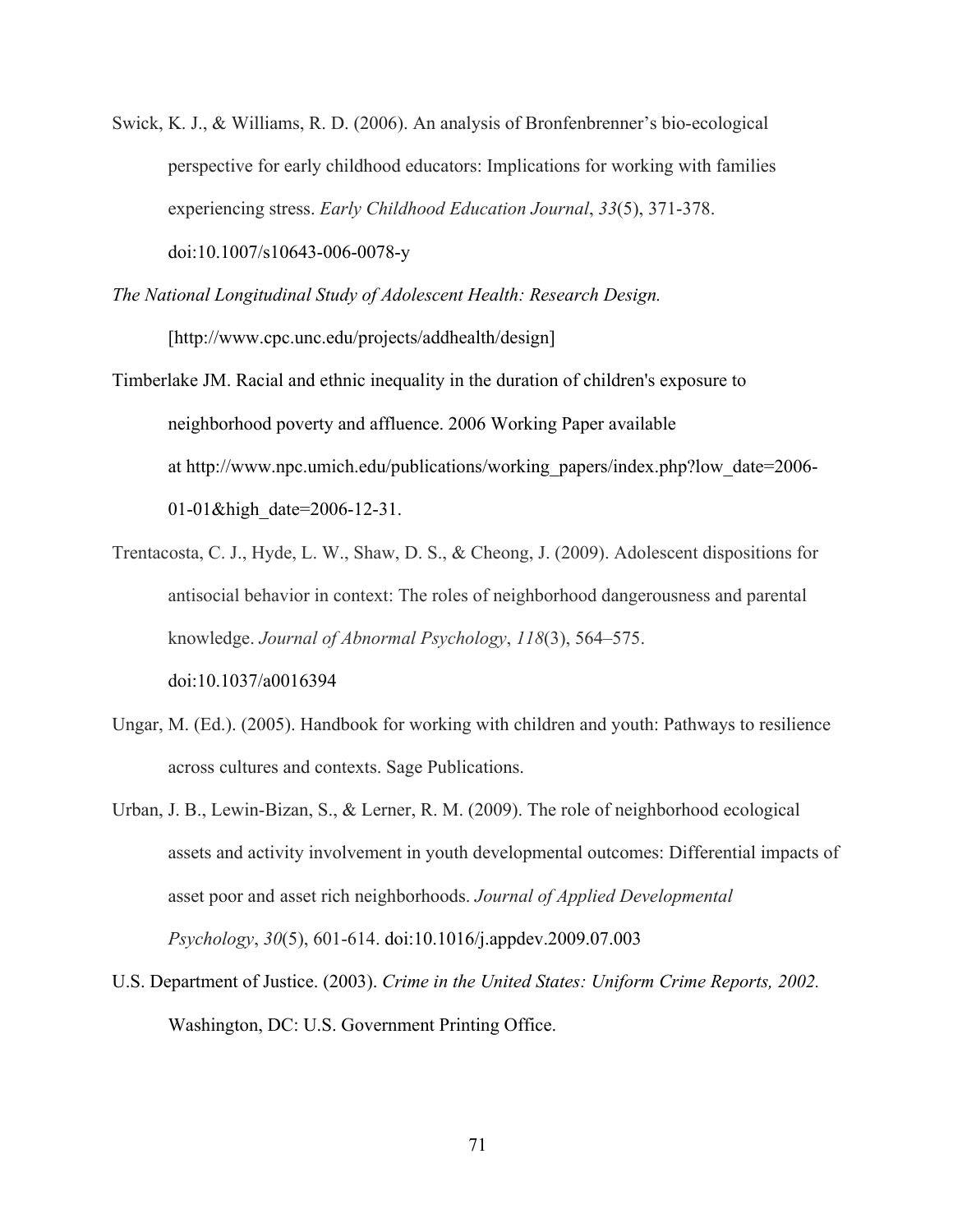Voydanoff, P. (2001). Conceptualizing community in the context of work and family. *Community, Work & Family*, *4*(2), 133-156. doi:10.1080/713658928

- Vieno, A., Nation, M., Perkins, D. D., Pastore, M., & Santinello, M. (2010). Social capital, safety concerns, parenting, and early adolescents' antisocial behavior. *Journal of Community Psychology*, *38*(3), 314-328. doi: 10.1002/jcop.20366
- Wandersman, A., & Nation, M. (1998). Urban neighborhoods and mental health: Psychological contributions to understanding toxicity, resilience, and interventions. *American Psychologist, 53,* 647–656. doi:10.1037/0003-066X.53.6.647
- Wang, P. S. (2003). National co-morbidity survey replication the epidemiology of major depressive disorder: Results from the national co-morbidity survey replication (NCS-R). *JAMA*, *289*, 3095-3105. doi:10.1001/jama.289.23.3095
- Wen, M., Kandula, N. R., & Lauderdale, D. S. (2007). Walking for transportation or leisure: what difference does the neighborhood make?. *Journal of general internal medicine*, *22*(12), 1674-1680. doi:10.1007/s11606-007-0400-4
- Wheaton, B., & Clarke, P. (2003). Space meets time: Integrating temporal and contextual influences on mental health in early adulthood. *American Sociological Review*, 680-706. doi:10.2307/1519758
- Wilson, R. E. (2009). Why neighborhoods matter: the importance of geographic composition. *Geography & Public Safety*, *2*(2), 1-2.
- Wilson-Genderson, M., & Pruchno, R. (2013). Effects of neighborhood violence and perceptions of neighborhood safety on depressive symptoms of older adults. *Social Science & Medicine*, *85*, 43-49. doi:10.1016/j.socscimed.2013.02.028